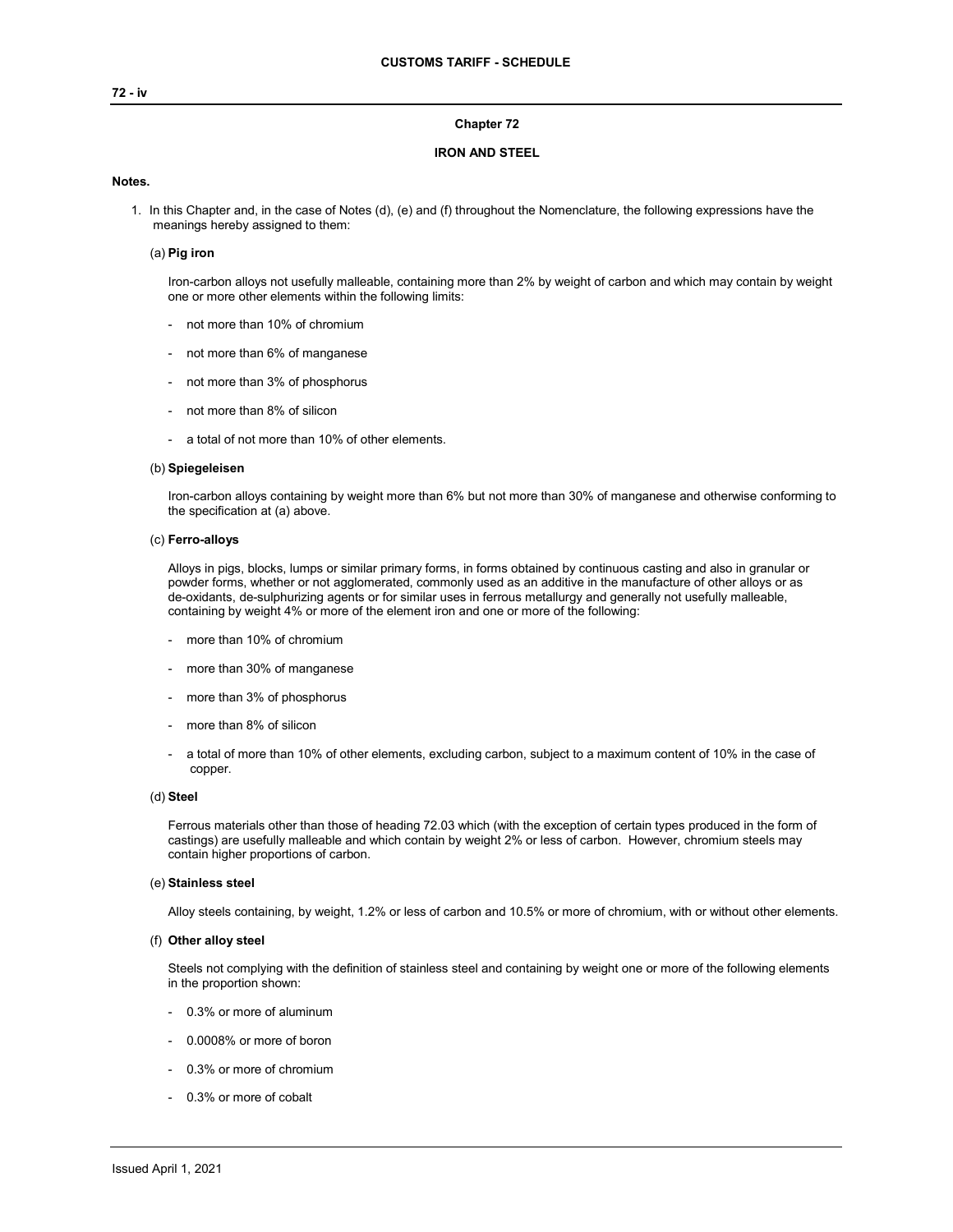- 0.4% or more of copper
- 0.4% or more of lead
- 1.65% or more of manganese
- 0.08% or more of molybdenum
- 0.3% or more of nickel
- 0.06% or more of niobium
- 0.6% or more of silicon
- 0.05% or more of titanium
- 0.3% or more of tungsten (wolfram)
- 0.1% or more of vanadium
- 0.05% or more of zirconium
- 0.1% or more of other elements (except sulphur, phosphorus, carbon and nitrogen), taken separately.

### (g) **Remelting scrap ingots of iron or steel**

Products roughly cast in the form of ingots without feeder-heads or hot tops, or of pigs, having obvious surface faults and not complying with the chemical composition of pig iron, spiegeleisen or ferro-alloys.

### (h) **Granules**

Products of which less than 90% by weight passes through a sieve with a mesh aperture of 1 mm and of which 90% or more by weight passes through a sieve with a mesh aperture of 5 mm.

#### (ij) **Semi-finished products**

Continuous cast products of solid section, whether or not subjected to primary hot-rolling; and

Other products of solid section, which have not been further worked than subjected to primary hot-rolling or roughly shaped by forging, including blanks for angles, shapes or sections.

These products are not presented in coils.

### (k) **Flat-rolled products**

Rolled products of solid rectangular (other than square) cross-section, which do not conform to the definition at (ij) above in the form of:

- coils of successively superimposed layers, or
- straight lengths, which if of a thickness less than 4.75 mm are of a width measuring at least ten times the thickness or if of a thickness of 4.75 mm or more are of a width which exceeds 150 mm and measures at least twice the thickness.

Flat-rolled products include those with patterns in relief derived directly from rolling (for example, grooves, ribs, chequers, tears, buttons, lozenges) and those which have been perforated, corrugated or polished, provided that they do not thereby assume the character of articles or products of other headings.

Flat-rolled products of a shape other than rectangular or square, of any size, are to be classified as products of a width of 600 mm or more, provided that they do not assume the character of articles or products of other headings.

### (l) **Bars and rods, hot-rolled, in irregularly wound coils**

Hot-rolled products in irregularly wound coils, which have a solid cross-section in the shape of circles, segments of circles, ovals, rectangles (including squares), triangles or other convex polygons (including "flattened circles" and "modified rectangles", of which two opposite sides are convex arcs, the other two sides being straight, of equal length and parallel). These products may have indentations, ribs, grooves or other deformations produced during the rolling process (reinforcing bars and rods).

### (m) **Other bars and rods**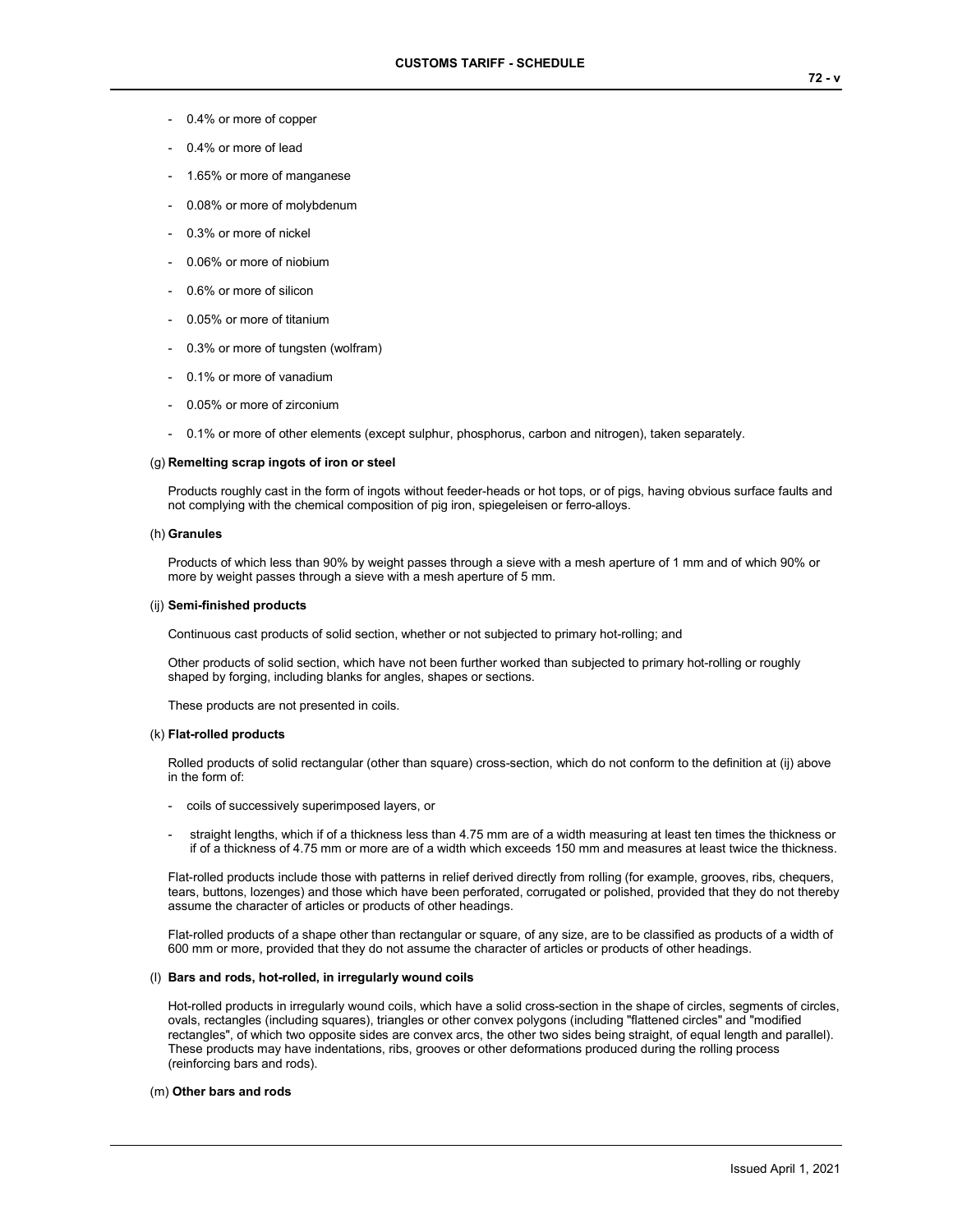Products which do not conform to any of the definitions at (ij), (k) or (l) above or to the definition of wire, which have a uniform solid cross-section along their whole length in the shape of circles, segments of circles, ovals, rectangles (including squares), triangles or other convex polygons (including "flattened circles" and "modified rectangles", of which two opposite sides are convex arcs, the other two sides being straight, of equal length and parallel). These products may:

- have indentations, ribs, grooves or other deformations produced during the rolling process (reinforcing bars and rods);
- be twisted after rolling.

### (n) **Angles, shapes and sections**

Products having a uniform solid cross-section along their whole length which do not conform to any of the definitions at (ij),  $(k)$ ,  $(l)$  or  $(m)$  above or to the definition of wire.

Chapter 72 does not include products of heading 73.01 or 73.02.

#### (o) **Wire**

Cold-formed products in coils, of any uniform solid cross-section along their whole length, which do not conform to the definition of flat-rolled products.

## (p) **Hollow drill bars and rods**

Hollow bars and rods of any cross-section, suitable for drills, of which the greatest external dimension of the cross-section exceeds 15 mm but does not exceed 52 mm, and of which the greatest internal dimension does not exceed one half of the greatest external dimension. Hollow bars and rods of iron or steel not conforming to this definition are to be classified in heading 73.04.

- 2. Ferrous metals clad with another ferrous metal are to be classified as products of the ferrous metal predominating by weight.
- 3. Iron or steel products obtained by electrolytic deposition, by pressure casting or by sintering are to be classified, according to their form, their composition and their appearance, in the headings of this Chapter appropriate to similar hot-rolled products.

#### **Subheading Notes.**

1. In this Chapter the following expressions have the meanings hereby assigned to them:

### (a) **Alloy pig iron**

Pig iron containing, by weight, one or more of the following elements in the specified proportions:

- more than 0.2% of chromium
- more than 0.3% of copper
- more than 0.3% of nickel
- more than 0.1% of any of the following elements: aluminum, molybdenum, titanium, tungsten (wolfram), vanadium.

### (b) **Non-alloy free-cutting steel**

Non-alloy steel containing, by weight, one or more of the following elements in the specified proportions:

- 0.08% or more of sulphur
- 0.1% or more of lead
- more than 0.05% of selenium
- more than 0.01% of tellurium
- more than 0.05% of bismuth.

## (c) **Silicon-electrical steel**

Alloy steels containing by weight at least 0.6% but not more than 6% of silicon and not more than 0.08% of carbon. They may also contain by weight not more than 1% of aluminum but no other element in a proportion that would give the steel the characteristics of another alloy steel.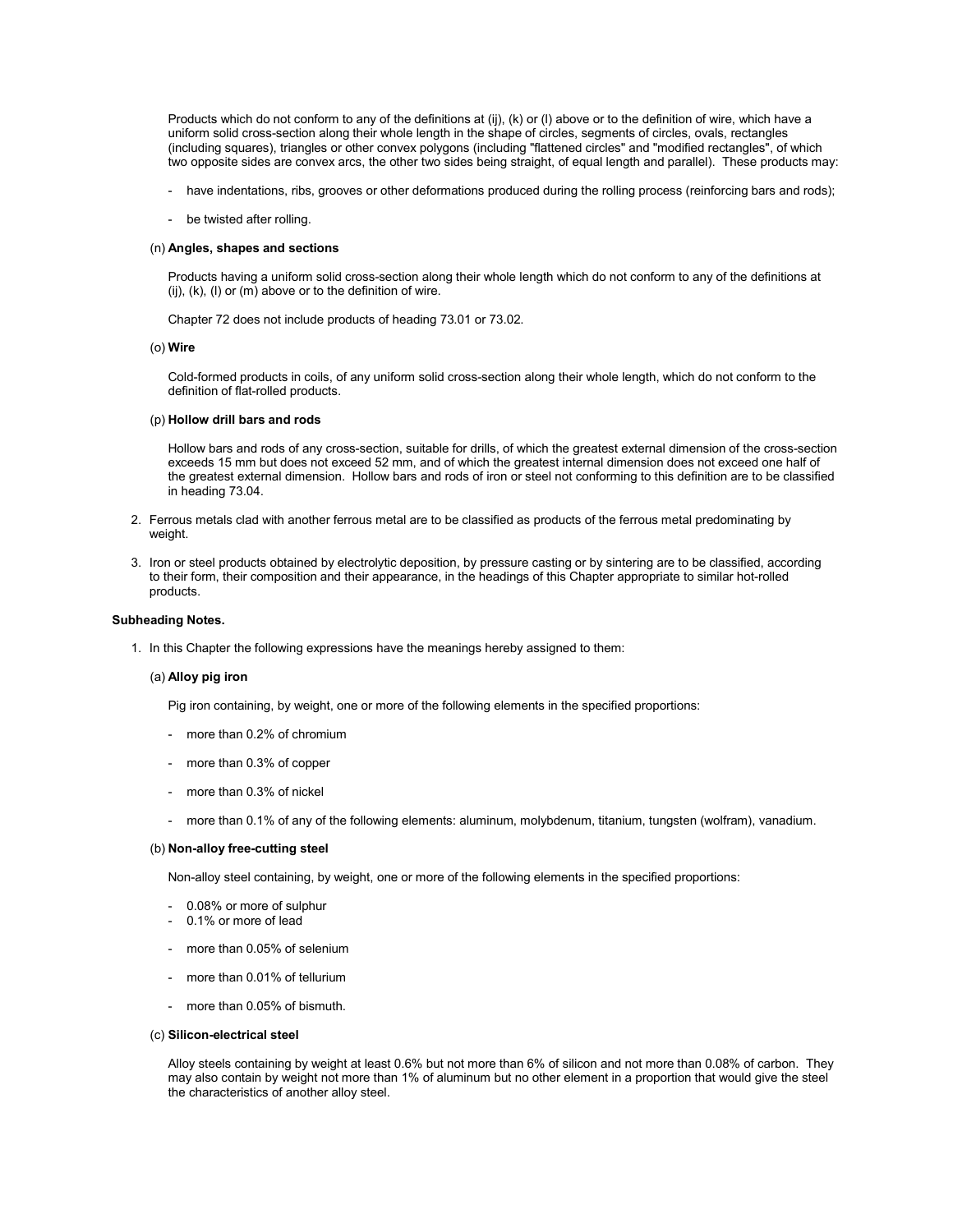## (d) **High speed steel**

Alloy steels containing, with or without other elements, at least two of the three elements molybdenum, tungsten and vanadium with a combined content by weight of 7% or more, 0.6% or more of carbon and 3 to 6% of chromium.

### (e) **Silico-manganese steel**

Alloy steels containing by weight:

- not more than 0.7% of carbon,
- 0.5% or more but not more than 1.9% of manganese, and
- 0.6% or more but not more than 2.3% of silicon, but no other element in a proportion that would give the steel the characteristics of another alloy steel.
- 2. For the classification of ferro-alloys in the subheadings of heading 72.02 the following rule should be observed:

A ferro-alloy is considered as binary and classified under the relevant subheading (if it exists) if only one of the alloy elements exceeds the minimum percentage laid down in Chapter Note 1 (c); by analogy, it is considered respectively as ternary or quaternary if two or three alloy elements exceed the minimum percentage.

For the application of this rule the unspecified "other elements" referred to in Chapter Note 1 (c) must each exceed 10% by weight.

**Statistical Note**. (NB This note does not form part of the *Customs Tariff* legislation.)

- 1. For the statistical purposes of subheadings 7222.11, 7222.19, 7222.20 and 7222.30, the expression "high nickel alloy steel" is considered to be nickel alloy steel containing by weight 24% or more of nickel.
- 2. . For the statistical purposes of this chapter, the expression "Tire cord-quality steel wire rod" is considered to be Rod measuring 5.0 mm or more but not more than 6.0 mm in cross-sectional diameter, with an average partial decarburization of no more than 70 micrometers in depth (maximum 200 micrometers); having no non-deformable inclusions with a thickness (measured perpendicular to the rolling direction) greater than 20 micrometers; and, containing by weight the following elements in proportions:
	- 0.68% or more carbon,
	- less than 0.01% of aluminum,
	- 0.04% or less, in aggregate, of phosphorus and sulfur,
	- 0.008% or less of nitrogen, and
	- not more than 0.55% in the aggregate, of copper, nickel and chromium.
- 3. For the statistical purposes of this chapter, the expression "cold heading quality (CHQ)" is considered to be rod suitable for cold heading, forging, or thread rolling, and meeting standard ASTM F2282.
- 4. For the statistical purposes of this chapter, the expression "welding quality wire rod" is considered to be rod measuring less than 10 mm in diameter having less than 0.2% carbon, less than 0.04% sulfur, and less than 0.04% phosphorus, suitable for drawing or rolling to final size for use as:
	- an uncoated or plated or copper coated solid welding wire or rod;
	- the core wire or core rod for covered shielded metal arc ("SMAW") welding electrode, or
	- the formed jacket of a flux cored welding electrode that is suitable for consumption in the electric arc welding process.
- 5. For the purposes of this Chapter, the term "concrete reinforcing bar", commonly known as rebar, means a steel bar produced with deformations.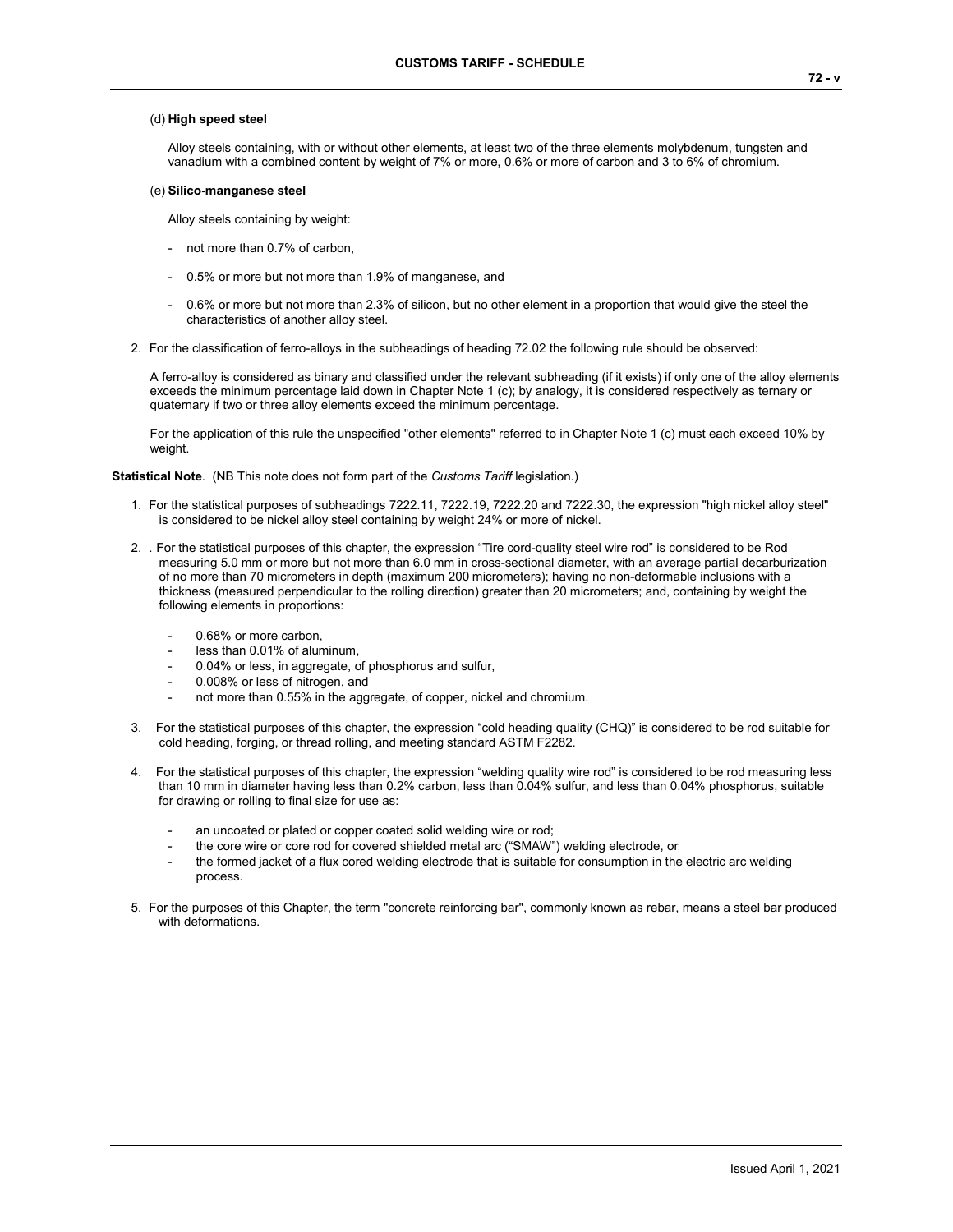| <b>Tariff</b><br>Item   | SS | <b>Description of Goods</b>                                                         | Unit of<br>Meas. | <b>MFN</b><br><b>Tariff</b> | <b>Applicable</b><br><b>Preferential Tariffs</b>                                                                               |
|-------------------------|----|-------------------------------------------------------------------------------------|------------------|-----------------------------|--------------------------------------------------------------------------------------------------------------------------------|
|                         |    | I. - PRIMARY MATERIALS; PRODUCTS IN GRANULAR OR POWDER<br><b>FORM</b>               |                  |                             |                                                                                                                                |
| 72.01                   |    | Pig iron and spiegeleisen in pigs, blocks or other primary forms.                   |                  |                             |                                                                                                                                |
|                         |    | 7201.10.00 00 -Non-alloy pig iron containing by weight 0.5% or less of phosphorus   | KGM              | Free                        | CCCT, LDCT, GPT,<br>UST, MXT, CIAT, CT,<br>CRT, IT, NT, SLT, PT,<br>COLT, JT, PAT, HNT,<br>KRT, CEUT, UAT,<br>CPTPT, UKT: Free |
|                         |    | 7201.20.00 00 -Non-alloy pig iron containing by weight more than 0.5% of phosphorus | KGM              | Free                        | CCCT, LDCT, GPT,<br>UST, MXT, CIAT, CT,<br>CRT, IT, NT, SLT, PT,<br>COLT, JT, PAT, HNT,<br>KRT, CEUT, UAT,<br>CPTPT, UKT: Free |
|                         |    | 7201.50.00 00 -Alloy pig iron; spiegeleisen                                         | <b>KGM</b>       | Free                        | CCCT, LDCT, GPT,<br>UST, MXT, CIAT, CT,<br>CRT, IT, NT, SLT, PT,<br>COLT, JT, PAT, HNT,<br>KRT, CEUT, UAT,<br>CPTPT, UKT: Free |
| 72.02                   |    | Ferro-alloys.                                                                       |                  |                             |                                                                                                                                |
|                         |    | -Ferro-manganese:                                                                   |                  |                             |                                                                                                                                |
|                         |    | 7202.11.00 00 - - Containing by weight more than 2% of carbon                       | <b>KGM</b>       | Free                        | CCCT, LDCT, GPT,<br>UST, MXT, CIAT, CT,<br>CRT, IT, NT, SLT, PT,<br>COLT, JT, PAT, HNT,<br>KRT, CEUT, UAT,<br>CPTPT, UKT: Free |
| 7202.19.00 00 - - Other |    |                                                                                     | KGM              | Free                        | CCCT, LDCT, GPT,<br>UST, MXT, CIAT, CT,<br>CRT, IT, NT, SLT, PT,<br>COLT, JT, PAT, HNT,<br>KRT, CEUT, UAT,<br>CPTPT, UKT: Free |
|                         |    | -Ferro-silicon:                                                                     |                  |                             |                                                                                                                                |
|                         |    | 7202.21.00 00 - - Containing by weight more than 55% of silicon                     | KGM              | Free                        | CCCT, LDCT, GPT,<br>UST, MXT, CIAT, CT,<br>CRT, IT, NT, SLT, PT,<br>COLT, JT, PAT, HNT,<br>KRT, CEUT, UAT,<br>CPTPT, UKT: Free |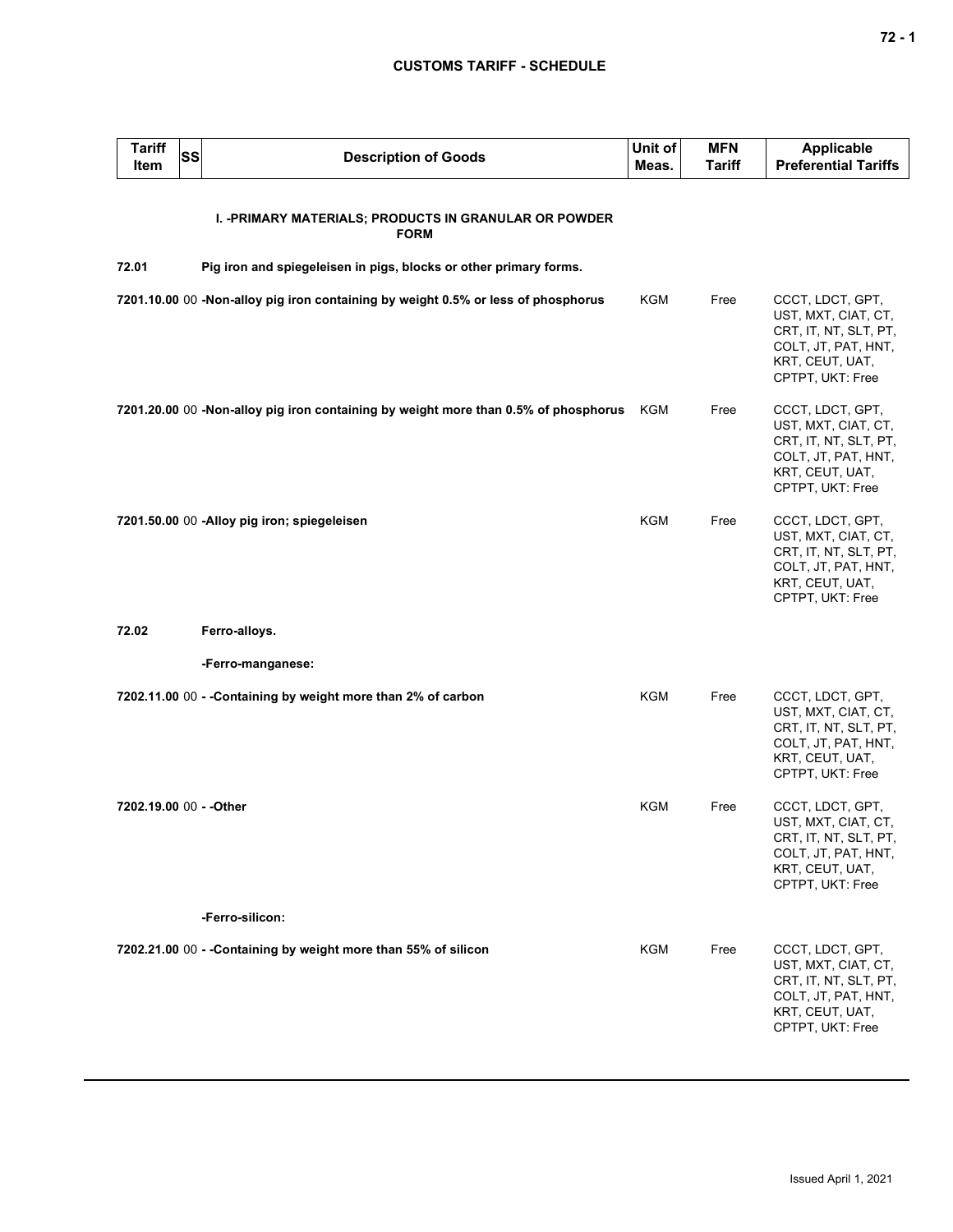| <b>Tariff</b>           | SS | <b>Description of Goods</b>                                                                                                                                                 | Unit of    | <b>MFN</b> | Applicable                                                                                                                     |
|-------------------------|----|-----------------------------------------------------------------------------------------------------------------------------------------------------------------------------|------------|------------|--------------------------------------------------------------------------------------------------------------------------------|
| Item                    |    |                                                                                                                                                                             | Meas.      | Tariff     | <b>Preferential Tariffs</b>                                                                                                    |
| 7202.29.00 00 - - Other |    |                                                                                                                                                                             | <b>KGM</b> | Free       | CCCT, LDCT, GPT,<br>UST, MXT, CIAT, CT,<br>CRT, IT, NT, SLT, PT,<br>COLT, JT, PAT, HNT,<br>KRT, CEUT, UAT,<br>CPTPT, UKT: Free |
|                         |    | 7202.30.00 00 - Ferro-silico-manganese                                                                                                                                      | KGM        | Free       | CCCT, LDCT, GPT,<br>UST, MXT, CIAT, CT,<br>CRT, IT, NT, SLT, PT,<br>COLT, JT, PAT, HNT,<br>KRT, CEUT, UAT,<br>CPTPT, UKT: Free |
|                         |    | -Ferro-chromium:                                                                                                                                                            |            |            |                                                                                                                                |
|                         |    | 7202.41.00 00 - - Containing by weight more than 4% of carbon                                                                                                               | KGM        | Free       | CCCT, LDCT, GPT,<br>UST, MXT, CIAT, CT,                                                                                        |
|                         |    | Note: The benefit of the Most-Favoured-Nation Tariff is extended to<br>goods of this tariff item that originate in a country to which the<br><b>General Tariff applies.</b> |            |            | CRT, IT, NT, SLT, PT,<br>COLT, JT, PAT, HNT,<br>KRT, CEUT, UAT,<br>CPTPT, UKT: Free                                            |
| 7202.49.00 00 - - Other |    |                                                                                                                                                                             | <b>KGM</b> | Free       | CCCT, LDCT, GPT,<br>UST, MXT, CIAT, CT,                                                                                        |
|                         |    | Note: The benefit of the Most-Favoured-Nation Tariff is extended to<br>goods of this traiff item that originate in a country to which the<br><b>General Tariff applies.</b> |            |            | CRT, IT, NT, SLT, PT,<br>COLT, JT, PAT, HNT,<br>KRT, CEUT, UAT,<br>CPTPT, UKT: Free                                            |
|                         |    | 7202.50.00 00 - Ferro-silico-chromium                                                                                                                                       | KGM        | Free       | CCCT, LDCT, GPT,<br>UST, MXT, CIAT, CT,<br>CRT, IT, NT, SLT, PT,<br>COLT, JT, PAT, HNT,<br>KRT, CEUT, UAT,<br>CPTPT, UKT: Free |
|                         |    | 7202.60.00 00 - Ferro-nickel                                                                                                                                                | <b>KGM</b> | Free       | CCCT, LDCT, GPT,<br>UST, MXT, CIAT, CT,<br>CRT, IT, NT, SLT, PT,<br>COLT, JT, PAT, HNT,<br>KRT, CEUT, UAT,<br>CPTPT, UKT: Free |
|                         |    | 7202.70.00 00 -Ferro-molybdenum                                                                                                                                             | <b>KGM</b> | Free       | CCCT, LDCT, GPT,<br>UST, MXT, CIAT, CT,<br>CRT, IT, NT, SLT, PT,<br>COLT, JT, PAT, HNT,<br>KRT, CEUT, UAT,<br>CPTPT, UKT: Free |
|                         |    | 7202.80.00 00 - Ferro-tungsten and ferro-silico-tungsten                                                                                                                    | KGM        | Free       | CCCT, LDCT, GPT,<br>UST, MXT, CIAT, CT,<br>CRT, IT, NT, SLT, PT,<br>COLT, JT, PAT, HNT,<br>KRT, CEUT, UAT,<br>CPTPT, UKT: Free |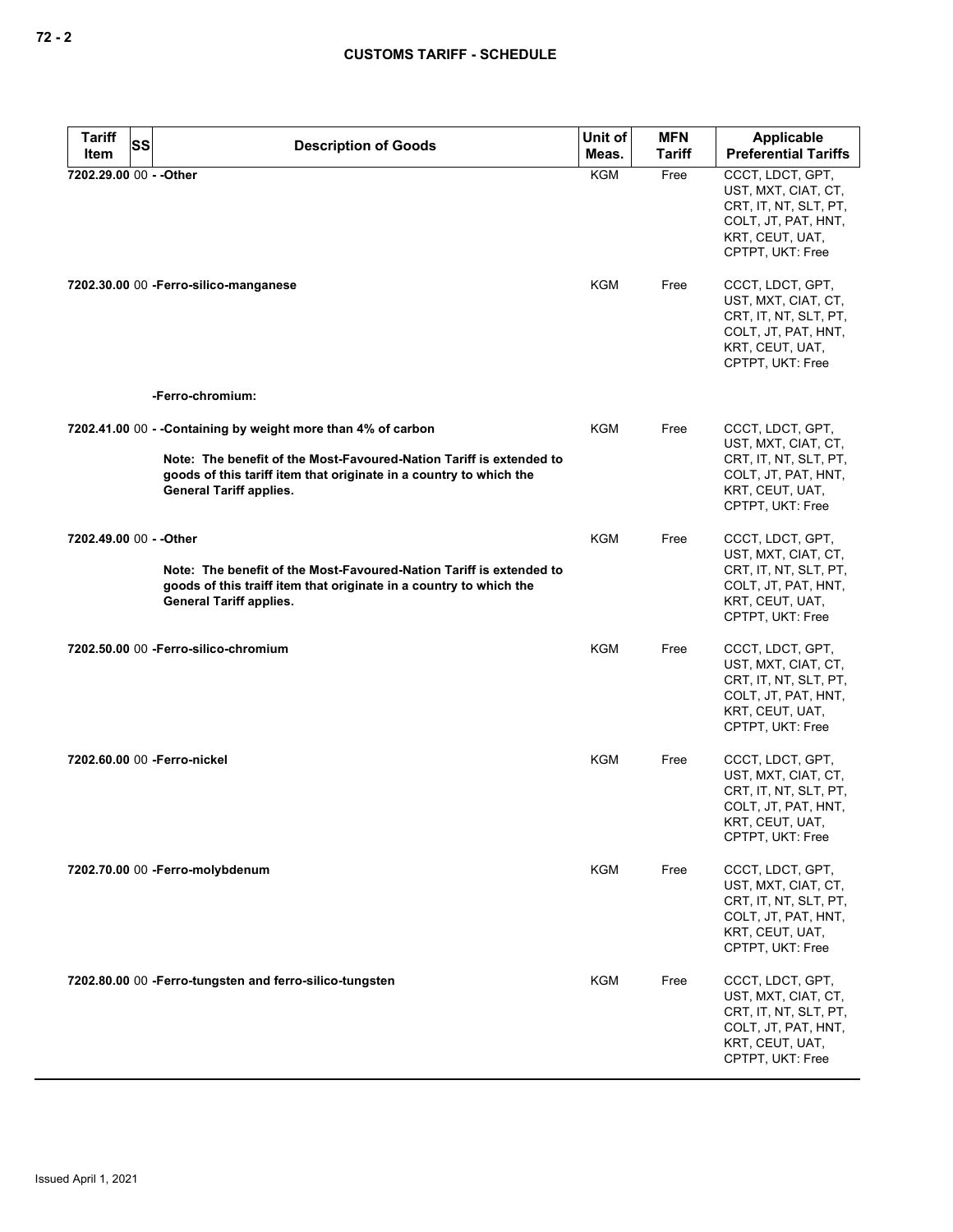| <b>Tariff</b><br>ltem   | <b>SS</b> | <b>Description of Goods</b>                                                                                                                                                                                                     | Unit of<br>Meas. | <b>MFN</b><br><b>Tariff</b> | Applicable<br><b>Preferential Tariffs</b>                                                                                      |
|-------------------------|-----------|---------------------------------------------------------------------------------------------------------------------------------------------------------------------------------------------------------------------------------|------------------|-----------------------------|--------------------------------------------------------------------------------------------------------------------------------|
|                         |           | -Other:                                                                                                                                                                                                                         |                  |                             |                                                                                                                                |
|                         |           | 7202.91.00 00 - - Ferro-titanium and ferro-silico-titanium                                                                                                                                                                      | KGM              | Free                        | CCCT, LDCT, GPT,<br>UST, MXT, CIAT, CT,<br>CRT, IT, NT, SLT, PT,<br>COLT, JT, PAT, HNT,<br>KRT, CEUT, UAT,<br>CPTPT, UKT: Free |
|                         |           | 7202.92.00 00 - - Ferro-vanadium                                                                                                                                                                                                | <b>KGM</b>       | Free                        | CCCT, LDCT, GPT,<br>UST, MXT, CIAT, CT,<br>CRT, IT, NT, SLT, PT,<br>COLT, JT, PAT, HNT,<br>KRT, CEUT, UAT,<br>CPTPT, UKT: Free |
|                         |           | 7202.93.00 00 - - Ferro-niobium                                                                                                                                                                                                 | <b>KGM</b>       | Free                        | CCCT, LDCT, GPT,<br>UST, MXT, CIAT, CT,<br>CRT, IT, NT, SLT, PT,<br>COLT, JT, PAT, HNT,<br>KRT, CEUT, UAT,<br>CPTPT, UKT: Free |
| 7202.99.00 00 - - Other |           |                                                                                                                                                                                                                                 | <b>KGM</b>       | Free                        | CCCT, LDCT, GPT,<br>UST, MXT, CIAT, CT,<br>CRT, IT, NT, SLT, PT,<br>COLT, JT, PAT, HNT,<br>KRT, CEUT, UAT,<br>CPTPT, UKT: Free |
| 72.03                   |           | Ferrous products obtained by direct reduction of iron ore and other<br>spongy ferrous products, in lumps, pellets or similar forms; iron having<br>a minimum purity by weight of 99.94%, in lumps, pellets or similar<br>forms. |                  |                             |                                                                                                                                |
|                         |           | 7203.10.00 00 -Ferrous products obtained by direct reduction of iron ore                                                                                                                                                        | <b>KGM</b>       | Free                        | CCCT, LDCT, GPT,<br>UST, MXT, CIAT, CT,<br>CRT, IT, NT, SLT, PT,<br>COLT, JT, PAT, HNT,<br>KRT, CEUT, UAT,<br>CPTPT, UKT: Free |
| 7203.90.00 00 -Other    |           |                                                                                                                                                                                                                                 | KGM              | Free                        | CCCT, LDCT, GPT,<br>UST, MXT, CIAT, CT,<br>CRT, IT, NT, SLT, PT,<br>COLT, JT, PAT, HNT,<br>KRT, CEUT, UAT,<br>CPTPT, UKT: Free |

**72.04 Ferrous waste and scrap; remelting scrap ingots of iron or steel.**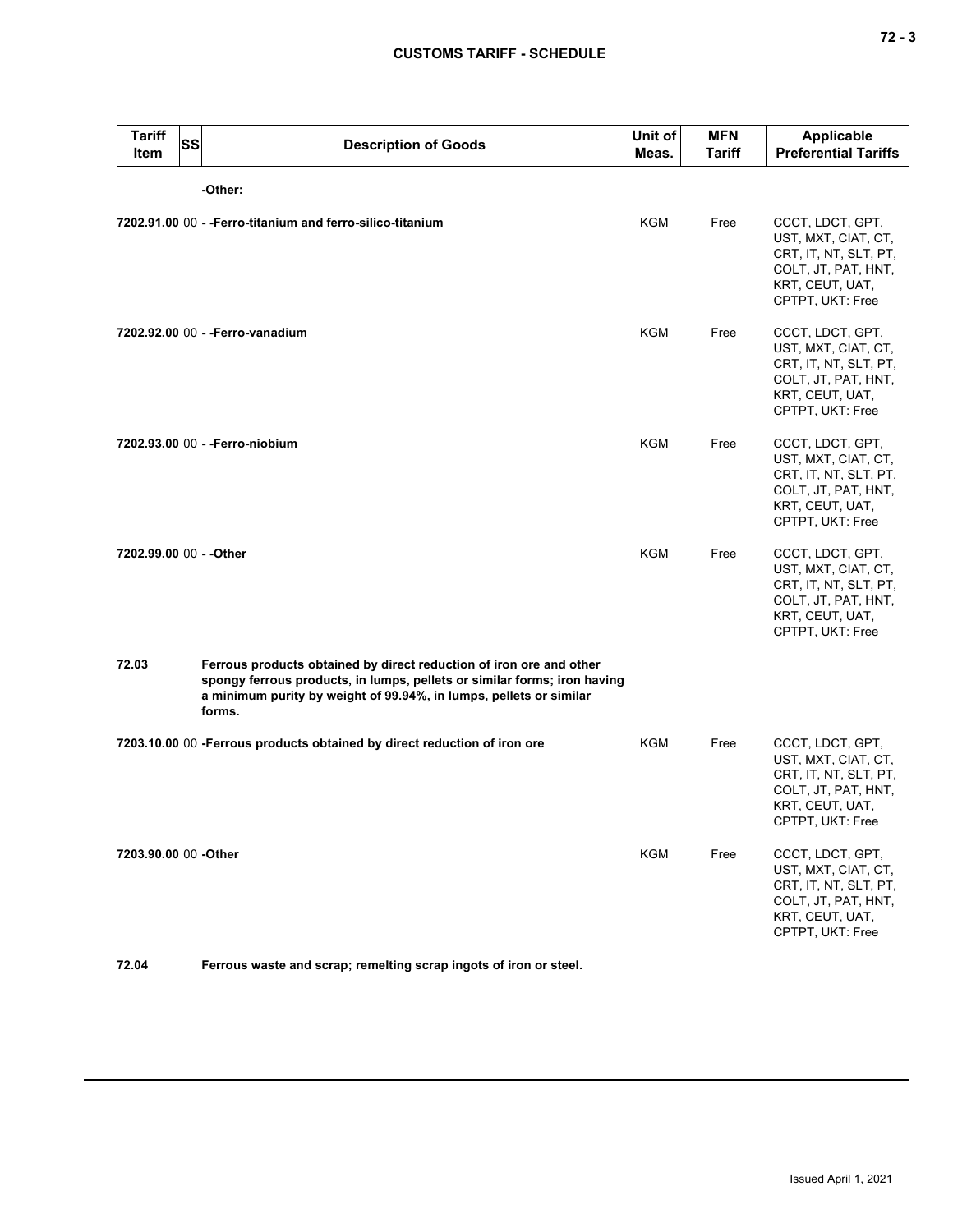| <b>Tariff</b>           | <b>SS</b> | <b>Description of Goods</b>                                                                                           | Unit of    | <b>MFN</b>    | <b>Applicable</b>                                                                                                              |
|-------------------------|-----------|-----------------------------------------------------------------------------------------------------------------------|------------|---------------|--------------------------------------------------------------------------------------------------------------------------------|
| Item                    |           |                                                                                                                       | Meas.      | <b>Tariff</b> | <b>Preferential Tariffs</b>                                                                                                    |
|                         |           | 7204.10.00 00 -Waste and scrap of cast iron<br>-Waste and scrap of alloy steel:                                       | <b>KGM</b> | Free          | CCCT, LDCT, GPT,<br>UST, MXT, CIAT, CT,<br>CRT, IT, NT, SLT, PT,<br>COLT, JT, PAT, HNT,<br>KRT, CEUT, UAT,<br>CPTPT, UKT: Free |
|                         |           |                                                                                                                       |            |               |                                                                                                                                |
|                         |           | 7204.21.00 00 - - Of stainless steel                                                                                  | KGM        | Free          | CCCT, LDCT, GPT,<br>UST, MXT, CIAT, CT,<br>CRT, IT, NT, SLT, PT,<br>COLT, JT, PAT, HNT,<br>KRT, CEUT, UAT,<br>CPTPT, UKT: Free |
| 7204.29.00 00 - - Other |           |                                                                                                                       | KGM        | Free          | CCCT, LDCT, GPT,<br>UST, MXT, CIAT, CT,                                                                                        |
|                         |           |                                                                                                                       |            |               | CRT, IT, NT, SLT, PT,<br>COLT, JT, PAT, HNT,<br>KRT, CEUT, UAT,<br>CPTPT, UKT: Free                                            |
|                         |           | 7204.30.00 00 -Waste and scrap of tinned iron or steel                                                                | <b>KGM</b> | Free          | CCCT, LDCT, GPT,<br>UST, MXT, CIAT, CT,<br>CRT, IT, NT, SLT, PT,<br>COLT, JT, PAT, HNT,<br>KRT, CEUT, UAT,<br>CPTPT, UKT: Free |
|                         |           | -Other waste and scrap:                                                                                               |            |               |                                                                                                                                |
|                         |           |                                                                                                                       |            |               |                                                                                                                                |
| 7204.41.00              |           | - - Turnings, shavings, chips, milling waste, sawdust, filings, trimmings<br>and stampings, whether or not in bundles |            | Free          | CCCT, LDCT, GPT,<br>UST, MXT, CIAT, CT,<br>CRT, IT, NT, SLT, PT,<br>COLT, JT, PAT, HNT,<br>KRT, CEUT, UAT,<br>CPTPT, UKT: Free |
|                         |           |                                                                                                                       | <b>KGM</b> |               |                                                                                                                                |
|                         |           |                                                                                                                       | <b>KGM</b> |               |                                                                                                                                |
|                         |           |                                                                                                                       | KGM        |               |                                                                                                                                |
| 7204.49.00              |           | --Other                                                                                                               |            | Free          | CCCT, LDCT, GPT,                                                                                                               |
|                         |           |                                                                                                                       |            |               | UST, MXT, CIAT, CT,<br>CRT, IT, NT, SLT, PT,<br>COLT, JT, PAT, HNT,<br>KRT, CEUT, UAT,<br>CPTPT, UKT: Free                     |
|                         |           |                                                                                                                       | KGM        |               |                                                                                                                                |
|                         |           |                                                                                                                       | KGM        |               |                                                                                                                                |
|                         |           | - - - - - Other:                                                                                                      |            |               |                                                                                                                                |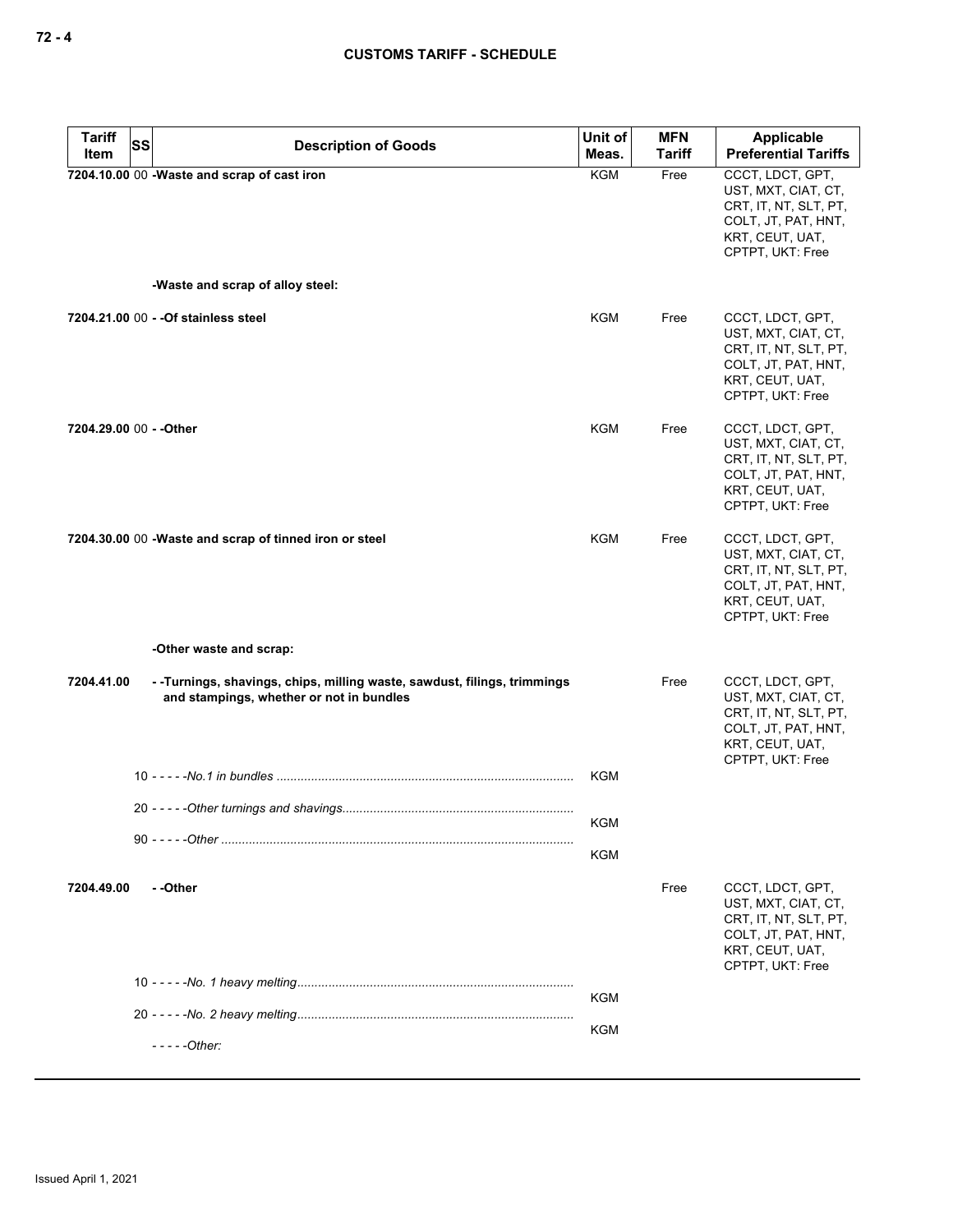| <b>Tariff</b><br><b>Item</b> | <b>SS</b> | <b>Description of Goods</b>                                                                     | Unit of<br>Meas. | <b>MFN</b><br><b>Tariff</b> | Applicable<br><b>Preferential Tariffs</b>                                                                                      |
|------------------------------|-----------|-------------------------------------------------------------------------------------------------|------------------|-----------------------------|--------------------------------------------------------------------------------------------------------------------------------|
|                              |           |                                                                                                 | <b>KGM</b>       |                             |                                                                                                                                |
|                              |           |                                                                                                 | KGM              |                             |                                                                                                                                |
|                              |           | 7204.50.00 00 -Remelting scrap ingots                                                           | KGM              | Free                        | CCCT, LDCT, GPT,<br>UST, MXT, CIAT, CT,<br>CRT, IT, NT, SLT, PT,<br>COLT, JT, PAT, HNT,<br>KRT, CEUT, UAT,<br>CPTPT, UKT: Free |
| 72.05                        |           | Granules and powders, of pig iron, spiegeleisen, iron or steel.                                 |                  |                             |                                                                                                                                |
| 7205.10.00 00 -Granules      |           |                                                                                                 | <b>KGM</b>       | Free                        | CCCT, LDCT, GPT,<br>UST, MXT, CIAT, CT,<br>CRT, IT, NT, SLT, PT,<br>COLT, JT, PAT, HNT,<br>KRT, CEUT, UAT,<br>CPTPT, UKT: Free |
|                              |           | -Powders:                                                                                       |                  |                             |                                                                                                                                |
|                              |           | 7205.21.00 00 - - Of alloy steel                                                                | KGM              | Free                        | CCCT, LDCT, GPT,<br>UST, MXT, CIAT, CT,<br>CRT, IT, NT, SLT, PT,<br>COLT, JT, PAT, HNT,<br>KRT, CEUT, UAT,<br>CPTPT, UKT: Free |
| 7205.29.00 00 - - Other      |           |                                                                                                 | KGM              | Free                        | CCCT, LDCT, GPT,<br>UST, MXT, CIAT, CT,<br>CRT, IT, NT, SLT, PT,<br>COLT, JT, PAT, HNT,<br>KRT, CEUT, UAT,<br>CPTPT, UKT: Free |
|                              |           | <b>II. - IRON AND NON-ALLOY STEEL</b>                                                           |                  |                             |                                                                                                                                |
| 72.06                        |           | Iron and non-alloy steel in ingots or other primary forms (excluding iron<br>of heading 72.03). |                  |                             |                                                                                                                                |
| 7206.10.00 00 - Ingots       |           |                                                                                                 | KGM              | Free                        | CCCT, LDCT, GPT,<br>UST, MXT, CIAT, CT,<br>CRT, IT, NT, SLT, PT,<br>COLT, JT, PAT, HNT,<br>KRT, CEUT, UAT,<br>CPTPT, UKT: Free |
| 7206.90.00 00 -Other         |           |                                                                                                 | KGM              | Free                        | CCCT, LDCT, GPT,<br>UST, MXT, CIAT, CT,<br>CRT, IT, NT, SLT, PT,<br>COLT, JT, PAT, HNT,<br>KRT, CEUT, UAT,<br>CPTPT, UKT: Free |
| 70 A 7                       |           |                                                                                                 |                  |                             |                                                                                                                                |

**72.07 Semi-finished products of iron or non-alloy steel.**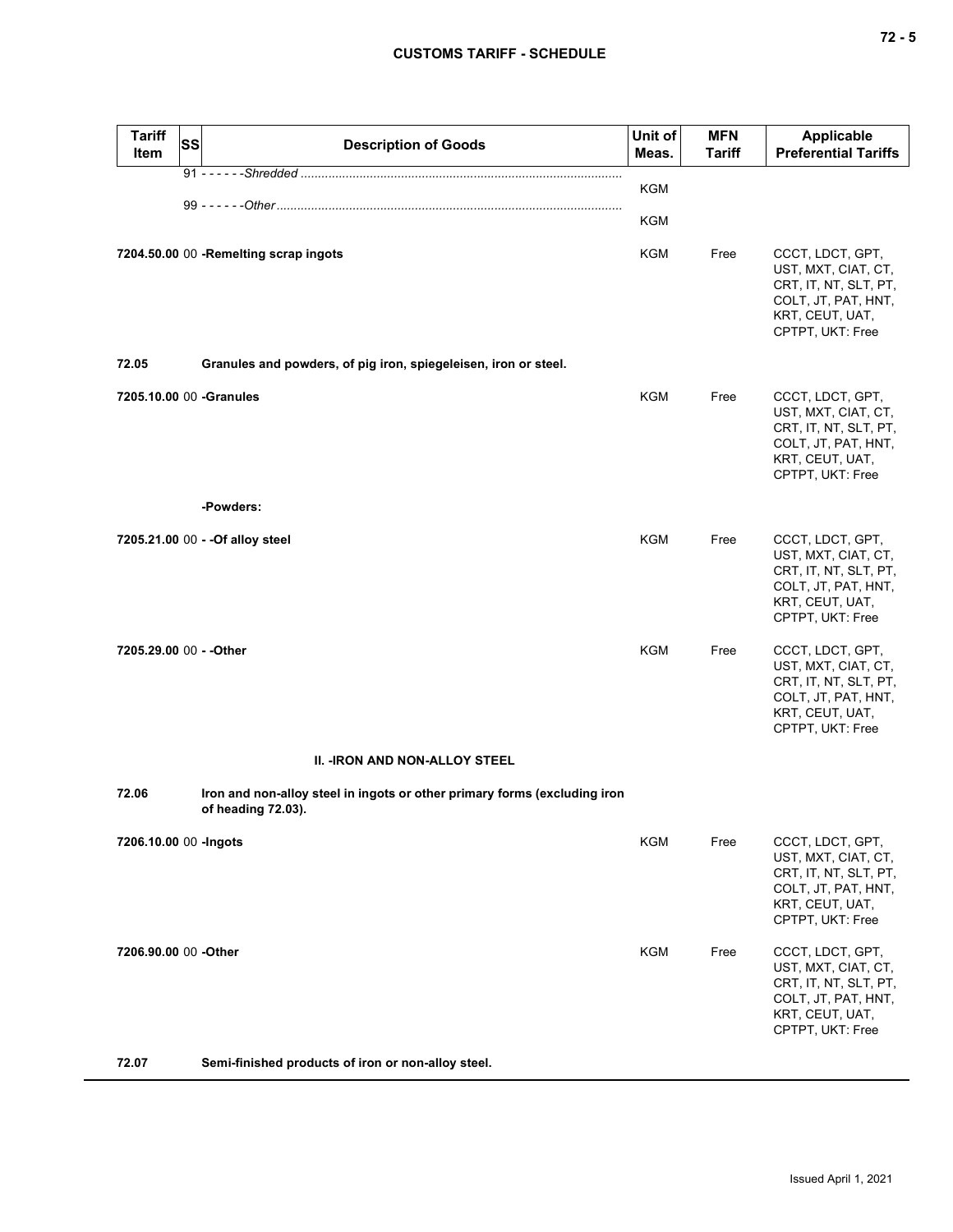| <b>Tariff</b><br>Item | SS                                               | <b>Description of Goods</b>                                                                                               | Unit of<br>Meas. | <b>MFN</b><br>Tariff | Applicable<br><b>Preferential Tariffs</b>                                                                                                   |  |  |  |  |
|-----------------------|--------------------------------------------------|---------------------------------------------------------------------------------------------------------------------------|------------------|----------------------|---------------------------------------------------------------------------------------------------------------------------------------------|--|--|--|--|
|                       | -Containing by weight less than 0.25% of carbon: |                                                                                                                           |                  |                      |                                                                                                                                             |  |  |  |  |
| 7207.11.00            |                                                  | - - Of rectangular (including square) cross-section, the width measuring<br>less than twice the thickness                 |                  | Free                 | AUT, NZT, CCCT,<br>LDCT, GPT, UST, MXT,<br>CIAT, CT, CRT, IT, NT,<br>SLT, PT, COLT, JT,<br>PAT, HNT, KRT, CEUT,<br>UAT, CPTPT,<br>UKT: Free |  |  |  |  |
|                       |                                                  |                                                                                                                           | <b>KGM</b>       |                      |                                                                                                                                             |  |  |  |  |
|                       |                                                  | - - - - - Of non-alloy steel:                                                                                             |                  |                      |                                                                                                                                             |  |  |  |  |
|                       |                                                  |                                                                                                                           | <b>KGM</b>       |                      |                                                                                                                                             |  |  |  |  |
|                       |                                                  |                                                                                                                           | <b>KGM</b>       |                      |                                                                                                                                             |  |  |  |  |
|                       |                                                  | 7207.12.00 00 - - Other, of rectangular (other than square) cross-section                                                 | KGM              | Free                 | AUT, NZT, CCCT,<br>LDCT, UST, MXT, CIAT,<br>CT, CRT, IT, NT, SLT,<br>PT, COLT, JT, PAT,<br>HNT, KRT, CEUT, UAT,<br>CPTPT, UKT: Free         |  |  |  |  |
| 7207.19.00            |                                                  | - -Other                                                                                                                  |                  | Free                 | CCCT, LDCT, GPT,<br>UST, MXT, CIAT, CT,<br>CRT, IT, NT, SLT, PT,<br>COLT, JT, PAT, HNT,<br>KRT, CEUT, UAT,<br>CPTPT, UKT: Free              |  |  |  |  |
|                       |                                                  |                                                                                                                           | <b>KGM</b>       |                      |                                                                                                                                             |  |  |  |  |
|                       |                                                  |                                                                                                                           | <b>KGM</b>       |                      |                                                                                                                                             |  |  |  |  |
| 7207.20.00            |                                                  | -Containing by weight 0.25% or more of carbon                                                                             |                  | Free                 | AUT, NZT, CCCT,<br>LDCT, GPT, UST, MXT,<br>CIAT, CT, CRT, IT, NT,<br>SLT, PT, COLT, JT,<br>PAT, HNT, KRT, CEUT,<br>UAT, CPTPT,<br>UKT: Free |  |  |  |  |
|                       |                                                  |                                                                                                                           | KGM              |                      |                                                                                                                                             |  |  |  |  |
|                       |                                                  |                                                                                                                           | KGM              |                      |                                                                                                                                             |  |  |  |  |
|                       |                                                  |                                                                                                                           | <b>KGM</b>       |                      |                                                                                                                                             |  |  |  |  |
|                       |                                                  |                                                                                                                           |                  |                      |                                                                                                                                             |  |  |  |  |
|                       |                                                  |                                                                                                                           | <b>KGM</b>       |                      |                                                                                                                                             |  |  |  |  |
| 72.08                 |                                                  | Flat-rolled products of iron or non-alloy steel, of a width of 600 mm or<br>more, hot-rolled, not clad, plated or coated. |                  |                      |                                                                                                                                             |  |  |  |  |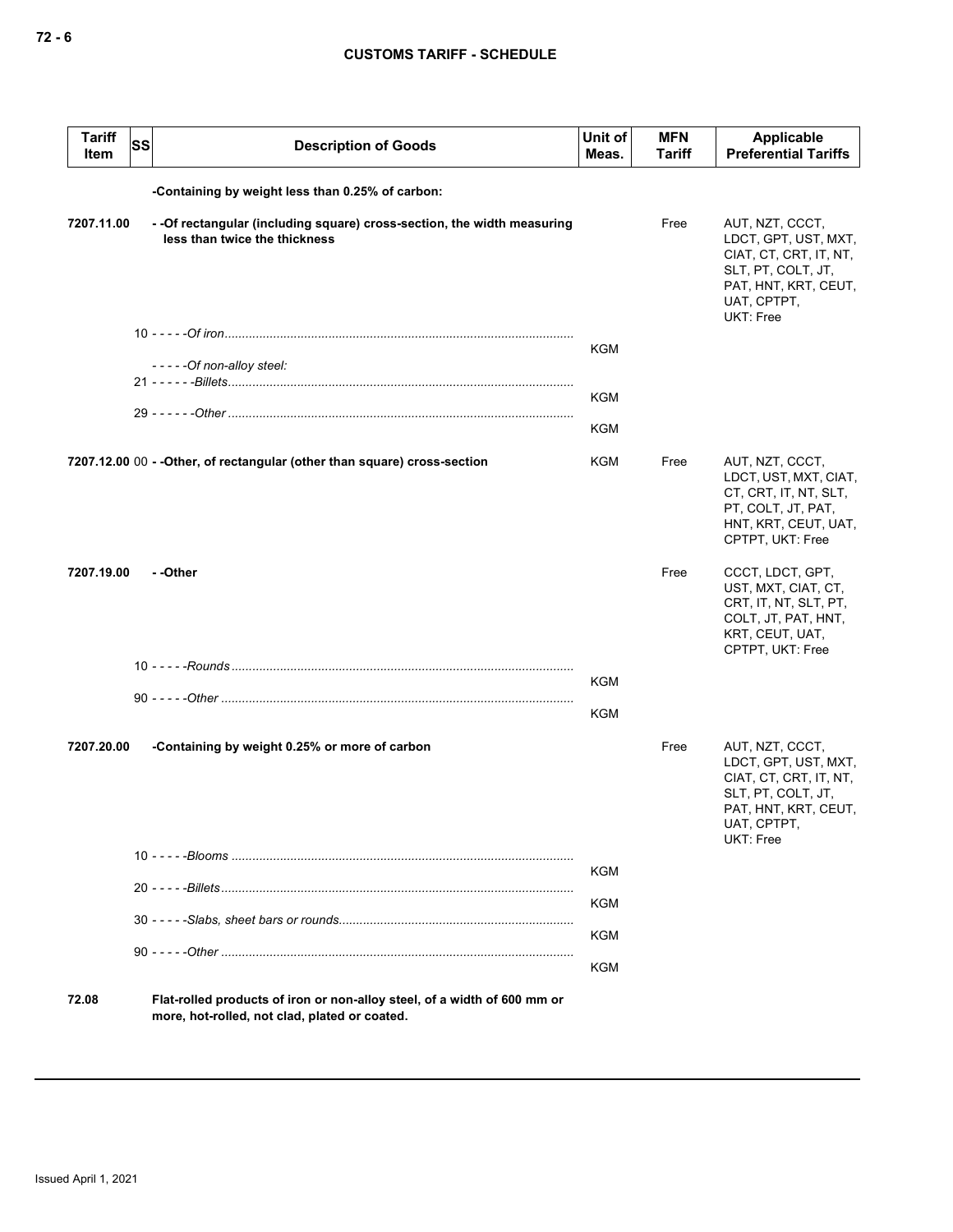| <b>Tariff</b> | <b>SS</b> | <b>Description of Goods</b>                                                                                                                   | Unit of                  | <b>MFN</b>    | <b>Applicable</b>                                                                                                                           |
|---------------|-----------|-----------------------------------------------------------------------------------------------------------------------------------------------|--------------------------|---------------|---------------------------------------------------------------------------------------------------------------------------------------------|
| Item          |           |                                                                                                                                               | Meas.                    | <b>Tariff</b> | <b>Preferential Tariffs</b>                                                                                                                 |
|               |           | 7208.10.00 00 -In coils, not further worked than hot-rolled, with patterns in relief                                                          | <b>KGM</b>               | Free          | AUT, NZT, CCCT,<br>LDCT, UST, MXT, CIAT,<br>CT, CRT, IT, NT, SLT,<br>PT, COLT, JT, PAT,<br>HNT, KRT, CEUT, UAT,<br>CPTPT, UKT: Free         |
|               |           | -Other, in coils, not further worked than hot-rolled, pickled:                                                                                |                          |               |                                                                                                                                             |
|               |           | 7208,25,00 00 - - Of a thickness of 4.75 mm or more                                                                                           | <b>KGM</b>               | Free          | AUT, NZT, CCCT,<br>LDCT, GPT, UST, MXT,<br>CIAT, CT, CRT, IT, NT,<br>SLT, PT, COLT, JT,<br>PAT, HNT, KRT, CEUT,<br>UAT, CPTPT,<br>UKT: Free |
|               |           | 7208.26.00 00 - -Of a thickness of 3 mm or more but less than 4.75 mm                                                                         | <b>KGM</b>               | Free          | AUT, NZT, CCCT,<br>LDCT, GPT, UST, MXT,<br>CIAT, CT, CRT, IT, NT,<br>SLT, PT, COLT, JT,<br>PAT, HNT, KRT, CEUT,<br>UAT, CPTPT,<br>UKT: Free |
|               |           | 7208.27.00 00 - - Of a thickness of less than 3 mm                                                                                            | <b>KGM</b>               | Free          | AUT, NZT, CCCT,<br>LDCT, GPT, UST, MXT,<br>CIAT, CT, CRT, IT, NT,<br>SLT, PT, COLT, JT,<br>PAT, HNT, KRT, CEUT,<br>UAT, CPTPT,<br>UKT: Free |
|               |           | -Other, in coils, not further worked than hot-rolled:                                                                                         |                          |               |                                                                                                                                             |
|               |           | 7208.36.00 00 - - Of a thickness exceeding 10 mm                                                                                              | <b>KGM</b>               | Free          | AUT, NZT, CCCT,<br>LDCT, UST, MXT, CIAT,<br>CT, CRT, IT, NT, SLT,<br>PT, COLT, JT, PAT,<br>HNT, KRT, CEUT, UAT,<br>CPTPT, UKT: Free         |
| 7208.37.00    |           | - - Of a thickness of 4.75 mm or more but not exceeding 10 mm                                                                                 |                          | Free          | AUT, NZT, CCCT,<br>LDCT, GPT, UST, MXT,<br>CIAT, CT, CRT, IT, NT,<br>SLT, PT, COLT, JT,<br>PAT, HNT, KRT, CEUT,<br>UAT, CPTPT,<br>UKT: Free |
|               |           | 10 - - - - - Of a width of 600 mm or more but not exceeding 1,525 mm<br>20 - - - - - Of a width exceeding 1,525 mm but not exceeding 1,830 mm | KGM<br><b>KGM</b><br>KGM |               |                                                                                                                                             |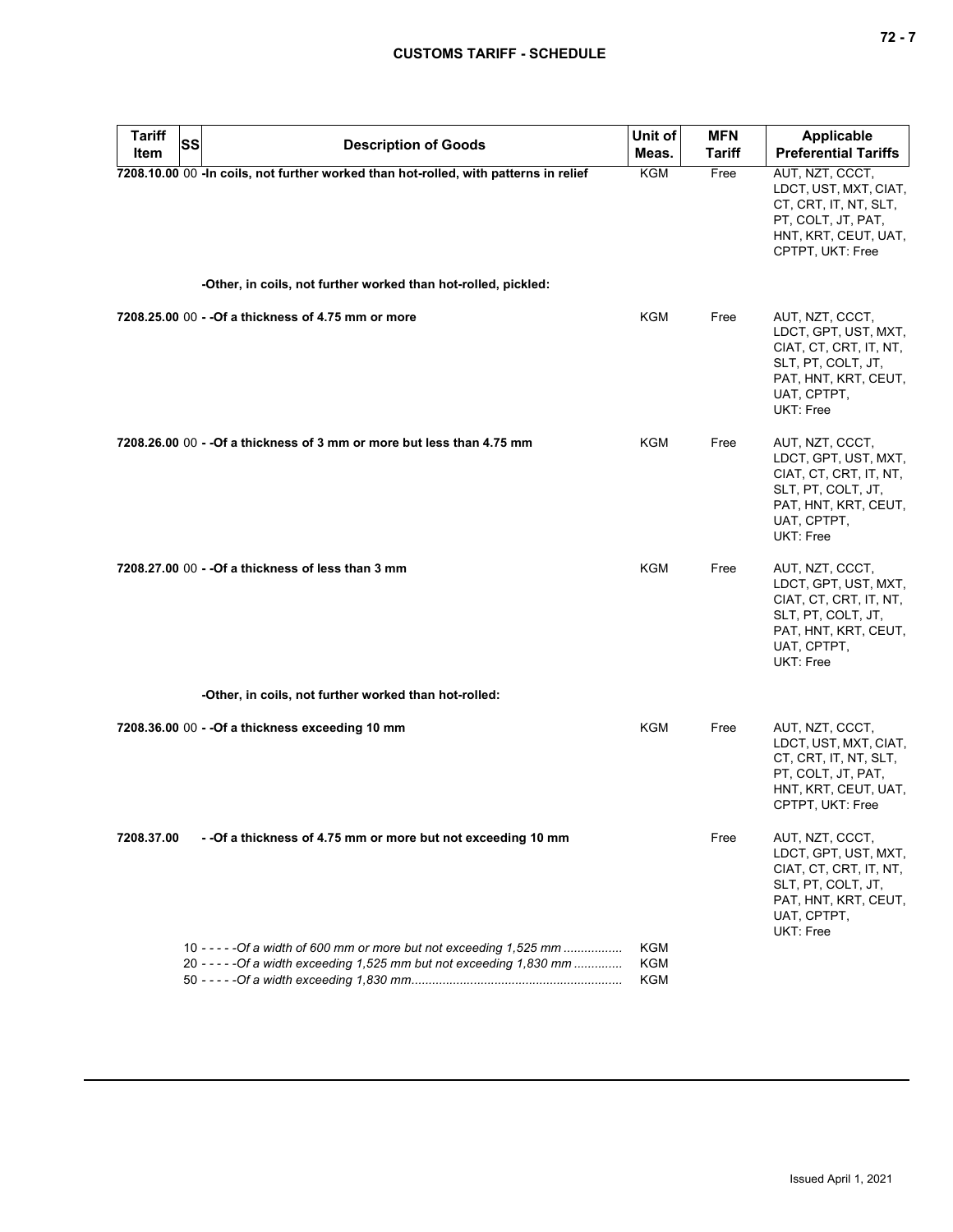| <b>Tariff</b><br><b>SS</b><br>Item | <b>Description of Goods</b>                                                                                                                                                                            | Unit of<br>Meas.                                     | <b>MFN</b><br>Tariff | Applicable<br><b>Preferential Tariffs</b>                                                                                                          |
|------------------------------------|--------------------------------------------------------------------------------------------------------------------------------------------------------------------------------------------------------|------------------------------------------------------|----------------------|----------------------------------------------------------------------------------------------------------------------------------------------------|
| 7208.38.00                         | - -Of a thickness of 3 mm or more but less than 4.75 mm<br>10 - - - - - Of a width of 600 mm or more but not exceeding 1,525 mm<br>20 ----- - Of a width exceeding 1,525 mm but not exceeding 1,830 mm | KGM<br><b>KGM</b><br><b>KGM</b>                      | Free                 | AUT, NZT, CCCT,<br>LDCT, GPT, UST, MXT,<br>CIAT, CT, CRT, IT, NT,<br>SLT, PT, COLT, JT,<br>PAT, HNT, KRT, CEUT,<br>UAT, CPTPT,<br><b>UKT: Free</b> |
|                                    | 7208.39.00 00 - - Of a thickness of less than 3 mm                                                                                                                                                     | <b>KGM</b>                                           | Free                 | AUT, NZT, CCCT,<br>LDCT, UST, MXT, CIAT,<br>CT, CRT, IT, NT, SLT,<br>PT, COLT, JT, PAT,<br>HNT, KRT, CEUT, UAT,<br>CPTPT, UKT: Free                |
|                                    | 7208.40.00 00 -Not in coils, not further worked than hot-rolled, with patterns in relief                                                                                                               | KGM                                                  | Free                 | AUT, NZT, CCCT,<br>LDCT, GPT, UST, MXT,<br>CIAT, CT, CRT, IT, NT,<br>SLT, PT, COLT, JT,<br>PAT, HNT, KRT, CEUT,<br>UAT, CPTPT,<br><b>UKT: Free</b> |
|                                    | -Other, not in coils, not further worked than hot-rolled:                                                                                                                                              |                                                      |                      |                                                                                                                                                    |
| 7208.51.00                         | - - Of a thickness exceeding 10 mm                                                                                                                                                                     |                                                      | Free                 | AUT, NZT, CCCT,<br>LDCT, GPT, UST, MXT,<br>CIAT, CT, CRT, IT, NT,<br>SLT, PT, COLT, JT,<br>PAT, HNT, KRT, CEUT,<br>UAT, CPTPT,<br>UKT: Free        |
|                                    | $---Other:$                                                                                                                                                                                            | <b>KGM</b>                                           |                      |                                                                                                                                                    |
|                                    | 92 ----- - - - Of a width exceeding 1,525 mm but not exceeding 1,830 mm<br>94 ----- - - - Of a width exceeding 2,450 mm but not exceeding 3,050 mm                                                     | <b>KGM</b><br><b>KGM</b><br><b>KGM</b><br>KGM<br>KGM |                      |                                                                                                                                                    |
| 7208.52.00                         | - - Of a thickness of 4.75 mm or more but not exceeding 10 mm                                                                                                                                          |                                                      | Free                 | AUT, NZT, CCCT,<br>LDCT, GPT, UST, MXT,<br>CIAT, CT, CRT, IT, NT,<br>SLT, PT, COLT, JT,<br>PAT, HNT, KRT, CEUT,<br>UAT, CPTPT,<br><b>UKT: Free</b> |
|                                    | - - - - -Other:                                                                                                                                                                                        | <b>KGM</b>                                           |                      |                                                                                                                                                    |
|                                    | 91 ----- - - - Of a width of 600 mm or more but not exceeding $1.525$ mm<br>92 ----- - - - - Of a width exceeding 1,525 mm but not exceeding 1,830 mm                                                  | <b>KGM</b><br><b>KGM</b><br><b>KGM</b><br>KGM        |                      |                                                                                                                                                    |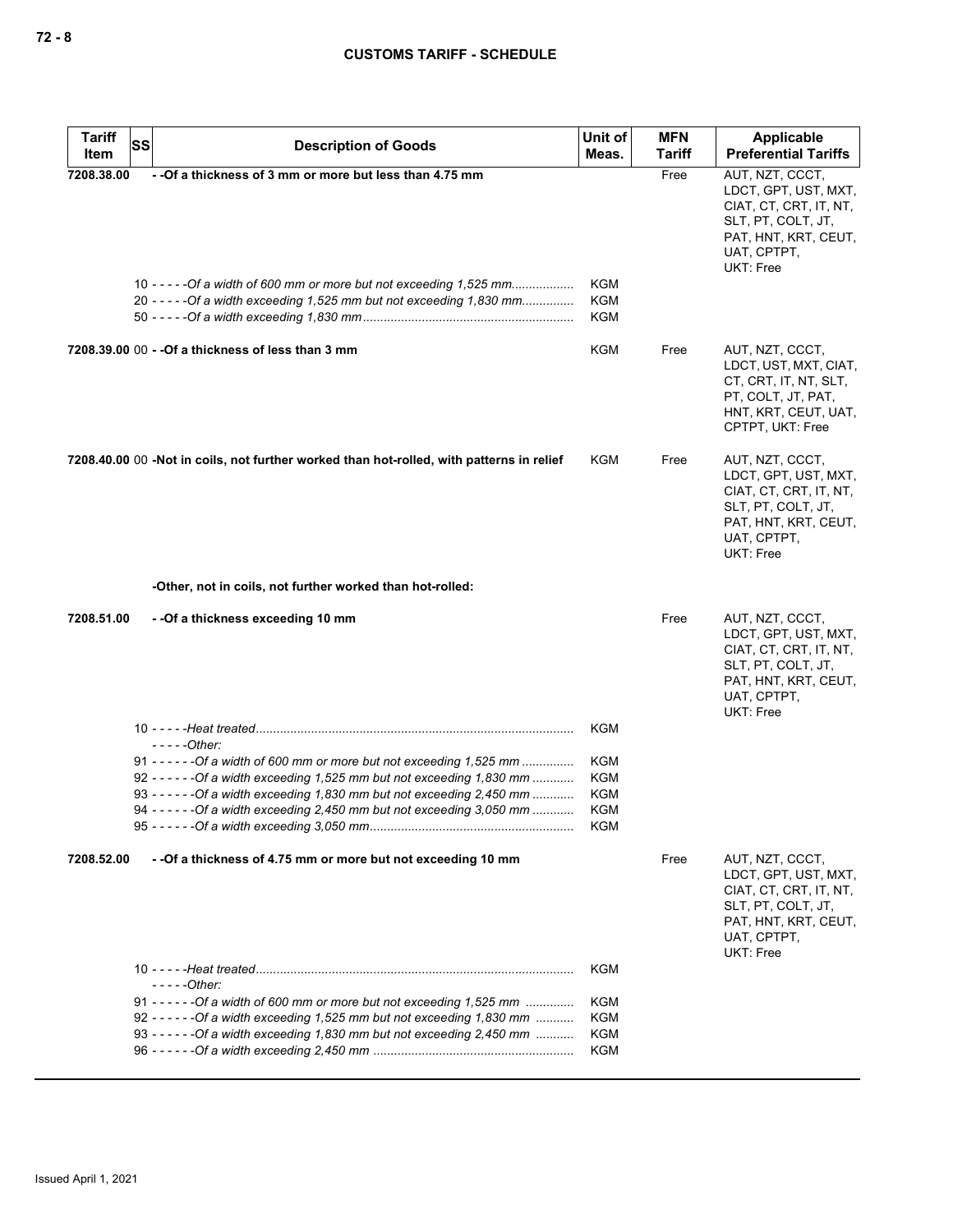| <b>Tariff</b><br><b>SS</b> | <b>Description of Goods</b>                                                                                                               | Unit of    | <b>MFN</b>    | <b>Applicable</b>                                                                                                                                  |
|----------------------------|-------------------------------------------------------------------------------------------------------------------------------------------|------------|---------------|----------------------------------------------------------------------------------------------------------------------------------------------------|
| Item                       |                                                                                                                                           | Meas.      | <b>Tariff</b> | <b>Preferential Tariffs</b>                                                                                                                        |
|                            | 7208.53.00 00 - - Other, of a thickness of 3 mm or more but less than 4.75 mm                                                             | <b>KGM</b> | Free          | AUT, NZT, CCCT,<br>LDCT, UST, MXT, CIAT,<br>CT, CRT, IT, NT, SLT,<br>PT, COLT, JT, PAT,<br>HNT, KRT, CEUT, UAT,<br>CPTPT, UKT: Free                |
|                            | 7208.54.00 00 - - Other, of a thickness of less than 3 mm                                                                                 | KGM        | Free          | AUT, NZT, CCCT,<br>LDCT, UST, MXT, CIAT,<br>CT, CRT, IT, NT, SLT,<br>PT, COLT, JT, PAT,<br>HNT, KRT, CEUT, UAT,<br>CPTPT, UKT: Free                |
| 7208.90.00 00 -Other       |                                                                                                                                           | <b>KGM</b> | Free          | CCCT, LDCT, UST,<br>MXT, CIAT, CT, CRT,<br>IT, NT, SLT, PT, COLT,<br>JT, PAT, HNT, KRT,<br>CEUT, UAT, CPTPT,<br>UKT: Free                          |
| 72.09                      | Flat-rolled products of iron or non-alloy steel, of a width of 600 mm or<br>more, cold-rolled (cold-reduced), not clad, plated or coated. |            |               |                                                                                                                                                    |
|                            | -In coils, not further worked than cold-rolled (cold-reduced):                                                                            |            |               |                                                                                                                                                    |
|                            | 7209.15.00 00 - - Of a thickness of 3 mm or more                                                                                          | KGM        | Free          | CCCT, LDCT, UST,<br>MXT, CIAT, CT, CRT,<br>IT, NT, SLT, PT, COLT,<br>JT, PAT, HNT, KRT,<br>CEUT, UAT, CPTPT,<br>UKT: Free                          |
|                            | 7209.16.00 00 - - Of a thickness exceeding 1 mm but less than 3 mm                                                                        | KGM        | Free          | AUT, NZT, CCCT,<br>LDCT, GPT, UST, MXT,<br>CIAT, CT, CRT, IT, NT,<br>SLT, PT, COLT, JT,<br>PAT, HNT, KRT, CEUT,<br>UAT, CPTPT,<br>UKT: Free        |
|                            | 7209.17.00 00 - - Of a thickness of 0.5 mm or more but not exceeding 1 mm                                                                 | KGM        | Free          | AUT, NZT, CCCT,<br>LDCT, GPT, UST, MXT,<br>CIAT, CT, CRT, IT, NT,<br>SLT, PT, COLT, JT,<br>PAT, HNT, KRT, CEUT,<br>UAT, CPTPT,<br><b>UKT: Free</b> |
|                            | 7209.18.00 00 - - Of a thickness of less than 0.5 mm                                                                                      | <b>KGM</b> | Free          | AUT, NZT, CCCT,<br>LDCT, GPT, UST, MXT,<br>CIAT, CT, CRT, IT, NT,<br>SLT, PT, COLT, JT,<br>PAT, HNT, KRT, CEUT,<br>UAT, CPTPT,<br>UKT: Free        |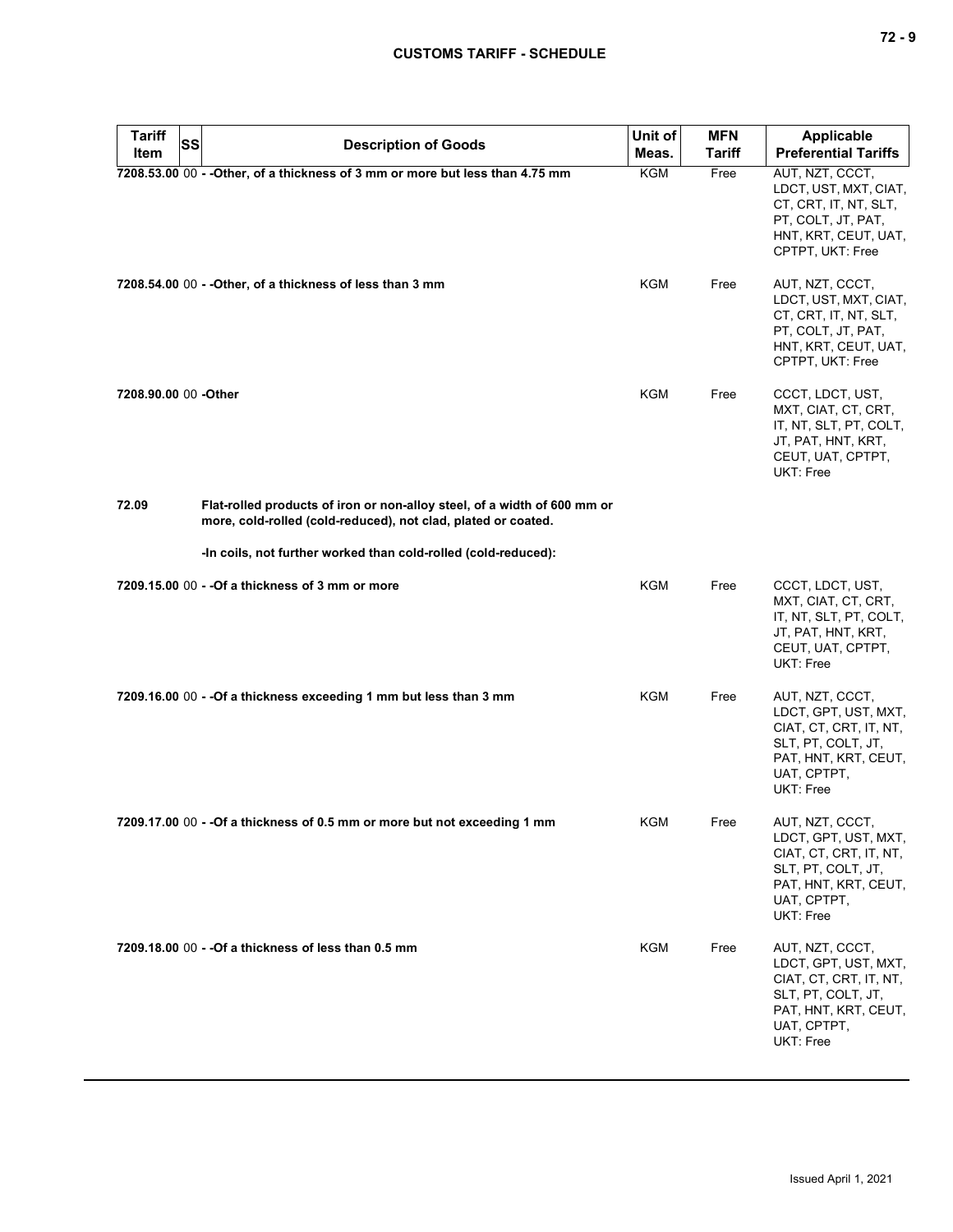| <b>Tariff</b><br>Item | <b>SS</b><br><b>Description of Goods</b>                                                                  | Unit of<br>Meas. | <b>MFN</b><br>Tariff | Applicable<br><b>Preferential Tariffs</b>                                                                                 |
|-----------------------|-----------------------------------------------------------------------------------------------------------|------------------|----------------------|---------------------------------------------------------------------------------------------------------------------------|
|                       | -Not in coils, not further worked than cold-rolled (cold-reduced):                                        |                  |                      |                                                                                                                           |
|                       | 7209.25.00 00 - - Of a thickness of 3 mm or more                                                          | KGM              | Free                 | CCCT, LDCT, UST,<br>MXT, CIAT, CT, CRT,<br>IT, NT, SLT, PT, COLT,<br>JT, PAT, HNT, KRT,<br>CEUT, UAT, CPTPT,<br>UKT: Free |
|                       | 7209.26.00 00 - - Of a thickness exceeding 1 mm but less than 3 mm                                        | <b>KGM</b>       | Free                 | CCCT, LDCT, UST,<br>MXT, CIAT, CT, CRT,<br>IT, NT, SLT, PT, COLT,<br>JT, PAT, HNT, KRT,<br>CEUT, UAT, CPTPT,<br>UKT: Free |
|                       | 7209.27.00 00 - - Of a thickness of 0.5 mm or more but not exceeding 1 mm                                 | <b>KGM</b>       | Free                 | CCCT, LDCT, UST,<br>MXT, CIAT, CT, CRT,<br>IT, NT, SLT, PT, COLT,<br>JT, PAT, HNT, KRT,<br>CEUT, UAT, CPTPT,<br>UKT: Free |
|                       | 7209.28.00 00 - - Of a thickness of less than 0.5 mm                                                      | KGM              | Free                 | CCCT, LDCT, UST,<br>MXT, CIAT, CT, CRT,<br>IT, NT, SLT, PT, COLT,<br>JT, PAT, HNT, KRT,<br>CEUT, UAT, CPTPT,<br>UKT: Free |
| 7209.90.00 00 -Other  |                                                                                                           | <b>KGM</b>       | Free                 | CCCT, LDCT, UST,<br>MXT, CIAT, CT, CRT,<br>IT, NT, SLT, PT, COLT,<br>JT, PAT, HNT, KRT,<br>CEUT, UAT, CPTPT,<br>UKT: Free |
| 72.10                 | Flat-rolled products of iron or non-alloy steel, of a width of 600 mm or<br>more, clad, plated or coated. |                  |                      |                                                                                                                           |
|                       | -Plated or coated with tin:                                                                               |                  |                      |                                                                                                                           |
|                       | 7210.11.00 00 - - Of a thickness of 0.5 mm or more                                                        | KGM              | Free                 | CCCT, LDCT, UST,<br>MXT, CIAT, CT, CRT,<br>IT, NT, SLT, PT, COLT,<br>JT, PAT, HNT, KRT,<br>CEUT, UAT, CPTPT,<br>UKT: Free |
|                       | 7210.12.00 00 - - Of a thickness of less than 0.5 mm                                                      | KGM              | Free                 | CCCT, LDCT, UST,<br>MXT, CIAT, CT, CRT,<br>IT, NT, SLT, PT, COLT,<br>JT, PAT, HNT, KRT,<br>CEUT, UAT, CPTPT,<br>UKT: Free |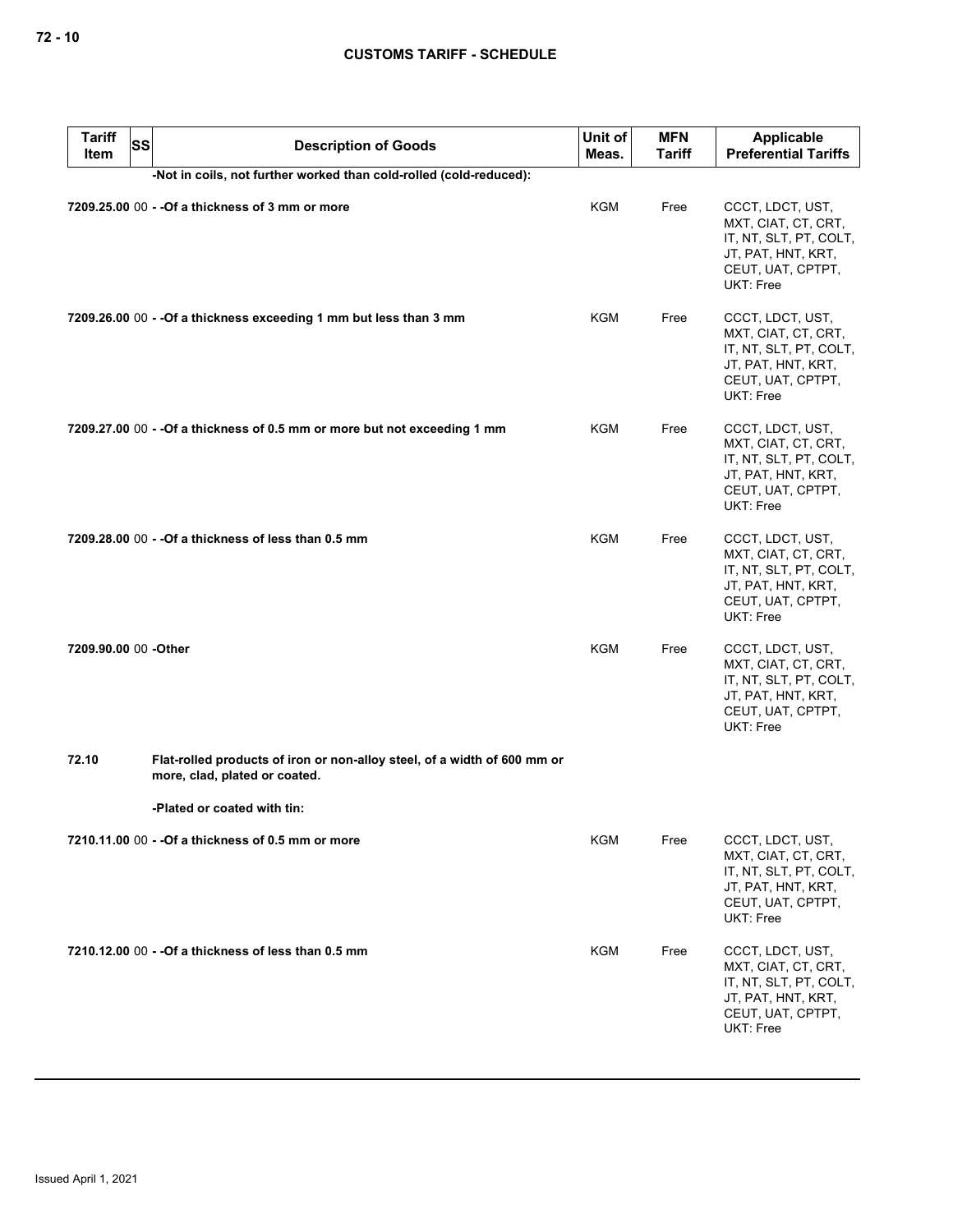| <b>Tariff</b> | SS<br><b>Description of Goods</b>                                                            | Unit of                                | <b>MFN</b> | Applicable                                                                                                                          |
|---------------|----------------------------------------------------------------------------------------------|----------------------------------------|------------|-------------------------------------------------------------------------------------------------------------------------------------|
| Item          |                                                                                              | Meas.                                  | Tariff     | <b>Preferential Tariffs</b>                                                                                                         |
|               | 7210.20.00 00 -Plated or coated with lead, including terne-plate                             | <b>KGM</b>                             | Free       | CCCT, LDCT, GPT,<br>UST, MXT, CIAT, CT,<br>CRT, IT, NT, SLT, PT,<br>COLT, JT, PAT, HNT,<br>KRT, CEUT, UAT,<br>CPTPT, UKT: Free      |
|               | 7210.30.00 00 - Electrolytically plated or coated with zinc                                  | KGM                                    | Free       | AUT, NZT, CCCT,<br>LDCT, UST, MXT, CIAT,<br>CT, CRT, IT, NT, SLT,<br>PT, COLT, JT, PAT,<br>HNT, KRT, CEUT, UAT,<br>CPTPT, UKT: Free |
|               | -Otherwise plated or coated with zinc:                                                       |                                        |            |                                                                                                                                     |
|               | 7210.41.00 00 - - Corrugated                                                                 | <b>KGM</b>                             | Free       | CCCT, LDCT, UST,<br>MXT, CIAT, CT, CRT,<br>IT, NT, SLT, PT, COLT,<br>JT, PAT, HNT, KRT,<br>CEUT, UAT, CPTPT,<br>UKT: Free           |
| 7210.49.00    | - -Other                                                                                     |                                        | Free       | AUT, NZT, CCCT,<br>LDCT, UST, MXT, CIAT,<br>CT, CRT, IT, NT, SLT,<br>PT, COLT, JT, PAT,<br>HNT, KRT, CEUT, UAT,<br>CPTPT, UKT: Free |
|               | 20 - - - - - Of a thickness exceeding 0.5 mm but not exceeding 1 mm                          | <b>KGM</b><br><b>KGM</b><br><b>KGM</b> |            |                                                                                                                                     |
|               | 7210.50.00 00 -Plated or coated with chromium oxides or with chromium and<br>chromium oxides | <b>KGM</b>                             | Free       | CCCT, LDCT, UST,<br>MXT, CIAT, CT, CRT,<br>IT, NT, SLT, PT, COLT,<br>JT, PAT, HNT, KRT,<br>CEUT, UAT, CPTPT,<br>UKT: Free           |
|               | -Plated or coated with aluminum:                                                             |                                        |            |                                                                                                                                     |
| 7210.61.00    | --Plated or coated with aluminium-zinc alloys                                                |                                        | Free       | CCCT, LDCT, UST,<br>MXT, CIAT, CT, CRT,<br>IT, NT, SLT, PT, COLT,<br>JT, PAT, HNT, KRT,<br>CEUT, UAT, CPTPT,<br>UKT: Free           |
|               |                                                                                              | KGM<br>KGM                             |            |                                                                                                                                     |
| 7210.69.00    | - -Other                                                                                     |                                        | Free       | CCCT, LDCT, UST,<br>MXT, CIAT, CT, CRT,<br>IT, NT, SLT, PT, COLT,<br>JT, PAT, HNT, KRT,<br>CEUT, UAT, CPTPT,<br>UKT: Free           |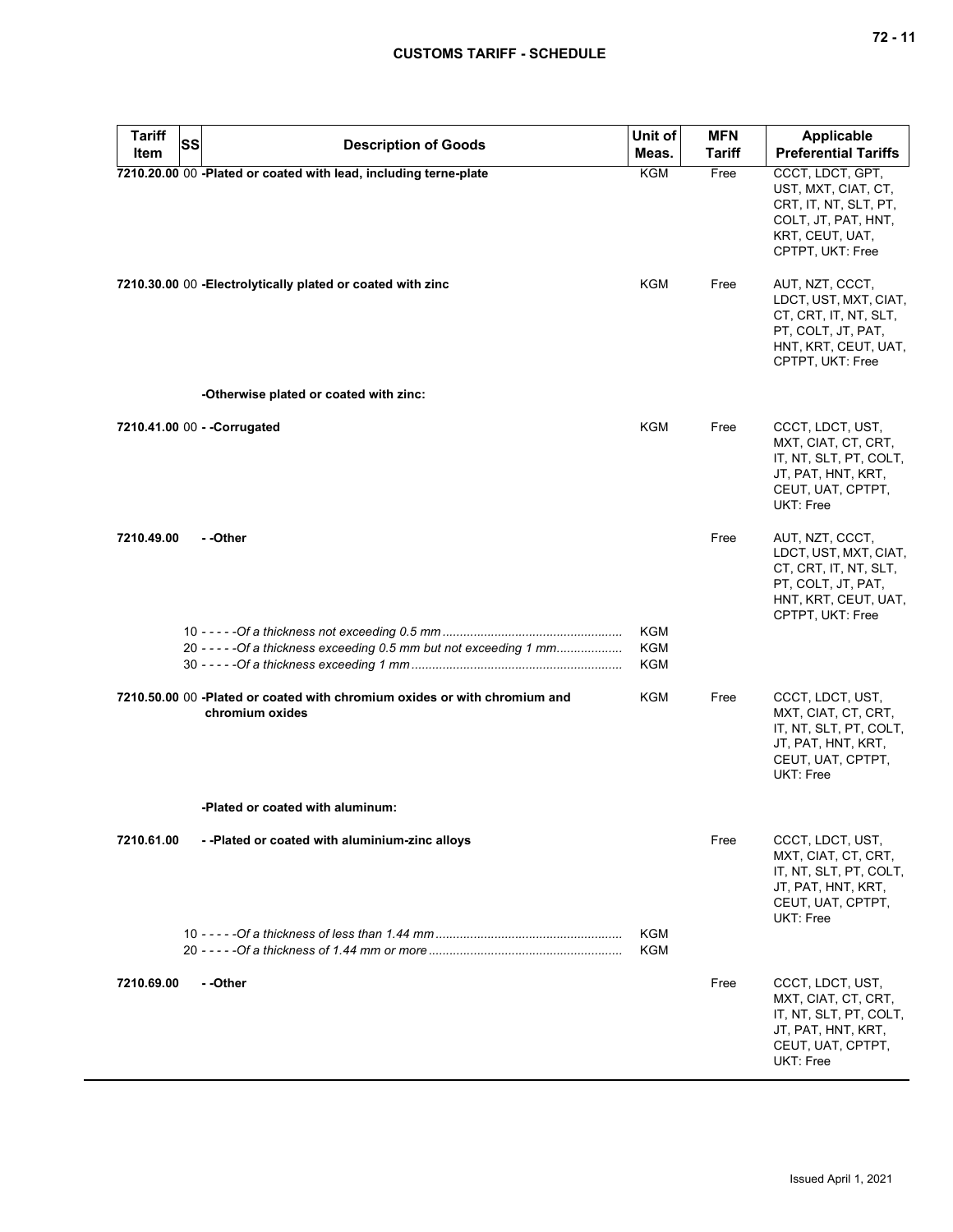| <b>Tariff</b><br>ltem | <b>SS</b><br><b>Description of Goods</b>                                                                                                                                            | Unit of<br>Meas.         | <b>MFN</b><br><b>Tariff</b> | Applicable<br><b>Preferential Tariffs</b>                                                                                           |
|-----------------------|-------------------------------------------------------------------------------------------------------------------------------------------------------------------------------------|--------------------------|-----------------------------|-------------------------------------------------------------------------------------------------------------------------------------|
|                       |                                                                                                                                                                                     | <b>KGM</b>               |                             |                                                                                                                                     |
|                       |                                                                                                                                                                                     | <b>KGM</b>               |                             |                                                                                                                                     |
|                       | 7210.70.00 00 -Painted, varnished or coated with plastics                                                                                                                           | KGM                      | Free                        | CCCT, LDCT, UST,<br>MXT, CIAT, CT, CRT,<br>IT, NT, SLT, PT, COLT,<br>JT, PAT, HNT, KRT,<br>CEUT, UAT, CPTPT,<br>UKT: Free           |
| 7210.90.00 00 - Other |                                                                                                                                                                                     | KGM                      | Free                        | AUT, NZT, CCCT,<br>LDCT, UST, MXT, CIAT,<br>CT, CRT, IT, NT, SLT,<br>PT, COLT, JT, PAT,<br>HNT, KRT, CEUT, UAT,<br>CPTPT, UKT: Free |
| 72.11                 | Flat-rolled products of iron or non-alloy steel, of a width of less than<br>600 mm, not clad, plated or coated.                                                                     |                          |                             |                                                                                                                                     |
|                       | -Not further worked than hot-rolled:                                                                                                                                                |                          |                             |                                                                                                                                     |
|                       | 7211.13.00 00 - -Rolled on four faces or in a closed box pass, of a width exceeding<br>150 mm and a thickness of not less than 4 mm, not in coils and<br>without patterns in relief | KGM                      | Free                        | CCCT, LDCT, UST,<br>MXT, CIAT, CT, CRT,<br>IT, NT, SLT, PT, COLT,<br>JT, PAT, HNT, KRT,<br>CEUT, UAT, CPTPT,<br>UKT: Free           |
| 7211.14.00            | --Other, of a thickness of 4.75 mm or more                                                                                                                                          |                          | Free                        | CCCT, LDCT, UST,<br>MXT, CIAT, CT, CRT,<br>IT, NT, SLT, PT, COLT,<br>JT, PAT, HNT, KRT,<br>CEUT, UAT, CPTPT,<br>UKT: Free           |
|                       |                                                                                                                                                                                     | <b>KGM</b><br><b>KGM</b> |                             |                                                                                                                                     |
| 7211.19.00            | --Other                                                                                                                                                                             |                          | Free                        | CCCT, LDCT, GPT,<br>UST, MXT, CIAT, CT,<br>CRT, IT, NT, SLT, PT,<br>COLT, JT, PAT, HNT,<br>KRT, CEUT, UAT,<br>CPTPT, UKT: Free      |
|                       |                                                                                                                                                                                     | <b>KGM</b><br><b>KGM</b> |                             |                                                                                                                                     |
|                       | -Not further worked than cold-rolled (cold-reduced):                                                                                                                                |                          |                             |                                                                                                                                     |
|                       | 7211.23.00 00 - - Containing by weight less than 0.25% of carbon                                                                                                                    | KGM                      | Free                        | CCCT, LDCT, GPT,<br>UST, MXT, CIAT, CT,<br>CRT, IT, NT, SLT, PT,<br>COLT, JT, PAT, HNT,<br>KRT, CEUT, UAT,<br>CPTPT, UKT: Free      |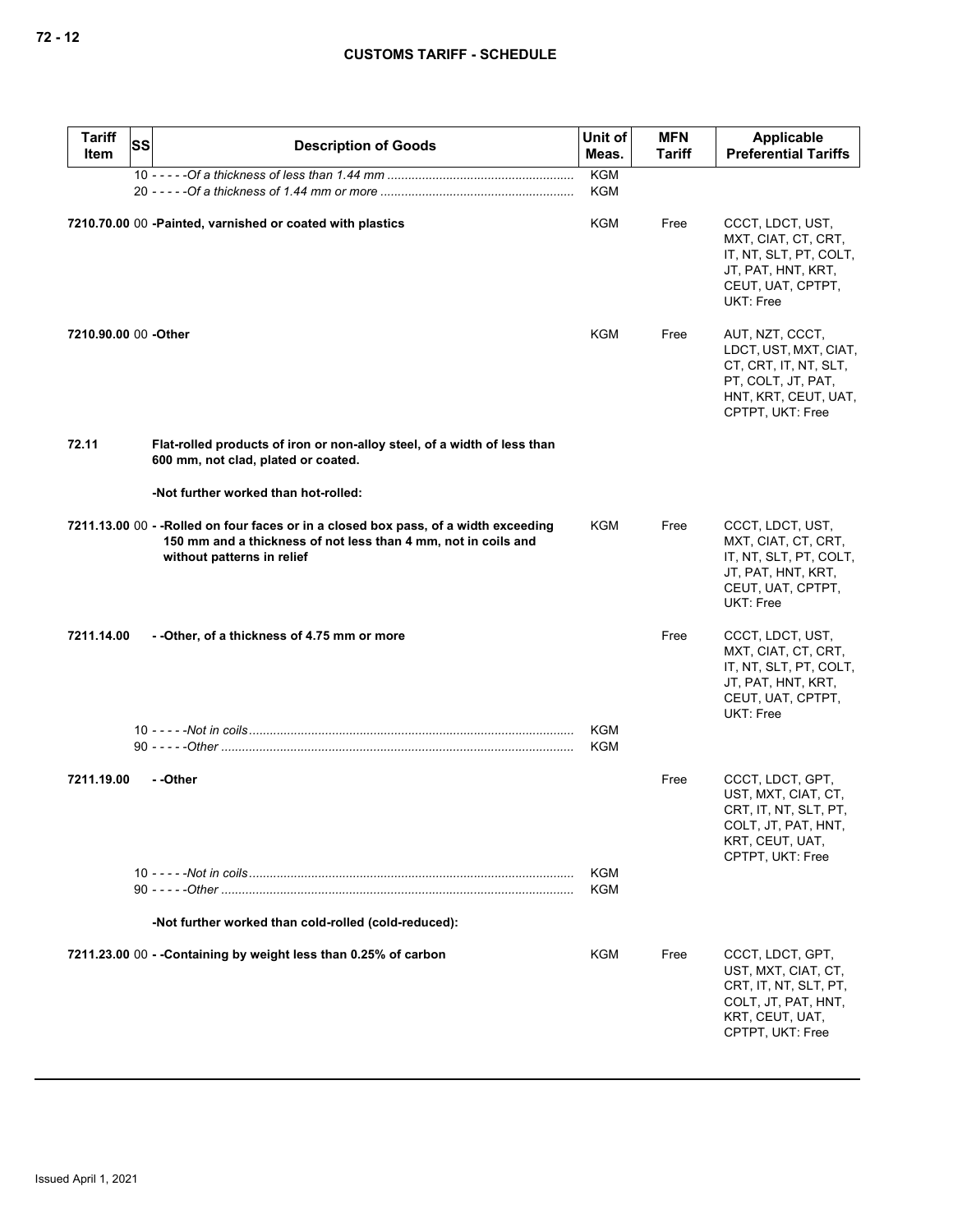| <b>Tariff</b>           | SS<br><b>Description of Goods</b>                                                                                                                              | Unit of                                       | <b>MFN</b>    | <b>Applicable</b>                                                                                                                   |
|-------------------------|----------------------------------------------------------------------------------------------------------------------------------------------------------------|-----------------------------------------------|---------------|-------------------------------------------------------------------------------------------------------------------------------------|
| Item                    |                                                                                                                                                                | Meas.                                         | <b>Tariff</b> | <b>Preferential Tariffs</b>                                                                                                         |
| 7211.29.00 00 - - Other |                                                                                                                                                                | <b>KGM</b>                                    | Free          | CCCT, LDCT, GPT,<br>UST, MXT, CIAT, CT,<br>CRT, IT, NT, SLT, PT,<br>COLT, JT, PAT, HNT,<br>KRT, CEUT, UAT,<br>CPTPT, UKT: Free      |
| 7211.90.00 00 -Other    |                                                                                                                                                                | KGM                                           | Free          | CCCT, LDCT, GPT,<br>UST, MXT, CIAT, CT,<br>CRT, IT, NT, SLT, PT,<br>COLT, JT, PAT, HNT,<br>KRT, CEUT, UAT,<br>CPTPT, UKT: Free      |
| 72.12                   | Flat-rolled products of iron or non-alloy steel, of a width of less than<br>600 mm, clad, plated or coated.                                                    |                                               |               |                                                                                                                                     |
|                         | 7212.10.00 00 -Plated or coated with tin                                                                                                                       | <b>KGM</b>                                    | Free          | CCCT, LDCT, UST,<br>MXT, CIAT, CT, CRT,<br>IT, NT, SLT, PT, COLT,<br>JT, PAT, HNT, KRT,<br>CEUT, UAT, CPTPT,<br>UKT: Free           |
| 7212.20.00              | -Electrolytically plated or coated with zinc                                                                                                                   |                                               | Free          | CCCT, LDCT, UST,<br>MXT, CIAT, CT, CRT,<br>IT, NT, SLT, PT, COLT,<br>JT, PAT, HNT, KRT,<br>CEUT, UAT, CPTPT,<br>UKT: Free           |
|                         | 20 - - - - - Of a thickness of 0.25 mm or more but less than 0.5 mm<br>30 - - - - - Of a thickness of 0.5 mm or more but not exceeding 1 mm                    | KGM<br>KGM<br>KGM<br>KGM                      |               |                                                                                                                                     |
| 7212.30.00              | -Otherwise plated or coated with zinc                                                                                                                          |                                               | Free          | AUT, NZT, CCCT,<br>LDCT, UST, MXT, CIAT,<br>CT, CRT, IT, NT, SLT,<br>PT, COLT, JT, PAT,<br>HNT, KRT, CEUT, UAT,<br>CPTPT, UKT: Free |
|                         | 10 <sup>1</sup><br>20 - - - - - Of a thickness of 0.25 mm or more but less than 0.5 mm<br>30 - - - - - Of a thickness of 0.5 mm or more but not exceeding 1 mm | <b>KGM</b><br>KGM<br><b>KGM</b><br><b>KGM</b> |               |                                                                                                                                     |
| 7212.40.00              | -Painted, varnished or coated with plastics                                                                                                                    |                                               | Free          | AUT, NZT, CCCT,<br>LDCT, UST, MXT, CIAT,<br>CT, CRT, IT, NT, SLT,<br>PT, COLT, JT, PAT,<br>HNT, KRT, CEUT, UAT,<br>CPTPT, UKT: Free |
|                         |                                                                                                                                                                | KGM                                           |               |                                                                                                                                     |
|                         | -----Plated or coated with zinc:                                                                                                                               | <b>KGM</b>                                    |               |                                                                                                                                     |
|                         |                                                                                                                                                                | KGM                                           |               |                                                                                                                                     |
|                         |                                                                                                                                                                | <b>KGM</b>                                    |               |                                                                                                                                     |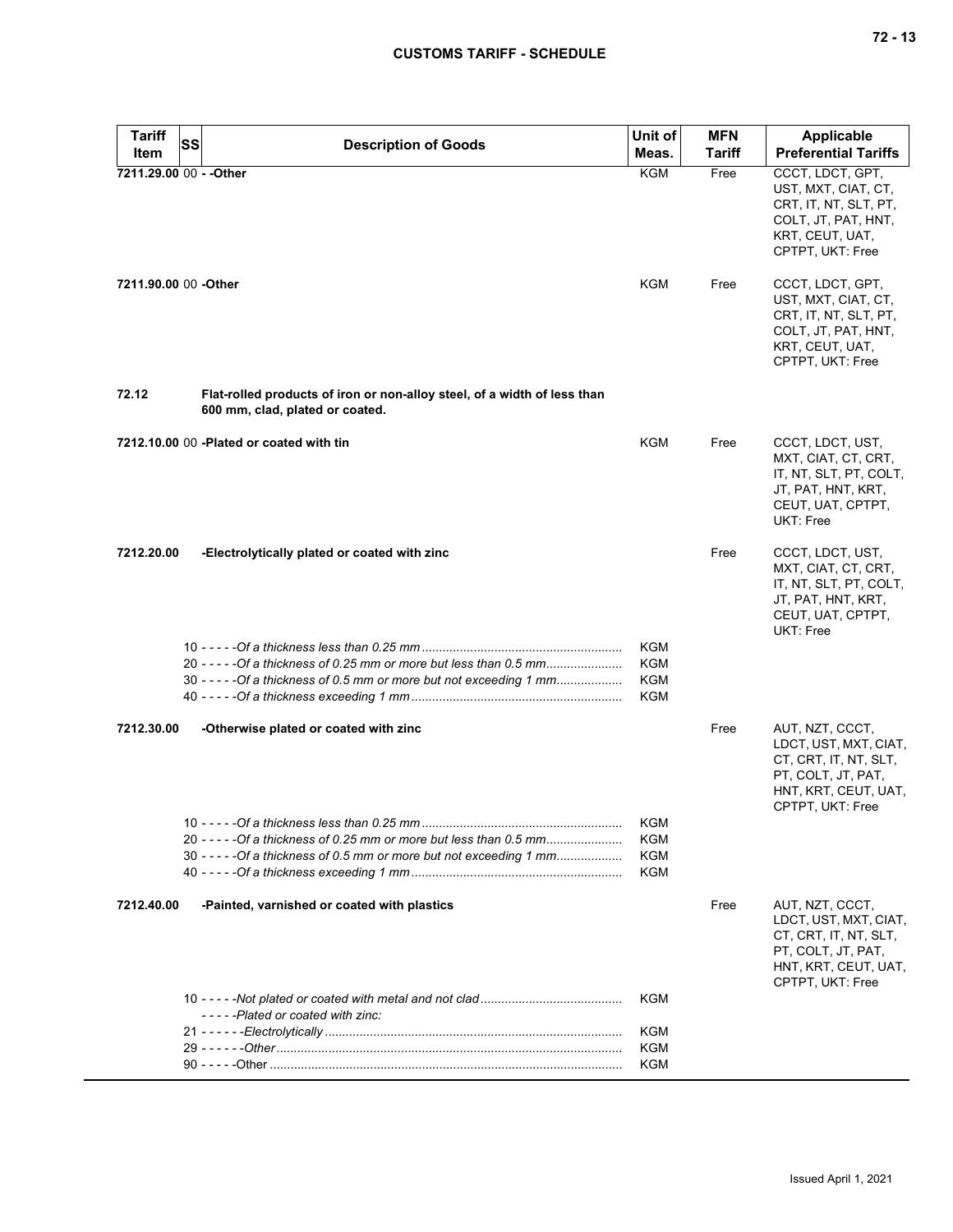| <b>Tariff</b><br>Item | <b>SS</b> | <b>Description of Goods</b>                                                                                                                 | Unit of<br>Meas.                                     | <b>MFN</b><br><b>Tariff</b> | <b>Applicable</b><br><b>Preferential Tariffs</b>                                                                                            |
|-----------------------|-----------|---------------------------------------------------------------------------------------------------------------------------------------------|------------------------------------------------------|-----------------------------|---------------------------------------------------------------------------------------------------------------------------------------------|
| 7212.50.00            |           | -Otherwise plated or coated                                                                                                                 | <b>KGM</b>                                           | Free                        | AUT, NZT, CCCT,<br>LDCT, GPT, UST, MXT,<br>CIAT, CT, CRT, IT, NT,<br>SLT, PT, COLT, JT,<br>PAT, HNT, KRT, CEUT,<br>UAT, CPTPT,<br>UKT: Free |
|                       |           | 40 - - - - - Of a thickness of 0.25 mm or more but less than 0.5 mm<br>50 - - - - - Of a thickness of 0.5 mm or more but not exceeding 1 mm | <b>KGM</b><br>KGM<br>KGM                             |                             |                                                                                                                                             |
| 7212.60.00 00 -Clad   |           |                                                                                                                                             | KGM                                                  | Free                        | CCCT, LDCT, GPT,<br>UST, MXT, CIAT, CT,<br>CRT, IT, NT, SLT, PT,<br>COLT, JT, PAT, HNT,<br>KRT, CEUT, UAT,<br>CPTPT, UKT: Free              |
| 72.13                 |           | Bars and rods, hot-rolled, in irregularly wound coils, of iron or non-alloy<br>steel.                                                       |                                                      |                             |                                                                                                                                             |
| 7213.10.00            |           | -Containing indentations, ribs, grooves or other deformations produced<br>during the rolling process                                        |                                                      | Free                        | CCCT, LDCT, UST,<br>MXT, CIAT, CT, CRT,<br>IT, NT, SLT, PT, COLT,<br>JT, PAT, HNT, KRT,<br>CEUT, UAT, CPTPT,<br>UKT: Free                   |
|                       |           | -----Concrete reinforcing bars, of specification CSA G30.18:<br>12 - - - - - - Of a diameter of more than 12 mm but not exceeding 17 mm     | <b>KGM</b><br><b>KGM</b><br><b>KGM</b><br><b>KGM</b> |                             |                                                                                                                                             |
| 7213.20.00            |           | -Other, of free-cutting steel                                                                                                               |                                                      | Free                        | AUT, NZT, CCCT,<br>LDCT, GPT, UST, MXT,<br>CIAT, CT, CRT, IT, NT,<br>SLT, PT, COLT, JT,<br>PAT, HNT, KRT, CEUT,<br>UAT, CPTPT,<br>UKT: Free |
|                       |           |                                                                                                                                             | <b>KGM</b><br><b>KGM</b>                             |                             |                                                                                                                                             |
|                       |           | -Other:                                                                                                                                     |                                                      |                             |                                                                                                                                             |
| 7213.91.00            |           | - - Of circular cross-section measuring less than 14 mm in diameter                                                                         |                                                      | Free                        | AUT, NZT, CCCT,<br>LDCT, GPT, UST, MXT,<br>CIAT, CT, CRT, IT, NT,<br>SLT, PT, COLT, JT,<br>PAT, HNT, KRT, CEUT,<br>UAT, CPTPT,<br>UKT: Free |
|                       |           | -----Not tempered or treated and not partly manufactured:                                                                                   |                                                      |                             |                                                                                                                                             |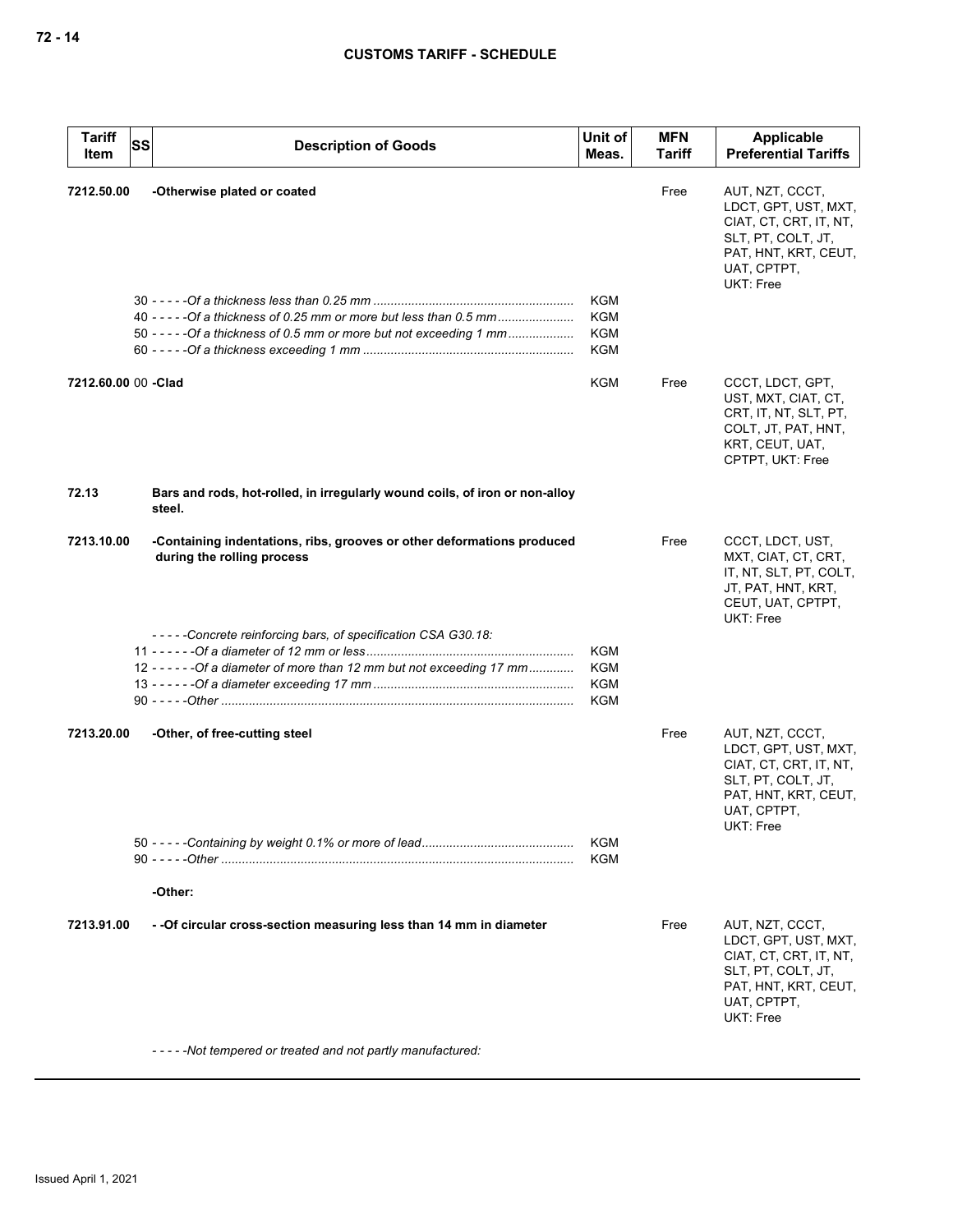| <b>Tariff</b><br>Item  | SS | <b>Description of Goods</b>                                                                                                                                             | Unit of<br>Meas. | <b>MFN</b><br><b>Tariff</b> | <b>Applicable</b><br><b>Preferential Tariffs</b>                                                                                            |
|------------------------|----|-------------------------------------------------------------------------------------------------------------------------------------------------------------------------|------------------|-----------------------------|---------------------------------------------------------------------------------------------------------------------------------------------|
|                        |    | 41 - - - - - - Tire cord-quality steel wire rod, as defined in Statistical Note 2 to this                                                                               | <b>KGM</b>       |                             |                                                                                                                                             |
|                        |    | 42 - - - - - - Of cold heading quality (CHQ) steel, as defined in Statistical Note 3 to                                                                                 | KGM              |                             |                                                                                                                                             |
|                        |    | 43 - - - - - - Of welding quality wire rods, as defined in Statistical Note 4 to this                                                                                   | <b>KGM</b>       |                             |                                                                                                                                             |
|                        |    |                                                                                                                                                                         | <b>KGM</b>       |                             |                                                                                                                                             |
|                        |    | 50 - - - - - Other, containing by weight less than 0.25% of carbon                                                                                                      | KGM              |                             |                                                                                                                                             |
|                        |    | 60 - - - - - Other, containing by weight 0.25% or more but less than 0.6% of                                                                                            | KGM              |                             |                                                                                                                                             |
|                        |    |                                                                                                                                                                         | <b>KGM</b>       |                             |                                                                                                                                             |
| 7213.99.00             |    | - -Other                                                                                                                                                                |                  | Free                        | AUT, NZT, CCCT,<br>LDCT, GPT, UST, MXT,<br>CIAT, CT, CRT, IT, NT,<br>SLT, PT, COLT, JT,<br>PAT, HNT, KRT, CEUT,<br>UAT, CPTPT,<br>UKT: Free |
|                        |    | -----Of circular cross section, containing by weight less than 0.25% of<br>carbon:                                                                                      |                  |                             |                                                                                                                                             |
|                        |    | 11 - - - - - - Of a diameter of 14 mm or more but less than 19 mm                                                                                                       | <b>KGM</b>       |                             |                                                                                                                                             |
|                        |    | 12 - - - - - - Of a diameter of 19 mm or more but not exceeding 25.5 mm                                                                                                 | <b>KGM</b>       |                             |                                                                                                                                             |
|                        |    |                                                                                                                                                                         | KGM              |                             |                                                                                                                                             |
|                        |    | -----Of circular cross section, containing by weight 0.25% or more but less<br>than 0.6% of carbon:                                                                     |                  |                             |                                                                                                                                             |
|                        |    | 31 - - - - - - Of a diameter of 14 mm or more but less than 19 mm                                                                                                       | <b>KGM</b>       |                             |                                                                                                                                             |
|                        |    | $32 - - - - -$ - Of a diameter of 19 mm or more but not exceeding 25.5 mm                                                                                               | KGM              |                             |                                                                                                                                             |
|                        |    | -----Of circular cross section, containing by weight 0.6% or more of carbon:                                                                                            | KGM              |                             |                                                                                                                                             |
|                        |    | 51 - - - - - Of a diameter of 14 mm or more but less than 19 mm                                                                                                         | KGM              |                             |                                                                                                                                             |
|                        |    | 52 - - - - -Of a diameter of 19 mm or more but not exceeding 25.5 mm                                                                                                    | KGM              |                             |                                                                                                                                             |
|                        |    |                                                                                                                                                                         | KGM              |                             |                                                                                                                                             |
|                        |    |                                                                                                                                                                         | KGM              |                             |                                                                                                                                             |
|                        |    |                                                                                                                                                                         |                  |                             |                                                                                                                                             |
| 72.14                  |    | Other bars and rods of iron or non-alloy steel, not further worked than<br>forged, hot-rolled, hot-drawn or hot-extruded, but including those<br>twisted after rolling. |                  |                             |                                                                                                                                             |
| 7214.10.00 00 - Forged |    |                                                                                                                                                                         | <b>KGM</b>       | Free                        | CCCT, LDCT, UST,<br>MXT, CIAT, CT, CRT,<br>IT, NT, SLT, PT, COLT,<br>JT, PAT, HNT, KRT,<br>CEUT, UAT, CPTPT,<br>UKT: Free                   |
|                        |    | 7214.20.00 00 -Containing indentations, ribs, grooves or other deformations produced<br>during the rolling process or twisted after rolling                             | KGM              | Free                        | CCCT, LDCT, UST,<br>MXT, CIAT, CT, CRT,<br>IT, NT, SLT, PT, COLT,<br>JT, PAT, HNT, KRT,<br>CEUT, UAT, CPTPT,<br>UKT: Free                   |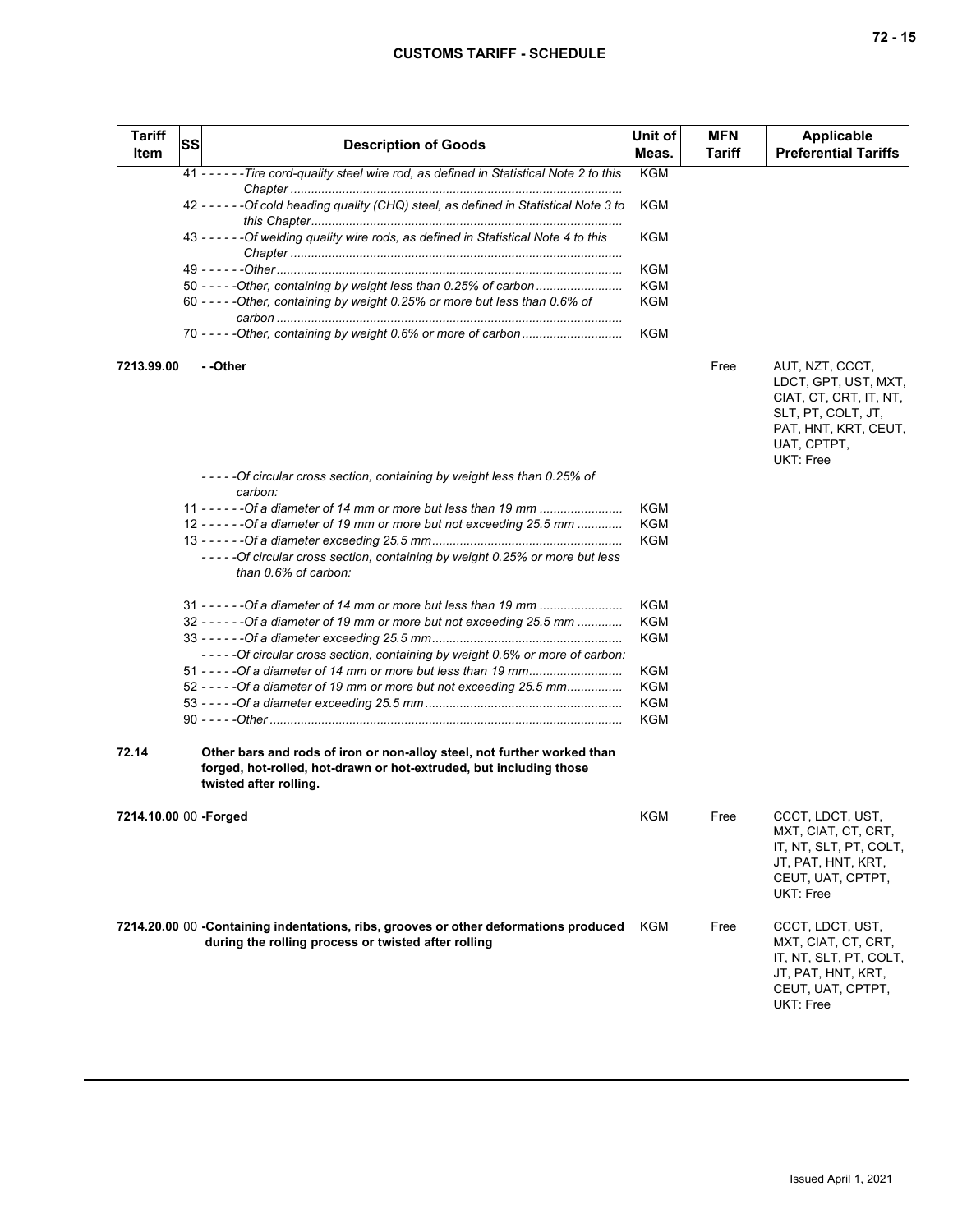| <b>Tariff</b><br>Item | lssl<br><b>Description of Goods</b>                                                                                                          | Unit of<br>Meas. | <b>MFN</b><br>Tariff | Applicable<br><b>Preferential Tariffs</b>                                                                                                          |
|-----------------------|----------------------------------------------------------------------------------------------------------------------------------------------|------------------|----------------------|----------------------------------------------------------------------------------------------------------------------------------------------------|
| 7214.30.00            | -Other, of free-cutting steel                                                                                                                |                  | Free                 | AUT, NZT, CCCT,                                                                                                                                    |
|                       |                                                                                                                                              |                  |                      | LDCT, GPT, UST, MXT,<br>CIAT, CT, CRT, IT, NT,<br>SLT, PT, COLT, JT,<br>PAT, HNT, KRT, CEUT,<br>UAT, CPTPT,<br>UKT: Free                           |
|                       | 10 -----Containing by weight 0.15% or more but not exceeding 0.35% of lead<br>or 0.05% or more but not exceeding 0.4% of bismuth, for use in |                  |                      |                                                                                                                                                    |
|                       |                                                                                                                                              | KGM              |                      |                                                                                                                                                    |
|                       | -----Flat bars, including flat grader blade sections:                                                                                        |                  |                      |                                                                                                                                                    |
|                       |                                                                                                                                              | <b>KGM</b>       |                      |                                                                                                                                                    |
|                       |                                                                                                                                              | KGM              |                      |                                                                                                                                                    |
|                       | - - - - -Rounds:                                                                                                                             | KGM              |                      |                                                                                                                                                    |
|                       |                                                                                                                                              | KGM              |                      |                                                                                                                                                    |
|                       |                                                                                                                                              | KGM              |                      |                                                                                                                                                    |
|                       |                                                                                                                                              | KGM              |                      |                                                                                                                                                    |
|                       |                                                                                                                                              | <b>KGM</b>       |                      |                                                                                                                                                    |
|                       |                                                                                                                                              | KGM              |                      |                                                                                                                                                    |
|                       | -Other:                                                                                                                                      |                  |                      |                                                                                                                                                    |
|                       |                                                                                                                                              |                  |                      |                                                                                                                                                    |
| 7214.91.00            | - - Of rectangular (other than square) cross-section                                                                                         |                  | Free                 | AUT, NZT, CCCT,<br>LDCT, GPT, UST, MXT,<br>CIAT, CT, CRT, IT, NT,<br>SLT, PT, COLT, JT,<br>PAT, HNT, KRT, CEUT,<br>UAT, CPTPT,<br><b>UKT: Free</b> |
|                       | -----Containing by weight less than 0.25% of carbon:                                                                                         |                  |                      |                                                                                                                                                    |
|                       |                                                                                                                                              | KGM              |                      |                                                                                                                                                    |
|                       |                                                                                                                                              | KGM              |                      |                                                                                                                                                    |
|                       |                                                                                                                                              | KGM              |                      |                                                                                                                                                    |
|                       | -----Containing by weight 0.25% or more but less than 0.6% of carbon:                                                                        | KGM              |                      |                                                                                                                                                    |
|                       |                                                                                                                                              | KGM              |                      |                                                                                                                                                    |
|                       |                                                                                                                                              | KGM              |                      |                                                                                                                                                    |
|                       | -----Containing by weight 0.6% or more of carbon:                                                                                            |                  |                      |                                                                                                                                                    |
|                       |                                                                                                                                              | KGM              |                      |                                                                                                                                                    |
|                       |                                                                                                                                              | <b>KGM</b>       |                      |                                                                                                                                                    |
|                       |                                                                                                                                              | KGM              |                      |                                                                                                                                                    |
| 7214.99.00            | - -Other                                                                                                                                     |                  | Free                 | AUT, NZT, CCCT,<br>LDCT, GPT, UST, MXT,<br>CIAT, CT, CRT, IT, NT,<br>SLT, PT, COLT, JT,<br>PAT, HNT, KRT, CEUT,<br>UAT, CPTPT,<br>UKT: Free        |
|                       |                                                                                                                                              | KGM              |                      |                                                                                                                                                    |
|                       |                                                                                                                                              | KGM              |                      |                                                                                                                                                    |
|                       | -----Other, containing by weight less than 0.25% of carbon                                                                                   |                  |                      |                                                                                                                                                    |
|                       |                                                                                                                                              | KGM              |                      |                                                                                                                                                    |
|                       | 42 - - - - - - Rounds, of a diameter of 76 mm or more but not exceeding 152 mm.                                                              | KGM<br>KGM       |                      |                                                                                                                                                    |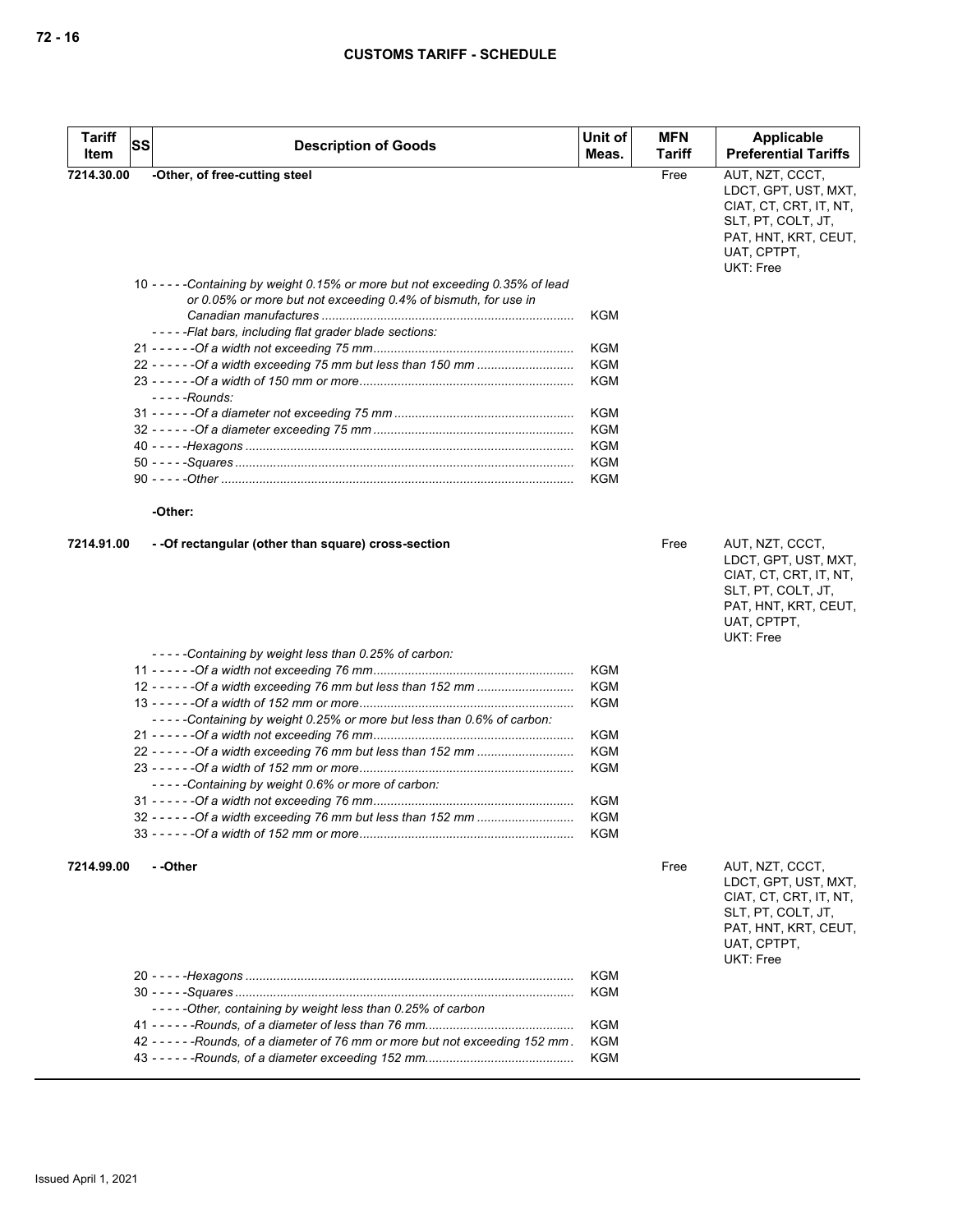|--|--|--|--|

| Tariff<br>Item | <b>SS</b> | <b>Description of Goods</b>                                                                                       | Unit of<br>Meas.         | <b>MFN</b><br><b>Tariff</b> | Applicable<br><b>Preferential Tariffs</b>                                                                                           |
|----------------|-----------|-------------------------------------------------------------------------------------------------------------------|--------------------------|-----------------------------|-------------------------------------------------------------------------------------------------------------------------------------|
|                |           | -----Other, containing by weight 0.25% or more but less than 0.6% of                                              | <b>KGM</b>               |                             |                                                                                                                                     |
|                |           | carbon:                                                                                                           |                          |                             |                                                                                                                                     |
|                |           |                                                                                                                   | KGM                      |                             |                                                                                                                                     |
|                |           | 52 - - - - - - Rounds, of a diameter of 76 mm or more but not exceeding 152 mm.                                   | KGM                      |                             |                                                                                                                                     |
|                |           |                                                                                                                   | KGM<br>KGM               |                             |                                                                                                                                     |
|                |           | 60 - - - - - Other, containing by weight 0.6% or more of carbon                                                   | KGM                      |                             |                                                                                                                                     |
| 72.15          |           | Other bars and rods of iron or non-alloy steel.                                                                   |                          |                             |                                                                                                                                     |
| 7215.10.00     |           | -Of free-cutting steel, not further worked than cold-formed or cold-<br>finished                                  |                          | Free                        | AUT, NZT, CCCT,<br>LDCT, UST, MXT, CIAT,<br>CT, CRT, IT, NT, SLT,<br>PT, COLT, JT, PAT,<br>HNT, KRT, CEUT, UAT,<br>CPTPT, UKT: Free |
|                |           |                                                                                                                   | <b>KGM</b><br><b>KGM</b> |                             |                                                                                                                                     |
| 7215.50.00     |           | -Other, not further worked than cold-formed or cold-finished                                                      |                          | Free                        | AUT, NZT, CCCT,<br>LDCT, UST, MXT, CIAT,<br>CT, CRT, IT, NT, SLT,<br>PT, COLT, JT, PAT,<br>HNT, KRT, CEUT, UAT,<br>CPTPT, UKT: Free |
|                |           |                                                                                                                   | KGM                      |                             |                                                                                                                                     |
|                |           | - - - - - Rounds:                                                                                                 |                          |                             |                                                                                                                                     |
|                |           |                                                                                                                   | <b>KGM</b><br>KGM        |                             |                                                                                                                                     |
|                |           |                                                                                                                   | KGM                      |                             |                                                                                                                                     |
| 7215.90.00     |           | -Other                                                                                                            |                          | Free                        | AUT, NZT, CCCT,<br>LDCT, UST, MXT, CIAT,<br>CT, CRT, IT, NT, SLT,<br>PT, COLT, JT, PAT,<br>HNT, KRT, CEUT, UAT,<br>CPTPT, UKT: Free |
|                |           |                                                                                                                   | KGM                      |                             |                                                                                                                                     |
|                |           | 20 - - - - - Corrosion resistant concrete reinforcing bars<br>30 - - - - - Other concrete reinforcing bars        | <b>KGM</b><br>KGM        |                             |                                                                                                                                     |
|                |           |                                                                                                                   | KGM                      |                             |                                                                                                                                     |
| 72.16          |           | Angles, shapes and sections of iron or non-alloy steel.                                                           |                          |                             |                                                                                                                                     |
| 7216.10.00     |           | -U, I or H sections, not further worked than hot-rolled, hot-drawn or<br>extruded, of a height of less than 80 mm |                          | Free                        | CCCT, LDCT, UST,<br>MXT, CIAT, CT, CRT,<br>IT, NT, SLT, PT, COLT,<br>JT, PAT, HNT, KRT,<br>CEUT, UAT, CPTPT,<br>UKT: Free           |
|                |           | $---U$ sections:                                                                                                  | <b>KGM</b>               |                             |                                                                                                                                     |
|                |           |                                                                                                                   | KGM                      |                             |                                                                                                                                     |
|                |           | $-- -1$ sections:                                                                                                 |                          |                             |                                                                                                                                     |
|                |           |                                                                                                                   | KGM                      |                             |                                                                                                                                     |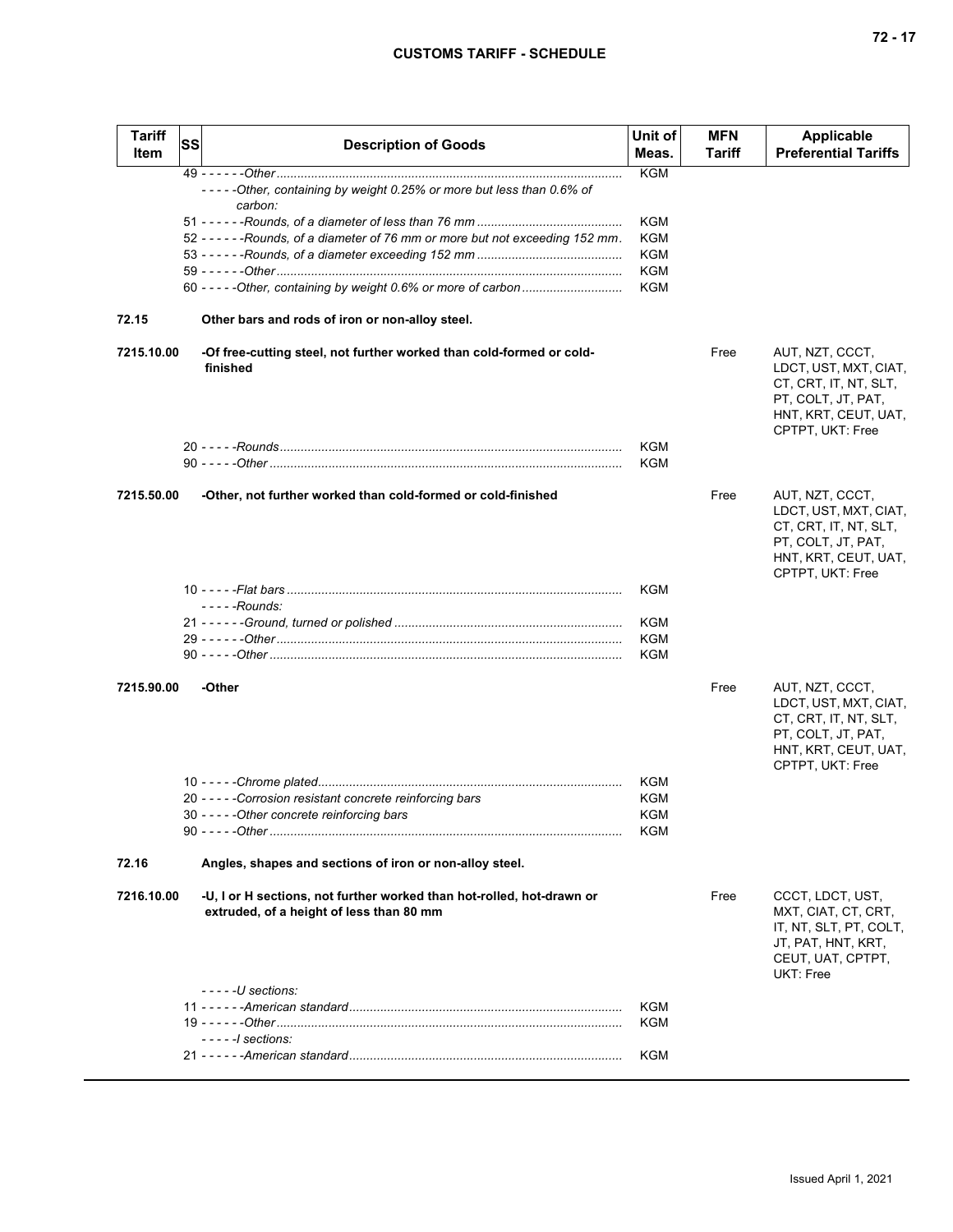| <b>Tariff</b><br>Item | <b>SS</b> | <b>Description of Goods</b>                                                                                      | Unit of<br>Meas.         | <b>MFN</b><br>Tariff | Applicable<br><b>Preferential Tariffs</b>                                                                                      |
|-----------------------|-----------|------------------------------------------------------------------------------------------------------------------|--------------------------|----------------------|--------------------------------------------------------------------------------------------------------------------------------|
|                       |           |                                                                                                                  | <b>KGM</b><br><b>KGM</b> |                      |                                                                                                                                |
|                       |           | -L or T sections, not further worked than hot-rolled, hot-drawn or<br>extruded, of a height of less than 80 mm:  |                          |                      |                                                                                                                                |
| 7216.21.00            |           | - -L sections                                                                                                    |                          | Free                 | CCCT, LDCT, GPT,<br>UST, MXT, CIAT, CT,<br>CRT, IT, NT, SLT, PT,<br>COLT, JT, PAT, HNT,<br>KRT, CEUT, UAT,<br>CPTPT, UKT: Free |
|                       |           |                                                                                                                  | KGM<br><b>KGM</b>        |                      |                                                                                                                                |
|                       |           | 7216.22.00 00 - - T sections                                                                                     | KGM                      | Free                 | CCCT, LDCT, UST,<br>MXT, CIAT, CT, CRT,<br>IT, NT, SLT, PT, COLT,<br>JT, PAT, HNT, KRT,<br>CEUT, UAT, CPTPT,<br>UKT: Free      |
|                       |           | -U, I or H sections, not further worked than hot-rolled, hot-drawn or<br>extruded, of a height of 80 mm or more: |                          |                      |                                                                                                                                |
| 7216.31.00            |           | - -U sections                                                                                                    |                          | Free                 | CCCT, LDCT, GPT,<br>UST, MXT, CIAT, CT,<br>CRT, IT, NT, SLT, PT,<br>COLT, JT, PAT, HNT,<br>KRT, CEUT, UAT,<br>CPTPT, UKT: Free |
|                       |           | -----Of a height of 80 mm or more but not exceeding 152.4 mm:                                                    |                          |                      |                                                                                                                                |
|                       |           |                                                                                                                  | KGM<br><b>KGM</b>        |                      |                                                                                                                                |
|                       |           |                                                                                                                  | KGM                      |                      |                                                                                                                                |
|                       |           | -----Of a height exceeding 152.4 mm:                                                                             |                          |                      |                                                                                                                                |
|                       |           |                                                                                                                  | KGM                      |                      |                                                                                                                                |
|                       |           |                                                                                                                  | <b>KGM</b>               |                      |                                                                                                                                |
|                       |           |                                                                                                                  | <b>KGM</b>               |                      |                                                                                                                                |
| 7216.32.00            |           | - -I sections                                                                                                    |                          | Free                 | CCCT, LDCT, GPT,<br>UST, MXT, CIAT, CT,<br>CRT, IT, NT, SLT, PT,<br>COLT, JT, PAT, HNT,<br>KRT, CEUT, UAT,<br>CPTPT, UKT: Free |
|                       |           | 10 - - - - - Of a height of 80 mm or more but not exceeding 152.4 mm                                             | <b>KGM</b><br>KGM        |                      |                                                                                                                                |
| 7216.33.00            |           | - -H sections                                                                                                    |                          | Free                 | CCCT, LDCT, GPT,<br>UST, MXT, CIAT, CT,<br>CRT, IT, NT, SLT, PT,<br>COLT, JT, PAT, HNT,<br>KRT, CEUT, UAT,<br>CPTPT, UKT: Free |
|                       |           | $---Wide \, \mathit{flange}:$                                                                                    |                          |                      |                                                                                                                                |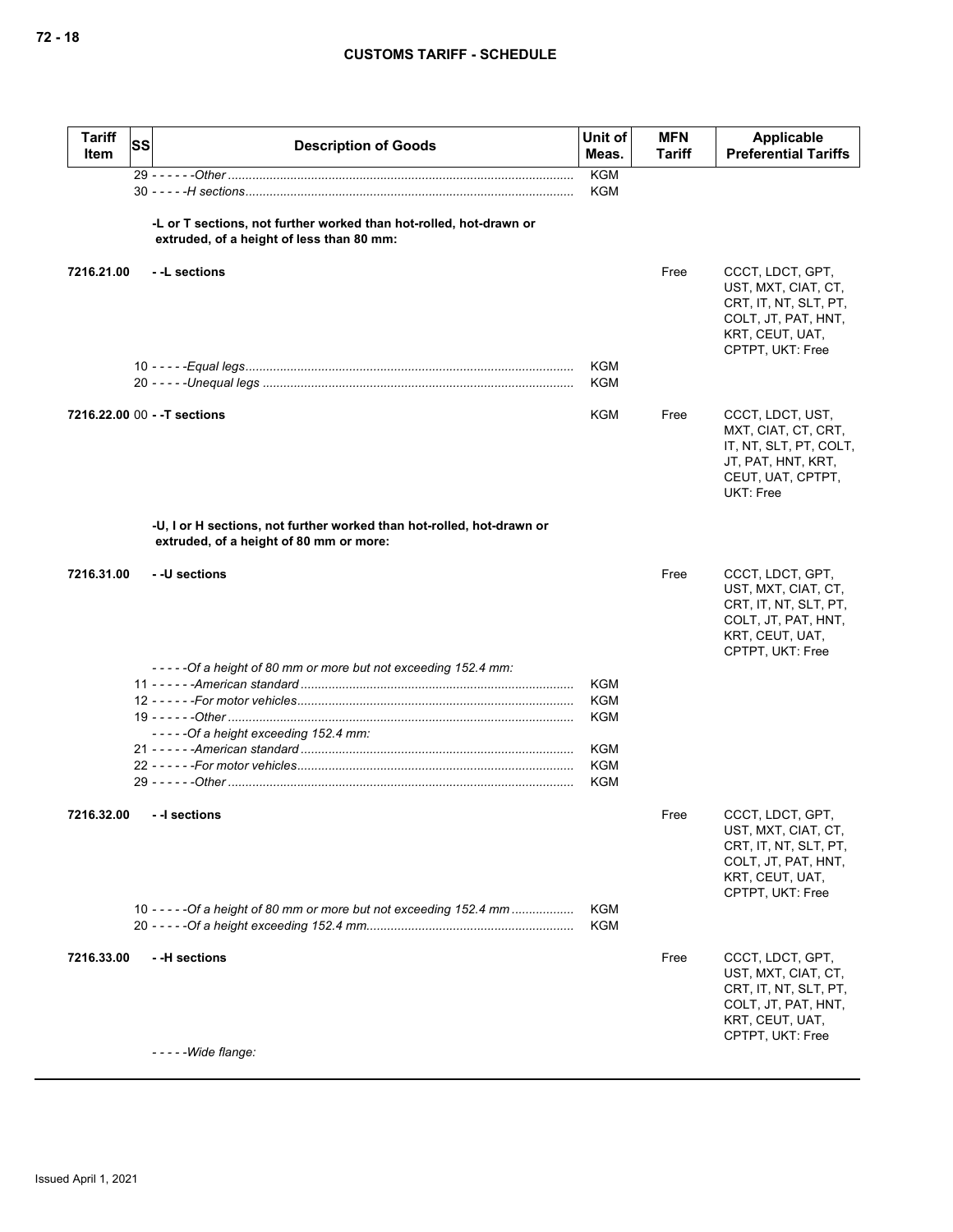| <b>Tariff</b><br><b>Item</b> | <b>SS</b> | <b>Description of Goods</b>                                                                                                                                                                                                                                                                                                                                                    | Unit of<br>Meas.                                     | <b>MFN</b><br>Tariff | <b>Applicable</b><br><b>Preferential Tariffs</b>                                                                               |
|------------------------------|-----------|--------------------------------------------------------------------------------------------------------------------------------------------------------------------------------------------------------------------------------------------------------------------------------------------------------------------------------------------------------------------------------|------------------------------------------------------|----------------------|--------------------------------------------------------------------------------------------------------------------------------|
|                              |           | 12 - - - - - - Of a height exceeding 150 mm but not exceeding 355 mm<br>13 - - - - - - Of a height exceeding 355 mm but not exceeding 635 mm<br>$---Other:$<br>91 - - - - - - Of a height of 80 mm or more but not exceeding 152.4 mm                                                                                                                                          | <b>KGM</b><br>KGM<br>KGM<br>KGM<br>KGM<br>KGM<br>KGM |                      |                                                                                                                                |
| 7216.40.00                   |           | -L or T sections, not further worked than hot-rolled, hot-drawn or<br>extruded, of a height of 80 mm or more                                                                                                                                                                                                                                                                   |                                                      | Free                 | CCCT, LDCT, UST,<br>MXT, CIAT, CT, CRT,<br>IT, NT, SLT, PT, COLT,<br>JT, PAT, HNT, KRT,<br>CEUT, UAT, CPTPT,<br>UKT: Free      |
|                              |           | -----L sections, equal legs:<br>11 - - - - - - Of a height of 80 mm or more but not exceeding 152.4 mm<br>-----L sections, unequal legs:<br>21 - - - - - - Large leg, of a height of 80 mm or more but not exceeding 152.4 mm                                                                                                                                                  | KGM<br><b>KGM</b><br>KGM<br><b>KGM</b><br><b>KGM</b> |                      |                                                                                                                                |
| 7216.50.00                   |           | -Other angles, shapes and sections, not further worked than hot-rolled,<br>hot-drawn or extruded                                                                                                                                                                                                                                                                               |                                                      | Free                 | CCCT, LDCT, GPT,<br>UST, MXT, CIAT, CT,<br>CRT, IT, NT, SLT, PT,<br>COLT, JT, PAT, HNT,<br>KRT, CEUT, UAT,<br>CPTPT, UKT: Free |
|                              |           | 20 - - - - - Shapes or sections, with bevelled edge or edges, of a length of more<br>than 3.65 m and either of a width of more than 25.4 cm or of a thickness<br>of more than 3.5 cm, for use in the manufacture of cutting edges for<br>bulldozer or angledozer blades, front-end shovel loader buckets,<br>combination excavating and transporting scrapers, road graders or | KGM                                                  |                      |                                                                                                                                |
|                              |           | 30 - - - - - Track shoe profile bars of steel, of a width of 190 mm or more but not<br>exceeding 350 mm and of a height not exceeding 150 mm, for use in<br>the manufacture of track shoes for track-laying machinery or vehicles.                                                                                                                                             | KGM<br>KGM<br>KGM                                    |                      |                                                                                                                                |
|                              |           | -Angles, shapes and sections, not further worked than cold-formed or<br>cold-finished:                                                                                                                                                                                                                                                                                         |                                                      |                      |                                                                                                                                |
|                              |           | 7216.61.00 00 - - Obtained from flat-rolled products                                                                                                                                                                                                                                                                                                                           | KGM                                                  | Free                 | CCCT, LDCT, UST,<br>MXT, CIAT, CT, CRT,<br>IT, NT, SLT, PT, COLT,<br>JT, PAT, HNT, KRT,<br>CEUT, UAT, CPTPT,<br>UKT: Free      |
| 7216.69.00 00 - - Other      |           |                                                                                                                                                                                                                                                                                                                                                                                | KGM                                                  | Free                 | CCCT, LDCT, UST,<br>MXT, CIAT, CT, CRT,<br>IT, NT, SLT, PT, COLT,<br>JT, PAT, HNT, KRT,<br>CEUT, UAT, CPTPT,<br>UKT: Free      |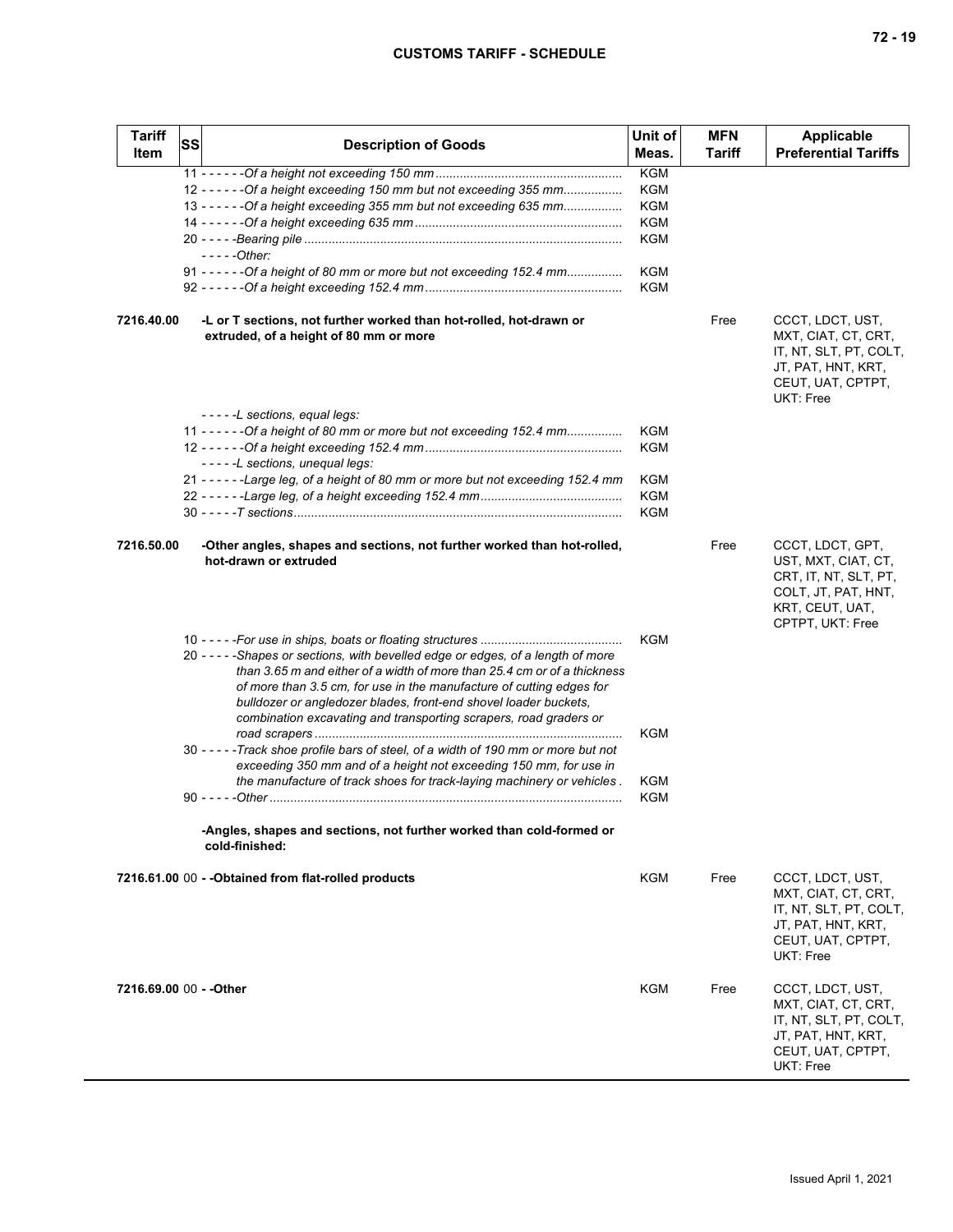| <b>Tariff</b><br>Item | SS | <b>Description of Goods</b>                                                                                                                                      | Unit of<br>Meas.                       | <b>MFN</b><br>Tariff | <b>Applicable</b><br><b>Preferential Tariffs</b>                                                                                                   |
|-----------------------|----|------------------------------------------------------------------------------------------------------------------------------------------------------------------|----------------------------------------|----------------------|----------------------------------------------------------------------------------------------------------------------------------------------------|
|                       |    | -Other:                                                                                                                                                          |                                        |                      |                                                                                                                                                    |
| 7216.91.00            |    | - - Cold-formed or cold-finished from flat-rolled products                                                                                                       |                                        | Free                 | CCCT, LDCT, GPT,<br>UST, MXT, CIAT, CT,<br>CRT, IT, NT, SLT, PT,<br>COLT, JT, PAT, HNT,<br>KRT, CEUT, UAT,                                         |
|                       |    |                                                                                                                                                                  |                                        |                      | CPTPT, UKT: Free                                                                                                                                   |
|                       |    |                                                                                                                                                                  | <b>KGM</b><br><b>KGM</b><br><b>KGM</b> |                      |                                                                                                                                                    |
|                       |    | $---Other:$                                                                                                                                                      |                                        |                      |                                                                                                                                                    |
|                       |    |                                                                                                                                                                  | <b>KGM</b><br><b>KGM</b>               |                      |                                                                                                                                                    |
|                       |    |                                                                                                                                                                  |                                        |                      |                                                                                                                                                    |
| 7216.99.00            |    | - -Other                                                                                                                                                         |                                        | Free                 | CCCT, LDCT, GPT,<br>UST, MXT, CIAT, CT,<br>CRT, IT, NT, SLT, PT,<br>COLT, JT, PAT, HNT,<br>KRT, CEUT, UAT,<br>CPTPT, UKT: Free                     |
|                       |    |                                                                                                                                                                  | <b>KGM</b>                             |                      |                                                                                                                                                    |
|                       |    |                                                                                                                                                                  | <b>KGM</b>                             |                      |                                                                                                                                                    |
|                       |    |                                                                                                                                                                  | <b>KGM</b>                             |                      |                                                                                                                                                    |
|                       |    | $---Other:$                                                                                                                                                      |                                        |                      |                                                                                                                                                    |
|                       |    |                                                                                                                                                                  | KGM                                    |                      |                                                                                                                                                    |
|                       |    |                                                                                                                                                                  | <b>KGM</b>                             |                      |                                                                                                                                                    |
| 72.17                 |    | Wire of iron or non-alloy steel.                                                                                                                                 |                                        |                      |                                                                                                                                                    |
| 7217.10.00            |    | -Not plated or coated, whether or not polished                                                                                                                   |                                        | Free                 | AUT, NZT, CCCT,<br>LDCT, GPT, UST, MXT,<br>CIAT, CT, CRT, IT, NT,<br>SLT, PT, COLT, JT,<br>PAT, HNT, KRT, CEUT,<br>UAT, CPTPT,<br><b>UKT: Free</b> |
|                       |    | -----Round, heat treated, containing by weight less than 0.25% of carbon:<br>41 - - - - - - Of a diameter of less than 1.5 mm, in coils weighing not more than 2 | KGM                                    |                      |                                                                                                                                                    |
|                       |    |                                                                                                                                                                  | KGM                                    |                      |                                                                                                                                                    |
|                       |    | 43 - - - - - - Other, of a diameter of 1 mm or more but less than 1.5 mm                                                                                         | KGM                                    |                      |                                                                                                                                                    |
|                       |    | 44 - - - - - - Other, of a diameter of 1.5 mm or more but less than 3 mm                                                                                         | KGM                                    |                      |                                                                                                                                                    |
|                       |    |                                                                                                                                                                  | KGM                                    |                      |                                                                                                                                                    |
|                       |    | -----Other, containing by weight less than 0.25% of carbon:                                                                                                      |                                        |                      |                                                                                                                                                    |
|                       |    |                                                                                                                                                                  | KGM                                    |                      |                                                                                                                                                    |
|                       |    | 52 - - - - - - Round, of a diameter of 1 mm or more but less than 1.5 mm                                                                                         | KGM                                    |                      |                                                                                                                                                    |
|                       |    | 53 - - - - - - Round, of a diameter of 1.5 mm or more but less than 3 mm                                                                                         | KGM                                    |                      |                                                                                                                                                    |
|                       |    |                                                                                                                                                                  | KGM                                    |                      |                                                                                                                                                    |
|                       |    |                                                                                                                                                                  | KGM                                    |                      |                                                                                                                                                    |
|                       |    | -----Other round, containing by weight 0.25% or more but less than 0.6% of                                                                                       | KGM                                    |                      |                                                                                                                                                    |
|                       |    | carbon:                                                                                                                                                          |                                        |                      |                                                                                                                                                    |
|                       |    | 62 - - - - - - - Heat treated, of a diameter of 1 mm or more but less than 1.5 mm                                                                                | KGM<br>KGM                             |                      |                                                                                                                                                    |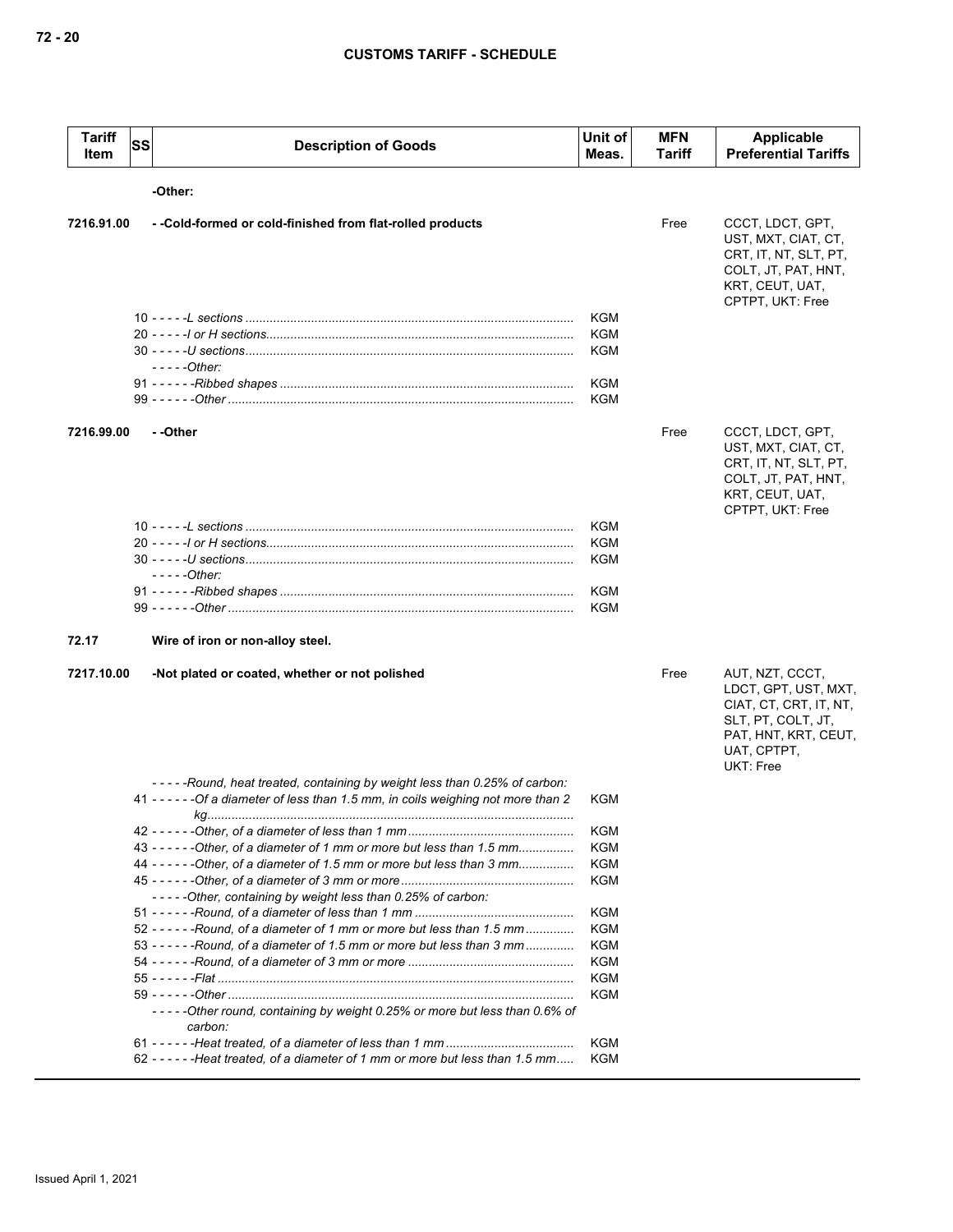| <b>Tariff</b><br>Item | SS | <b>Description of Goods</b>                                                       | Unit of<br>Meas. | <b>MFN</b><br>Tariff | <b>Applicable</b><br><b>Preferential Tariffs</b> |
|-----------------------|----|-----------------------------------------------------------------------------------|------------------|----------------------|--------------------------------------------------|
|                       |    | 63 - - - - - - - Heat treated, of a diameter of 1.5 mm or more but less than 3 mm | <b>KGM</b>       |                      |                                                  |
|                       |    |                                                                                   | KGM              |                      |                                                  |
|                       |    |                                                                                   | <b>KGM</b>       |                      |                                                  |
|                       |    | 66 - - - - - - Other, of a diameter of 1 mm or more but less than 1.5 mm          | <b>KGM</b>       |                      |                                                  |
|                       |    | 67 - - - - - - - Other, of a diameter of 1.5 mm or more but less than 3 mm        | KGM              |                      |                                                  |
|                       |    |                                                                                   | <b>KGM</b>       |                      |                                                  |
|                       |    | -----Other, containing by weight 0.25% or more but less than 0.6% of<br>carbon:   |                  |                      |                                                  |
|                       |    |                                                                                   | <b>KGM</b>       |                      |                                                  |
|                       |    | -----Other round, containing by weight 0.6% or more of carbon:                    | KGM              |                      |                                                  |
|                       |    |                                                                                   | KGM              |                      |                                                  |
|                       |    | 82 - - - - - - - Heat treated, of a diameter of 1 mm or more but less than 1.5 mm | KGM              |                      |                                                  |
|                       |    | 83 - - - - - - - Heat treated, of a diameter of 1.5 mm or more but less than 3 mm | KGM              |                      |                                                  |
|                       |    |                                                                                   | KGM              |                      |                                                  |
|                       |    |                                                                                   | KGM              |                      |                                                  |
|                       |    | 86 - - - - - - Other, of a diameter of 1 mm or more but less than 1.5 mm          | <b>KGM</b>       |                      |                                                  |
|                       |    | 87 - - - - - - - Other, of a diameter of 1.5 mm or more but less than 3 mm        | KGM              |                      |                                                  |
|                       |    | -----Other, containing by weight 0.6% or more of carbon:                          | <b>KGM</b>       |                      |                                                  |
|                       |    |                                                                                   | KGM              |                      |                                                  |
|                       |    |                                                                                   | <b>KGM</b>       |                      |                                                  |
| 7217.20.00            |    | -Plated or coated with zinc                                                       |                  | Free                 | AUT, NZT, CCCT,                                  |

| AUT. NZT. CCCT.        |
|------------------------|
| LDCT, GPT, UST, MXT,   |
| CIAT, CT, CRT, IT, NT, |
| SLT, PT, COLT, JT,     |
| PAT, HNT, KRT, CEUT,   |
| UAT, CPTPT,            |
| UKT: Free              |

| 10 - - - - -Flat | <b>KGM</b> |
|------------------|------------|
|                  |            |

## **-Plated or coated with zinc-aluminum, containing by weight less than 0.25% of carbon:**

|                                                                                                               | KGM        |
|---------------------------------------------------------------------------------------------------------------|------------|
| 42 - - - - - Round, of a diameter of 1 mm or more but less than 1.5 mm                                        | KGM        |
| 43 - - - - - Round, of a diameter of 1.5 mm or more but less than 3 mm                                        | KGM        |
|                                                                                                               | <b>KGM</b> |
|                                                                                                               | <b>KGM</b> |
| -----Plated or coated with zinc-aluminum, containing by weight 0.25% or<br>more but less than 0.6% of carbon: |            |
|                                                                                                               | <b>KGM</b> |
| 52 - - - - - - Round, of a diameter of 1 mm or more but less than 1.5 mm                                      | KGM        |
| 53 - - - - - - Round, of a diameter of 1.5 mm or more but less than 3 mm                                      | KGM        |
|                                                                                                               | KGM        |
|                                                                                                               | KGM        |
| - - - - - - Plated or coated with zinc-aluminum, containing by weight 0.6% or<br>more of carbon:              |            |
|                                                                                                               | KGM        |
| $62 - - - -$ -Round, of a diameter of 1 mm or more but less than 1.5 mm                                       | KGM        |
| 63 - - - - - - Round, of a diameter of 1.5 mm or more but less than 3 mm                                      | <b>KGM</b> |
|                                                                                                               | KGM        |
|                                                                                                               | KGM        |
| -----Other, containing by weight less than 0.25% of carbon:                                                   |            |
|                                                                                                               | KGM        |
|                                                                                                               |            |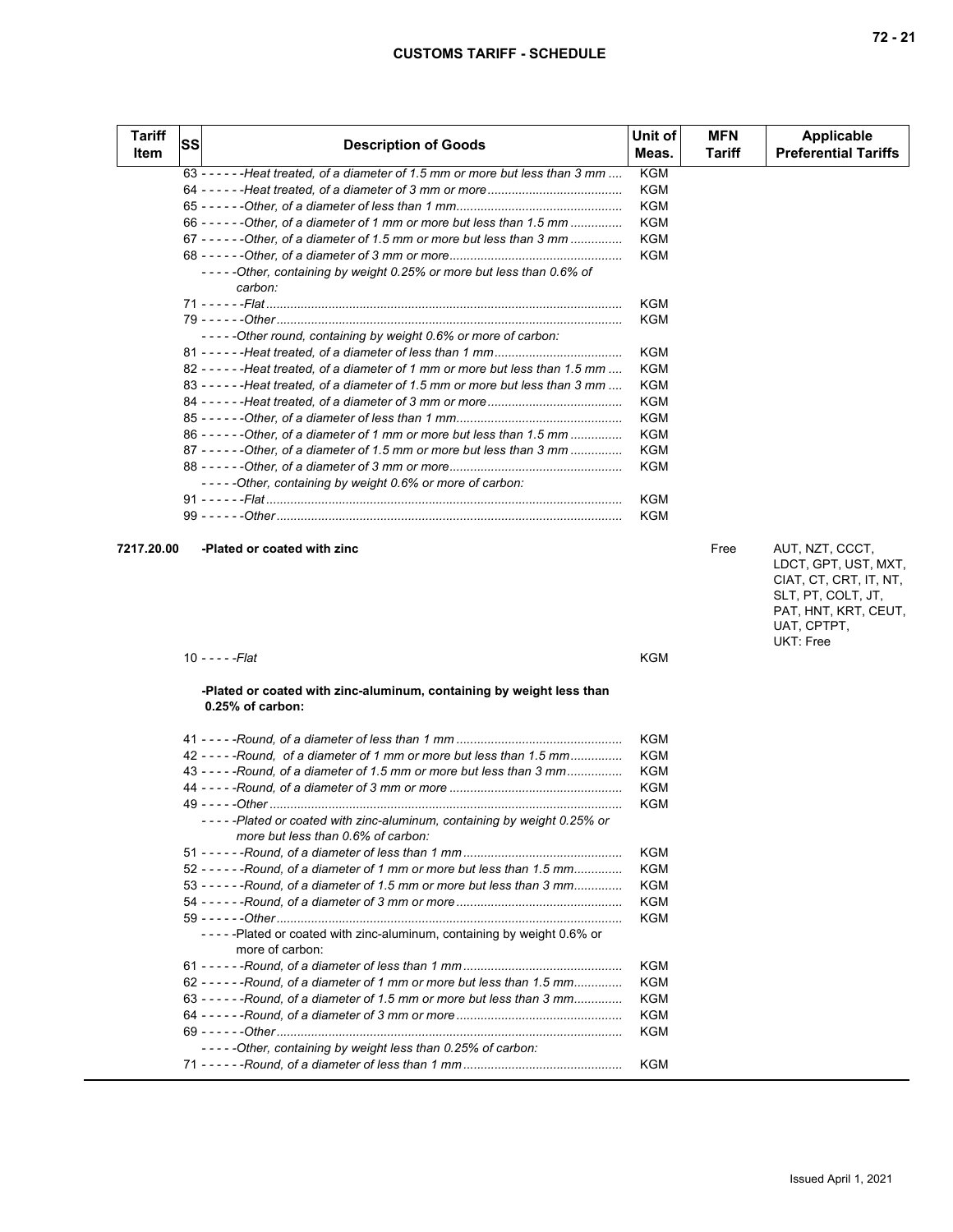| Tariff<br>Item | <b>SS</b> | <b>Description of Goods</b>                                                                                                                          | Unit of<br>Meas.  | <b>MFN</b><br>Tariff | <b>Applicable</b><br><b>Preferential Tariffs</b>                                                                                    |
|----------------|-----------|------------------------------------------------------------------------------------------------------------------------------------------------------|-------------------|----------------------|-------------------------------------------------------------------------------------------------------------------------------------|
|                |           |                                                                                                                                                      |                   |                      |                                                                                                                                     |
|                |           | 72 - - - - - - Round, of a diameter of 1 mm or more but less than 1.5 mm<br>73 - - - - - - Round, of a diameter of 1.5 mm or more but less than 3 mm | <b>KGM</b><br>KGM |                      |                                                                                                                                     |
|                |           |                                                                                                                                                      | KGM               |                      |                                                                                                                                     |
|                |           |                                                                                                                                                      | KGM               |                      |                                                                                                                                     |
|                |           | -----Other, containing by weight 0.25% or more but less than 0.6% of<br>carbon:                                                                      |                   |                      |                                                                                                                                     |
|                |           |                                                                                                                                                      | KGM               |                      |                                                                                                                                     |
|                |           | 82 - - - - - - Round, of a diameter of 1 mm or more but less than 1.5 mm                                                                             | KGM               |                      |                                                                                                                                     |
|                |           | $83 - - - -$ -Round, of a diameter of 1.5 mm or more but less than 3 mm                                                                              | KGM               |                      |                                                                                                                                     |
|                |           |                                                                                                                                                      | KGM               |                      |                                                                                                                                     |
|                |           |                                                                                                                                                      | KGM               |                      |                                                                                                                                     |
|                |           | -----Other, containing by weight 0.6% or more of carbon:                                                                                             |                   |                      |                                                                                                                                     |
|                |           |                                                                                                                                                      | KGM               |                      |                                                                                                                                     |
|                |           | 92 ----- - - Round, of a diameter of 1 mm or more but less than 1.5 mm                                                                               | KGM               |                      |                                                                                                                                     |
|                |           | 93 - - - - - - Round, of a diameter of 1.5 mm or more but less than 3 mm                                                                             | KGM               |                      |                                                                                                                                     |
|                |           |                                                                                                                                                      | KGM               |                      |                                                                                                                                     |
|                |           | 99 - - - - - <i>-Other …………………………………………………………………………………</i>                                                                                           | KGM               |                      |                                                                                                                                     |
| 7217.30.00     |           | -Plated or coated with other base metals                                                                                                             |                   | Free                 | CCCT, LDCT, GPT,<br>UST, MXT, CIAT, CT,<br>CRT, IT, NT, SLT, PT,<br>COLT, JT, PAT, HNT,<br>KRT, CEUT, UAT,                          |
|                |           |                                                                                                                                                      |                   |                      | CPTPT, UKT: Free                                                                                                                    |
|                |           | -----Other, containing by weight less than 0.25% of carbon:                                                                                          | KGM               |                      |                                                                                                                                     |
|                |           |                                                                                                                                                      | KGM               |                      |                                                                                                                                     |
|                |           | 22 - - - - - - Round, of a diameter of 1 mm or more but less than 1.5 mm                                                                             | KGM               |                      |                                                                                                                                     |
|                |           | 23 - - - - - - Round, of a diameter of 1.5 mm or more but less than 3 mm                                                                             | KGM               |                      |                                                                                                                                     |
|                |           |                                                                                                                                                      | KGM               |                      |                                                                                                                                     |
|                |           |                                                                                                                                                      | KGM               |                      |                                                                                                                                     |
|                |           | -----Other, containing by weight 0.25% or more but less than 0.6% of<br>carbon:                                                                      |                   |                      |                                                                                                                                     |
|                |           |                                                                                                                                                      | KGM               |                      |                                                                                                                                     |
|                |           | 32 - - - - - - Round, of a diameter of 1 mm or more but less than 1.5 mm                                                                             | KGM               |                      |                                                                                                                                     |
|                |           | 33 - - - - - - Round, of a diameter of 1.5 mm or more but less than 3 mm                                                                             | KGM               |                      |                                                                                                                                     |
|                |           |                                                                                                                                                      | KGM               |                      |                                                                                                                                     |
|                |           |                                                                                                                                                      | KGM               |                      |                                                                                                                                     |
|                |           | -----Other, containing by weight 0.6% or more of carbon:                                                                                             |                   |                      |                                                                                                                                     |
|                |           |                                                                                                                                                      | KGM<br>KGM        |                      |                                                                                                                                     |
|                |           | 42 - - - - - - Round, of a diameter of 1 mm or more but less than 1.5 mm<br>43 - - - - - - Round, of a diameter of 1.5 mm or more but less than 3 mm | KGM               |                      |                                                                                                                                     |
|                |           |                                                                                                                                                      | KGM               |                      |                                                                                                                                     |
|                |           |                                                                                                                                                      | KGM               |                      |                                                                                                                                     |
| 7217.90.00     |           | -Other                                                                                                                                               |                   | Free                 | AUT, NZT, CCCT,<br>LDCT, UST, MXT, CIAT,<br>CT, CRT, IT, NT, SLT,<br>PT, COLT, JT, PAT,<br>HNT, KRT, CEUT, UAT,<br>CPTPT, UKT: Free |
|                |           | - - - - -Other:                                                                                                                                      | KGM               |                      |                                                                                                                                     |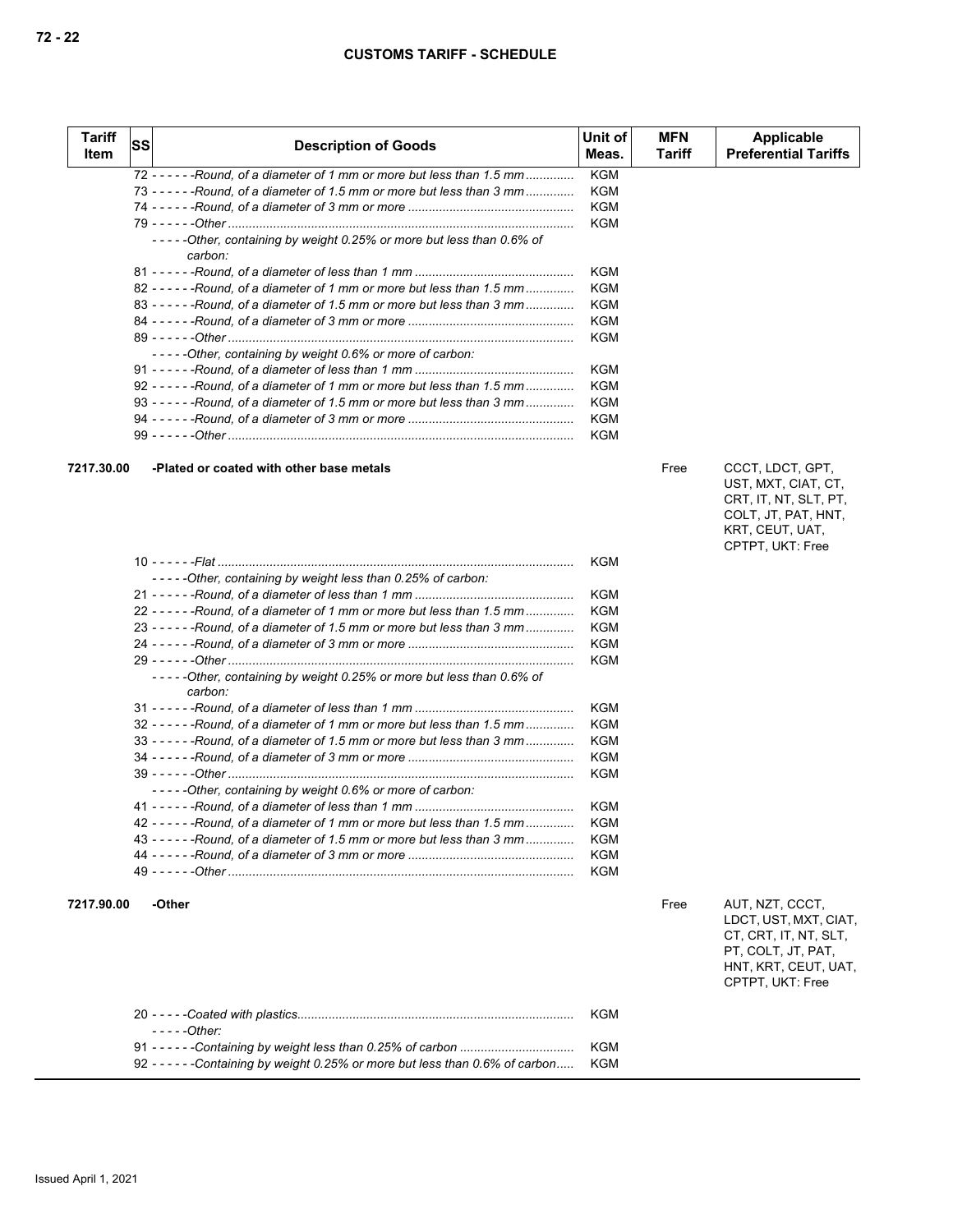| <b>Tariff</b><br>Item | <b>SS</b> | <b>Description of Goods</b>                                                                     | Unit of<br>Meas. | <b>MFN</b><br>Tariff | <b>Applicable</b><br><b>Preferential Tariffs</b>                                                                               |
|-----------------------|-----------|-------------------------------------------------------------------------------------------------|------------------|----------------------|--------------------------------------------------------------------------------------------------------------------------------|
|                       |           |                                                                                                 | <b>KGM</b>       |                      |                                                                                                                                |
|                       |           | <b>III. -STAINLESS STEEL</b>                                                                    |                  |                      |                                                                                                                                |
| 72.18                 |           | Stainless steel in ingots or other primary forms; semi-finished products<br>of stainless steel. |                  |                      |                                                                                                                                |
|                       |           | 7218.10.00 00 - Ingots and other primary forms                                                  | KGM              | Free                 | CCCT, LDCT, GPT,<br>UST, MXT, CIAT, CT,<br>CRT, IT, NT, SLT, PT,<br>COLT, JT, PAT, HNT,<br>KRT, CEUT, UAT,<br>CPTPT, UKT: Free |
|                       |           | -Other:                                                                                         |                  |                      |                                                                                                                                |
|                       |           | 7218.91.00 00 - - Of rectangular (other than square) cross-section                              | KGM              | Free                 | CCCT, LDCT, GPT,<br>UST, MXT, CIAT, CT,<br>CRT, IT, NT, SLT, PT,<br>COLT, JT, PAT, HNT,<br>KRT, CEUT, UAT,<br>CPTPT, UKT: Free |
| 7218.99.00            |           | - -Other                                                                                        |                  | Free                 | CCCT, LDCT, GPT,<br>UST, MXT, CIAT, CT,<br>CRT, IT, NT, SLT, PT,<br>COLT, JT, PAT, HNT,<br>KRT, CEUT, UAT,<br>CPTPT, UKT: Free |
|                       |           |                                                                                                 | KGM<br>KGM       |                      |                                                                                                                                |
| 72.19                 |           | Flat-rolled products of stainless steel, of a width of 600 mm or more.                          |                  |                      |                                                                                                                                |
|                       |           | -Not further worked than hot-rolled, in coils:                                                  |                  |                      |                                                                                                                                |
|                       |           | 7219.11.00 00 - - Of a thickness exceeding 10 mm                                                | KGM              | Free                 | CCCT, LDCT, UST,<br>MXT, CIAT, CT, CRT,<br>IT, NT, SLT, PT, COLT,<br>JT, PAT, HNT, KRT,<br>CEUT, UAT, CPTPT,<br>UKT: Free      |
|                       |           | 7219.12.00 00 - - Of a thickness of 4.75 mm or more but not exceeding 10 mm                     | <b>KGM</b>       | Free                 | CCCT, LDCT, UST,<br>MXT, CIAT, CT, CRT,<br>IT, NT, SLT, PT, COLT,<br>JT, PAT, HNT, KRT,<br>CEUT, UAT, CPTPT,<br>UKT: Free      |
|                       |           | 7219.13.00 00 - - Of a thickness of 3 mm or more but less than 4.75 mm                          | <b>KGM</b>       | Free                 | CCCT, LDCT, UST,<br>MXT, CIAT, CT, CRT,<br>IT, NT, SLT, PT, COLT,<br>JT, PAT, HNT, KRT,<br>CEUT, UAT, CPTPT,<br>UKT: Free      |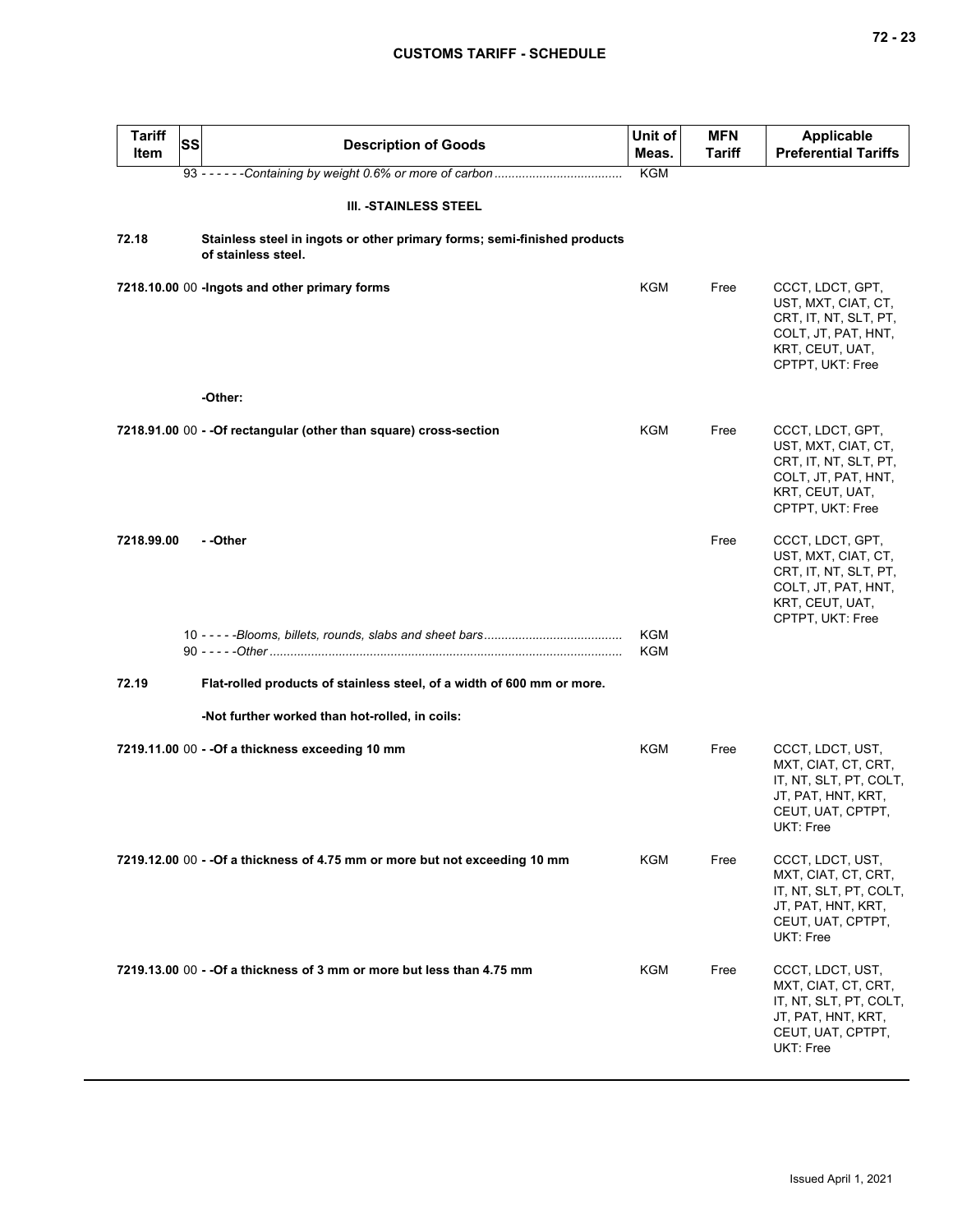| <b>Tariff</b><br><b>SS</b> | <b>Description of Goods</b>                                            | Unit of           | <b>MFN</b>    | Applicable                                                                                                                                  |
|----------------------------|------------------------------------------------------------------------|-------------------|---------------|---------------------------------------------------------------------------------------------------------------------------------------------|
| Item                       |                                                                        | Meas.             | <b>Tariff</b> | <b>Preferential Tariffs</b>                                                                                                                 |
|                            | 7219.14.00 00 - - Of a thickness of less than 3 mm                     | <b>KGM</b>        | Free          | CCCT, LDCT, UST,<br>MXT, CIAT, CT, CRT,<br>IT, NT, SLT, PT, COLT,<br>JT, PAT, HNT, KRT,<br>CEUT, UAT, CPTPT,<br>UKT: Free                   |
|                            | -Not further worked than hot-rolled, not in coils:                     |                   |               |                                                                                                                                             |
| 7219.21.00                 | - - Of a thickness exceeding 10 mm                                     |                   | Free          | AUT, NZT, CCCT,<br>LDCT, GPT, UST, MXT,<br>CIAT, CT, CRT, IT, NT,<br>SLT, PT, COLT, JT,<br>PAT, HNT, KRT, CEUT,<br>UAT, CPTPT,<br>UKT: Free |
|                            | 10 - - - - - Of a width of 600 mm or more but not exceeding 1,830 mm   | KGM<br><b>KGM</b> |               |                                                                                                                                             |
| 7219.22.00                 | - - Of a thickness of 4.75 mm or more but not exceeding 10 mm          |                   | Free          | AUT, NZT, CCCT,<br>LDCT, GPT, UST, MXT,<br>CIAT, CT, CRT, IT, NT,<br>SLT, PT, COLT, JT,<br>PAT, HNT, KRT, CEUT,<br>UAT, CPTPT,<br>UKT: Free |
|                            | 10 - - - - - Of a width of 600 mm or more but not exceeding 1,830 mm   | KGM<br><b>KGM</b> |               |                                                                                                                                             |
|                            | 7219.23.00 00 - - Of a thickness of 3 mm or more but less than 4.75 mm | KGM               | Free          | AUT, NZT, CCCT,<br>LDCT, GPT, UST, MXT,<br>CIAT, CT, CRT, IT, NT,<br>SLT, PT, COLT, JT,<br>PAT, HNT, KRT, CEUT,<br>UAT, CPTPT,<br>UKT: Free |
|                            | 7219.24.00 00 - - Of a thickness of less than 3 mm                     | KGM               | Free          | CCCT, LDCT, UST,<br>MXT, CIAT, CT, CRT,<br>IT, NT, SLT, PT, COLT,<br>JT, PAT, HNT, KRT,<br>CEUT, UAT, CPTPT,<br>UKT: Free                   |
|                            | -Not further worked than cold-rolled (cold-reduced):                   |                   |               |                                                                                                                                             |
|                            | 7219.31.00 00 - - Of a thickness of 4.75 mm or more                    | KGM               | Free          | AUT, NZT, CCCT,<br>LDCT, UST, MXT, CIAT,<br>CT, CRT, IT, NT, SLT,<br>PT, COLT, JT, PAT,<br>HNT, KRT, CEUT, UAT,<br>CPTPT, UKT: Free         |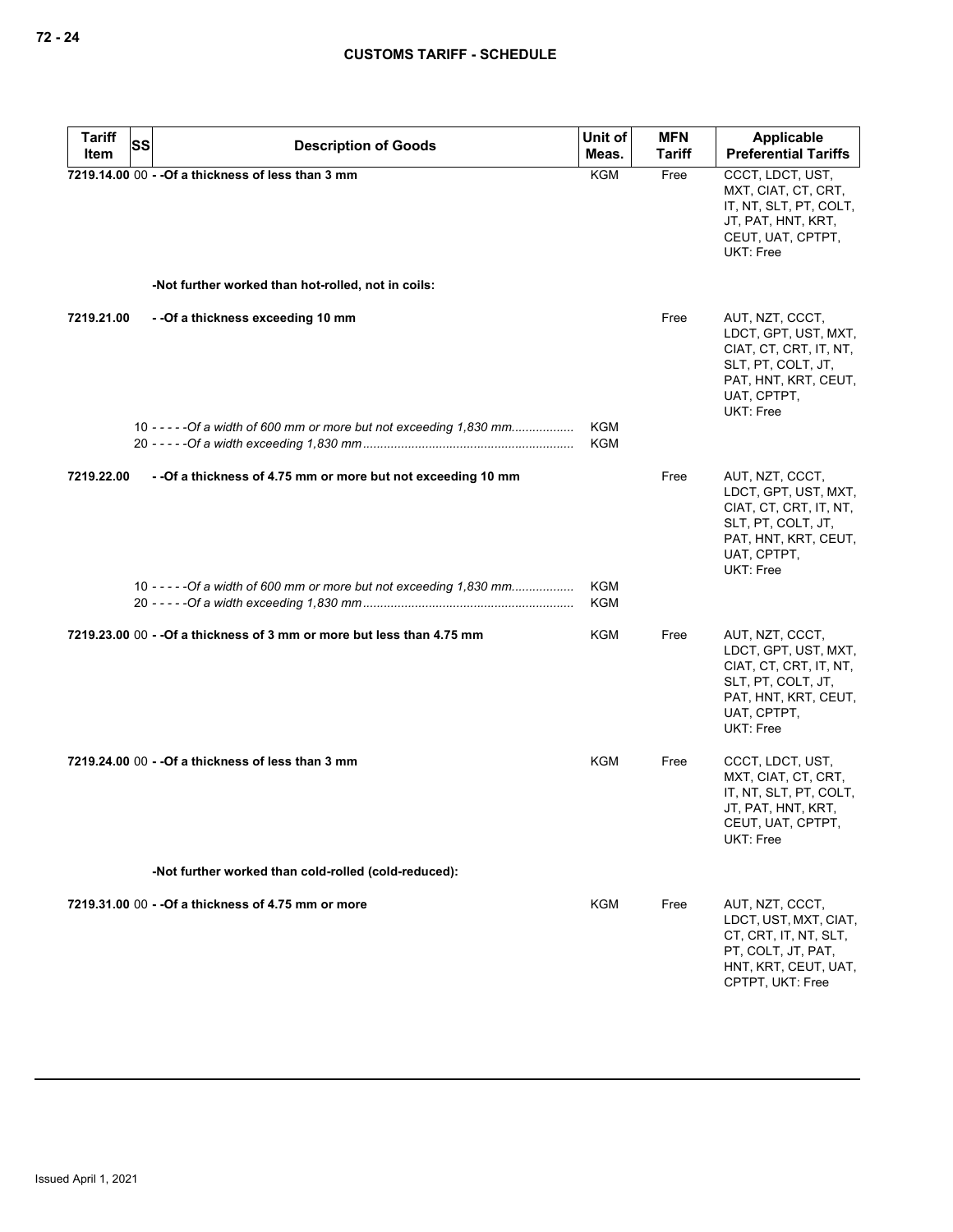| <b>Tariff</b><br>Item | <b>SS</b><br><b>Description of Goods</b>                                 | Unit of<br>Meas.         | <b>MFN</b><br><b>Tariff</b> | <b>Applicable</b><br><b>Preferential Tariffs</b>                                                                               |
|-----------------------|--------------------------------------------------------------------------|--------------------------|-----------------------------|--------------------------------------------------------------------------------------------------------------------------------|
| 7219.32.00            | - - Of a thickness of 3 mm or more but less than 4.75 mm                 | KGM                      | Free                        | CCCT, LDCT, UST,<br>MXT, CIAT, CT, CRT,<br>IT, NT, SLT, PT, COLT,<br>JT, PAT, HNT, KRT,<br>CEUT, UAT, CPTPT,<br>UKT: Free      |
|                       |                                                                          | <b>KGM</b>               |                             |                                                                                                                                |
| 7219.33.00            | - - Of a thickness exceeding 1 mm but less than 3 mm                     |                          | Free                        | CCCT, LDCT, GPT,<br>UST, MXT, CIAT, CT,<br>CRT, IT, NT, SLT, PT,<br>COLT, JT, PAT, HNT,<br>KRT, CEUT, UAT,<br>CPTPT, UKT: Free |
|                       |                                                                          | KGM<br><b>KGM</b>        |                             |                                                                                                                                |
| 7219.34.00            | - - Of a thickness of 0.5 mm or more but not exceeding 1 mm              |                          | Free                        | CCCT, LDCT, UST,<br>MXT, CIAT, CT, CRT,<br>IT, NT, SLT, PT, COLT,<br>JT, PAT, HNT, KRT,<br>CEUT, UAT, CPTPT,<br>UKT: Free      |
|                       |                                                                          | <b>KGM</b><br><b>KGM</b> |                             |                                                                                                                                |
| 7219.35.00            | - - Of a thickness of less than 0.5 mm                                   |                          | Free                        | CCCT, LDCT, UST,<br>MXT, CIAT, CT, CRT,<br>IT, NT, SLT, PT, COLT,<br>JT, PAT, HNT, KRT,<br>CEUT, UAT, CPTPT,<br>UKT: Free      |
|                       |                                                                          | KGM<br>KGM               |                             |                                                                                                                                |
| 7219.90.00 00 -Other  |                                                                          | KGM                      | Free                        | CCCT, LDCT, UST,<br>MXT, CIAT, CT, CRT,<br>IT, NT, SLT, PT, COLT,<br>JT, PAT, HNT, KRT,<br>CEUT, UAT, CPTPT,<br>UKT: Free      |
| 72.20                 | Flat-rolled products of stainless steel, of a width of less than 600 mm. |                          |                             |                                                                                                                                |
|                       | -Not further worked than hot-rolled:                                     |                          |                             |                                                                                                                                |
|                       | 7220.11.00 00 - - Of a thickness of 4.75 mm or more                      | KGM                      | Free                        | CCCT, LDCT, UST,<br>MXT, CIAT, CT, CRT,<br>IT, NT, SLT, PT, COLT,<br>JT, PAT, HNT, KRT,<br>CEUT, UAT, CPTPT,<br>UKT: Free      |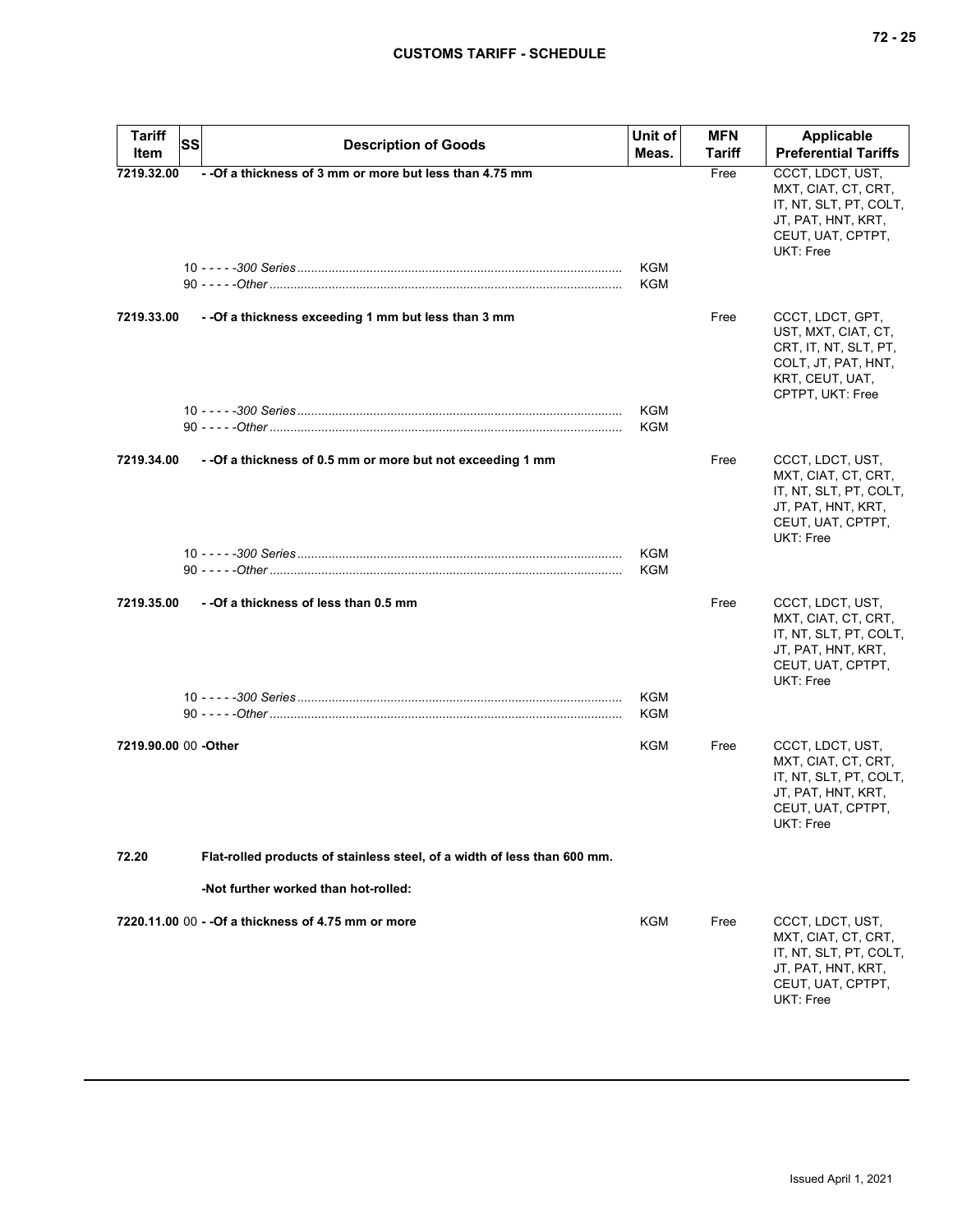| <b>Tariff</b>        | SS | <b>Description of Goods</b>                                                                                      | Unit of    | <b>MFN</b>    | Applicable                                                                                                                     |
|----------------------|----|------------------------------------------------------------------------------------------------------------------|------------|---------------|--------------------------------------------------------------------------------------------------------------------------------|
| Item                 |    |                                                                                                                  | Meas.      | <b>Tariff</b> | <b>Preferential Tariffs</b>                                                                                                    |
|                      |    | 7220.12.00 00 - - Of a thickness of less than 4.75 mm                                                            | <b>KGM</b> | Free          | CCCT, LDCT, UST,<br>MXT, CIAT, CT, CRT,<br>IT, NT, SLT, PT, COLT,<br>JT, PAT, HNT, KRT,<br>CEUT, UAT, CPTPT,<br>UKT: Free      |
| 7220.20.00           |    | -Not further worked than cold-rolled (cold-reduced)                                                              |            | Free          | CCCT, LDCT, GPT,<br>UST, MXT, CIAT, CT,<br>CRT, IT, NT, SLT, PT,<br>COLT, JT, PAT, HNT,<br>KRT, CEUT, UAT,<br>CPTPT, UKT: Free |
|                      |    |                                                                                                                  | KGM<br>KGM |               |                                                                                                                                |
| 7220.90.00 00 -Other |    |                                                                                                                  | KGM        | Free          | CCCT, LDCT, GPT,<br>UST, MXT, CIAT, CT,<br>CRT, IT, NT, SLT, PT,<br>COLT, JT, PAT, HNT,<br>KRT, CEUT, UAT,<br>CPTPT, UKT: Free |
| 7221.00.00           |    | Bars and rods, hot-rolled, in irregularly wound coils, of stainless steel.                                       |            | Free          | CCCT, LDCT, GPT,<br>UST, MXT, CIAT, CT,<br>CRT, IT, NT, SLT, PT,<br>COLT, JT, PAT, HNT,<br>KRT, CEUT, UAT,<br>CPTPT, UKT: Free |
|                      |    | 30 - - - - - Containing indentations, ribs, grooves or other deformations produced                               | KGM        |               |                                                                                                                                |
|                      |    |                                                                                                                  | KGM        |               |                                                                                                                                |
|                      |    |                                                                                                                  | <b>KGM</b> |               |                                                                                                                                |
|                      |    |                                                                                                                  | KGM        |               |                                                                                                                                |
|                      |    |                                                                                                                  | <b>KGM</b> |               |                                                                                                                                |
| 72.22                |    | Other bars and rods of stainless steel; angles, shapes and sections of<br>stainless steel.                       |            |               |                                                                                                                                |
|                      |    | -Bars and rods, not further worked than hot-rolled, hot-drawn or<br>extruded:                                    |            |               |                                                                                                                                |
| 7222.11.00           |    | - - Of circular cross-section                                                                                    |            | Free          | CCCT, LDCT, UST,<br>MXT, CIAT, CT, CRT,<br>IT, NT, SLT, PT, COLT,<br>JT, PAT, HNT, KRT,<br>CEUT, UAT, CPTPT,<br>UKT: Free      |
|                      |    | 10 - - - - - Containing indentations, ribs, grooves or other deformations produced<br>during the rolling process | <b>KGM</b> |               |                                                                                                                                |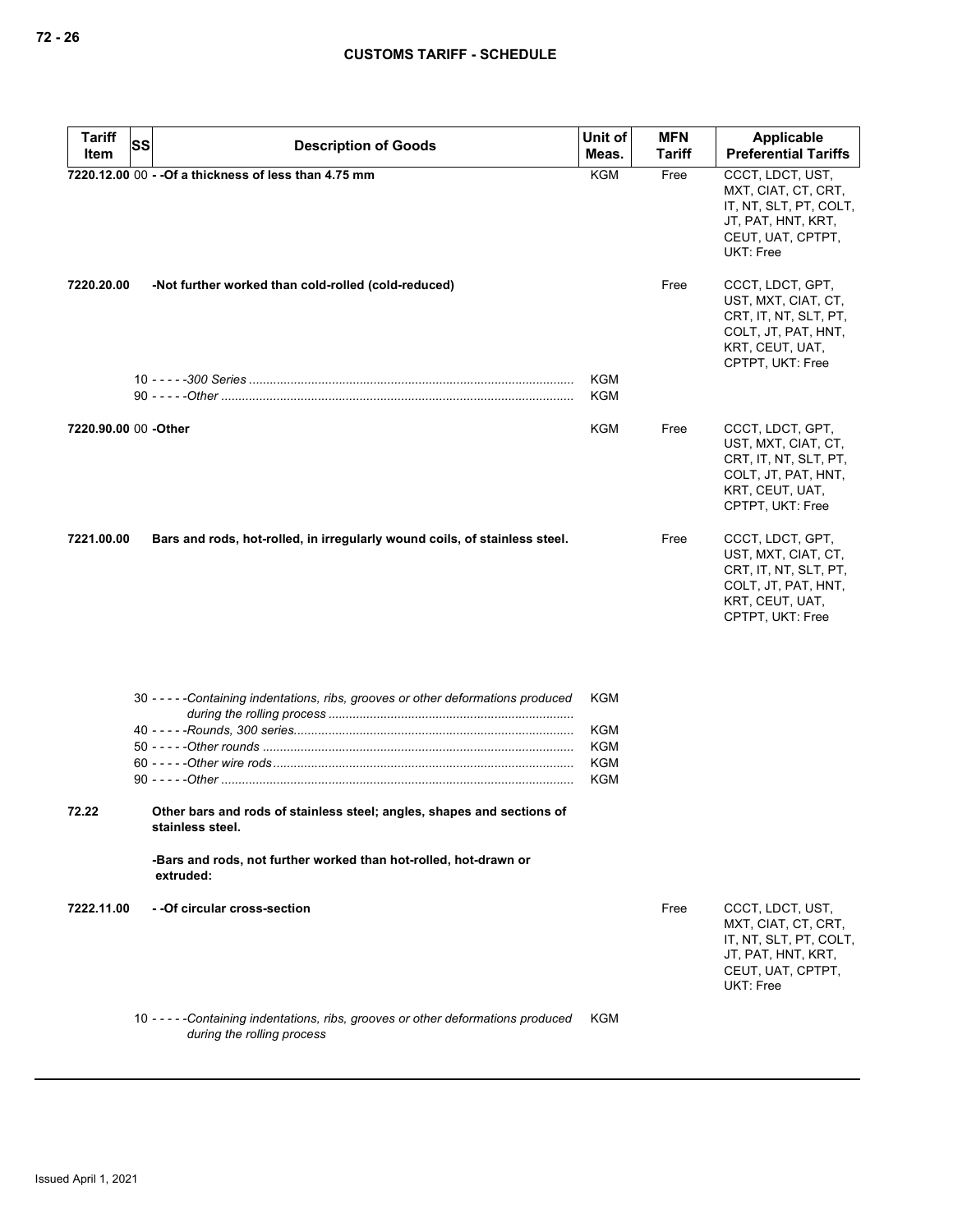| <b>Tariff</b><br>Item | <b>SS</b> | <b>Description of Goods</b>                                                        | Unit of<br>Meas. | <b>MFN</b><br>Tariff | Applicable<br><b>Preferential Tariffs</b> |
|-----------------------|-----------|------------------------------------------------------------------------------------|------------------|----------------------|-------------------------------------------|
|                       |           |                                                                                    |                  |                      |                                           |
|                       |           | -----Other, of high nickel alloy steel:                                            |                  |                      |                                           |
|                       |           |                                                                                    | <b>KGM</b>       |                      |                                           |
|                       |           |                                                                                    | <b>KGM</b>       |                      |                                           |
|                       |           | $---Other:$                                                                        |                  |                      |                                           |
|                       |           |                                                                                    | <b>KGM</b>       |                      |                                           |
|                       |           |                                                                                    | <b>KGM</b>       |                      |                                           |
|                       |           |                                                                                    |                  |                      |                                           |
| 7222.19.00            |           | - -Other                                                                           |                  | Free                 | CCCT, LDCT, UST,                          |
|                       |           |                                                                                    |                  |                      | MXT, CIAT, CT, CRT,                       |
|                       |           |                                                                                    |                  |                      | IT, NT, SLT, PT, COLT,                    |
|                       |           |                                                                                    |                  |                      | JT, PAT, HNT, KRT,                        |
|                       |           |                                                                                    |                  |                      | CEUT, UAT, CPTPT,                         |
|                       |           |                                                                                    |                  |                      | UKT: Free                                 |
|                       |           | -----High nickel alloy steel:                                                      | <b>KGM</b>       |                      |                                           |
|                       |           |                                                                                    | KGM              |                      |                                           |
|                       |           | $---Other:$                                                                        |                  |                      |                                           |
|                       |           |                                                                                    | <b>KGM</b>       |                      |                                           |
|                       |           |                                                                                    | <b>KGM</b>       |                      |                                           |
|                       |           |                                                                                    |                  |                      |                                           |
| 7222.20.00            |           | -Bars and rods, not further worked than cold-formed or cold-finished               |                  | Free                 | CCCT, LDCT, GPT,                          |
|                       |           |                                                                                    |                  |                      | UST, MXT, CIAT, CT,                       |
|                       |           |                                                                                    |                  |                      | CRT, IT, NT, SLT, PT,                     |
|                       |           |                                                                                    |                  |                      | COLT, JT, PAT, HNT,                       |
|                       |           |                                                                                    |                  |                      | KRT, CEUT, UAT,                           |
|                       |           |                                                                                    |                  |                      | CPTPT, UKT: Free                          |
|                       |           |                                                                                    |                  |                      |                                           |
|                       |           |                                                                                    |                  |                      |                                           |
|                       |           |                                                                                    |                  |                      |                                           |
|                       |           | 20 - - - - - Containing indentations, ribs, grooves or other deformations produced | KGM              |                      |                                           |
|                       |           |                                                                                    |                  |                      |                                           |
|                       |           | -----Other, of high nickel alloy steel:                                            |                  |                      |                                           |
|                       |           |                                                                                    | <b>KGM</b>       |                      |                                           |
|                       |           |                                                                                    | KGM<br>KGM       |                      |                                           |
|                       |           | $---Other:$                                                                        |                  |                      |                                           |
|                       |           |                                                                                    | KGM              |                      |                                           |
|                       |           |                                                                                    | KGM              |                      |                                           |
|                       |           |                                                                                    | <b>KGM</b>       |                      |                                           |
|                       |           |                                                                                    | <b>KGM</b>       |                      |                                           |
|                       |           |                                                                                    |                  |                      |                                           |
| 7222.30.00            |           | -Other bars and rods                                                               |                  | Free                 | CCCT, LDCT, UST,                          |
|                       |           |                                                                                    |                  |                      | MXT, CIAT, CT, CRT,                       |
|                       |           |                                                                                    |                  |                      | IT, NT, SLT, PT, COLT,                    |
|                       |           |                                                                                    |                  |                      | JT, PAT, HNT, KRT,<br>CEUT, UAT, CPTPT,   |
|                       |           |                                                                                    |                  |                      | UKT: Free                                 |
|                       |           |                                                                                    |                  |                      |                                           |
|                       |           |                                                                                    |                  |                      |                                           |
|                       |           |                                                                                    |                  |                      |                                           |

20 *- - - - -Containing indentations, ribs, grooves or other deformations produced during the rolling process .......................................................................* KGM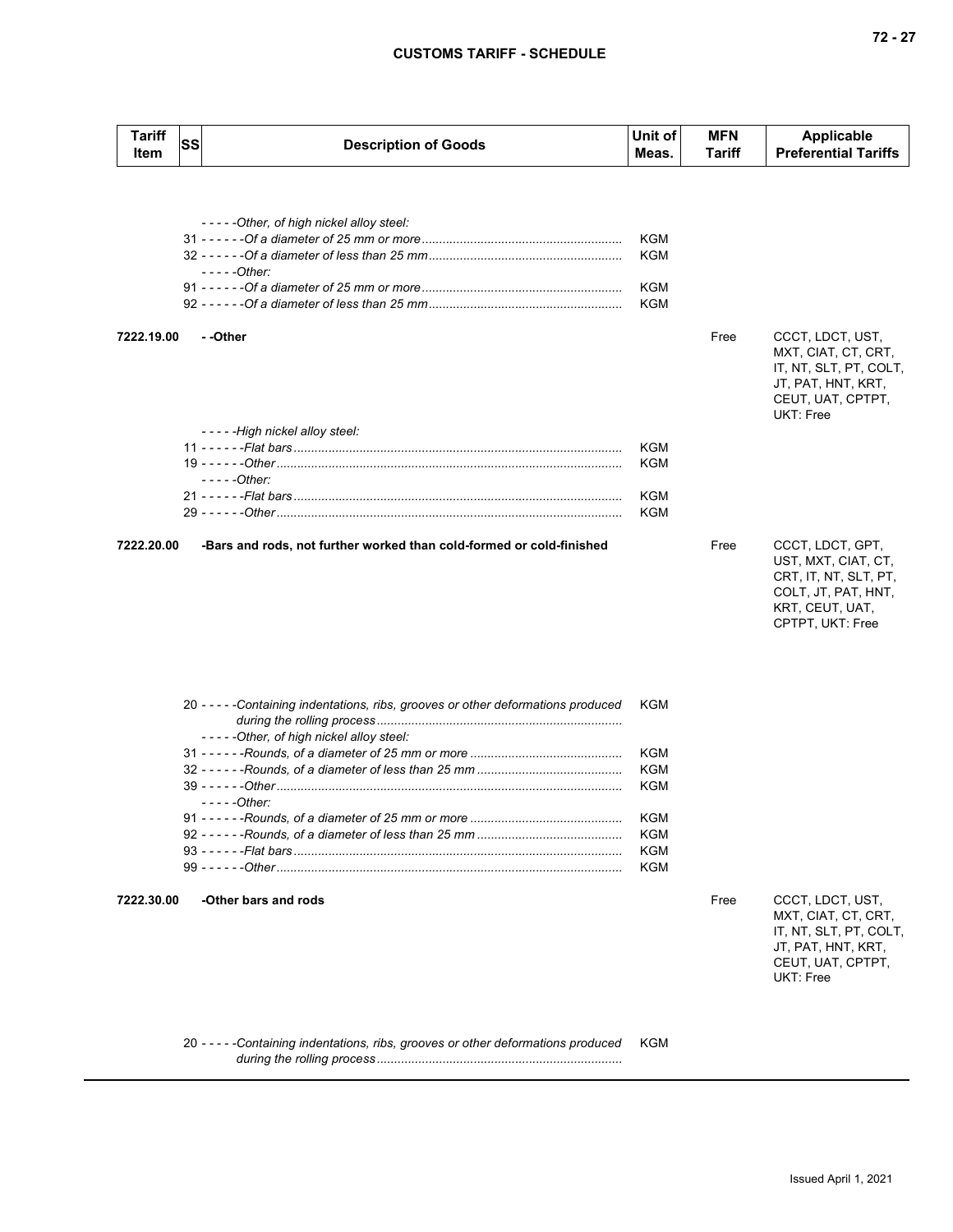| <b>Tariff</b><br>ltem   | <b>SS</b> | <b>Description of Goods</b>                                                                         | Unit of<br>Meas.         | <b>MFN</b><br>Tariff | Applicable<br><b>Preferential Tariffs</b>                                                                                                   |
|-------------------------|-----------|-----------------------------------------------------------------------------------------------------|--------------------------|----------------------|---------------------------------------------------------------------------------------------------------------------------------------------|
|                         |           |                                                                                                     | <b>KGM</b><br><b>KGM</b> |                      |                                                                                                                                             |
|                         |           | 7222.40.00 00 -Angles, shapes and sections                                                          | KGM                      | Free                 | CCCT, LDCT, UST,<br>MXT, CIAT, CT, CRT,<br>IT, NT, SLT, PT, COLT,<br>JT, PAT, HNT, KRT,<br>CEUT, UAT, CPTPT,<br>UKT: Free                   |
| 7223.00.00              |           | Wire of stainless steel.                                                                            |                          | Free                 | AUT, NZT, CCCT,<br>LDCT, GPT, UST, MXT,<br>CIAT, CT, CRT, IT, NT,<br>SLT, PT, COLT, JT,<br>PAT, HNT, KRT, CEUT,<br>UAT, CPTPT,<br>UKT: Free |
|                         |           |                                                                                                     | KGM                      |                      |                                                                                                                                             |
|                         |           | IV. - OTHER ALLOY STEEL; HOLLOW DRILL BARS AND RODS, OF<br>ALLOY OR NON-ALLOY STEEL                 | KGM                      |                      |                                                                                                                                             |
| 72.24                   |           | Other alloy steel in ingots or other primary forms; semi-finished<br>products of other alloy steel. |                          |                      |                                                                                                                                             |
|                         |           | 7224.10.00 00 -Ingots and other primary forms                                                       | <b>KGM</b>               | Free                 | CCCT, LDCT, GPT,<br>UST, MXT, CIAT, CT,<br>CRT, IT, NT, SLT, PT,<br>COLT, JT, PAT, HNT,<br>KRT, CEUT, UAT,<br>CPTPT, UKT: Free              |
| 7224.90.00 00 -Other    |           |                                                                                                     | <b>KGM</b>               | Free                 | CCCT, LDCT, GPT,<br>UST, MXT, CIAT, CT,<br>CRT, IT, NT, SLT, PT,<br>COLT, JT, PAT, HNT,<br>KRT, CEUT, UAT,<br>CPTPT, UKT: Free              |
| 72.25                   |           | Flat-rolled products of other alloy steel, of a width of 600 mm or more.                            |                          |                      |                                                                                                                                             |
|                         |           | -Of silicon-electrical steel:                                                                       |                          |                      |                                                                                                                                             |
|                         |           | 7225.11.00 00 - - Grain-oriented                                                                    | KGM                      | Free                 | CCCT, LDCT, GPT,<br>UST, MXT, CIAT, CT,<br>CRT, IT, NT, SLT, PT,<br>COLT, JT, PAT, HNT,<br>KRT, CEUT, UAT,<br>CPTPT, UKT: Free              |
| 7225.19.00 00 - - Other |           |                                                                                                     | KGM                      | Free                 | CCCT, LDCT, GPT,<br>UST, MXT, CIAT, CT,<br>CRT, IT, NT, SLT, PT,<br>COLT, JT, PAT, HNT,<br>KRT, CEUT, UAT,<br>CPTPT, UKT: Free              |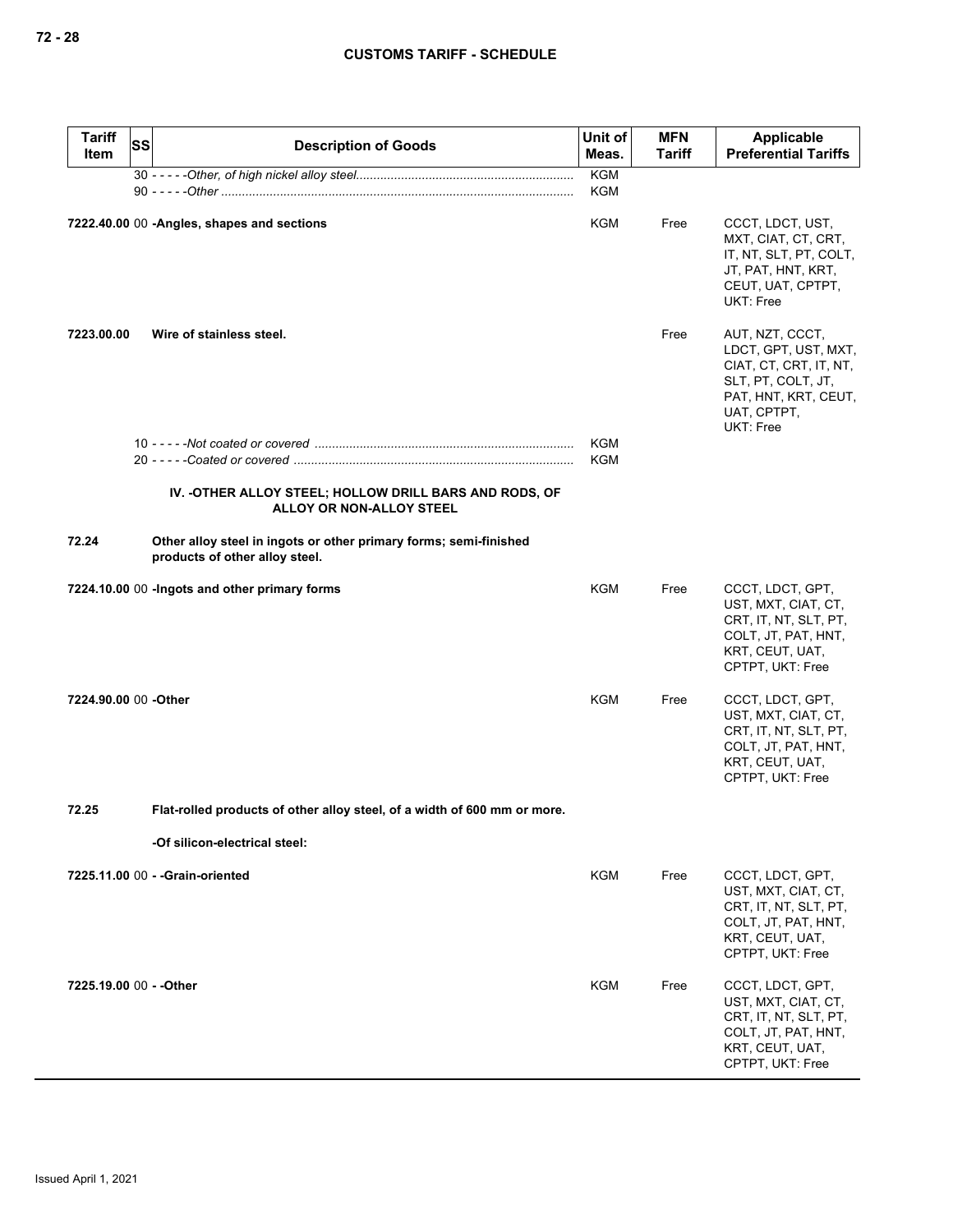| <b>Tariff</b><br>Item | SS | <b>Description of Goods</b>                                                                                                                                  | Unit of<br>Meas. | <b>MFN</b><br>Tariff | <b>Applicable</b><br><b>Preferential Tariffs</b>                                                                                            |
|-----------------------|----|--------------------------------------------------------------------------------------------------------------------------------------------------------------|------------------|----------------------|---------------------------------------------------------------------------------------------------------------------------------------------|
|                       |    | 7225.30.00 00 -Other, not further worked than hot-rolled, in coils                                                                                           | KGM              | Free                 | AUT, NZT, CCCT,<br>LDCT, GPT, UST, MXT,<br>CIAT, CT, CRT, IT, NT,<br>SLT, PT, COLT, JT,<br>PAT, HNT, KRT, CEUT,<br>UAT, CPTPT,<br>UKT: Free |
| 7225.40.00            |    | -Other, not further worked than hot-rolled, not in coils                                                                                                     |                  | Free                 | AUT, NZT, CCCT,<br>LDCT, GPT, UST, MXT,<br>CIAT, CT, CRT, IT, NT,<br>SLT, PT, COLT, JT,<br>PAT, HNT, KRT, CEUT,<br>UAT, CPTPT,<br>UKT: Free |
|                       |    |                                                                                                                                                              | KGM              |                      |                                                                                                                                             |
|                       |    | 20 - - - - - - Other, of a width of 600 mm or more but not exceeding 1,525 mm                                                                                | KGM              |                      |                                                                                                                                             |
|                       |    | 30 - - - - - Other, of a width exceeding 1,525 mm but not exceeding 1,830 mm<br>40 - - - - - Other, of a width exceeding 1,830 mm but not exceeding 2,450 mm | KGM<br>KGM       |                      |                                                                                                                                             |
|                       |    |                                                                                                                                                              | KGM              |                      |                                                                                                                                             |
|                       |    |                                                                                                                                                              |                  |                      |                                                                                                                                             |
| 7225.50.00            |    | -Other, not further worked than cold-rolled (cold-reduced)                                                                                                   |                  | Free                 | CCCT, LDCT, GPT,<br>UST, MXT, CIAT, CT,<br>CRT, IT, NT, SLT, PT,<br>COLT, JT, PAT, HNT,<br>KRT, CEUT, UAT,<br>CPTPT, UKT: Free              |
|                       |    |                                                                                                                                                              | <b>KGM</b>       |                      |                                                                                                                                             |
|                       |    | 20 - - - - - Of a thickness of 0.5 mm or more but not exceeding 1 mm                                                                                         | <b>KGM</b>       |                      |                                                                                                                                             |
|                       |    |                                                                                                                                                              | <b>KGM</b>       |                      |                                                                                                                                             |
|                       |    |                                                                                                                                                              | <b>KGM</b>       |                      |                                                                                                                                             |
|                       |    | -Other:                                                                                                                                                      |                  |                      |                                                                                                                                             |
|                       |    |                                                                                                                                                              |                  |                      |                                                                                                                                             |
| 7225.91.00            |    | --Electrolytically plated or coated with zinc                                                                                                                |                  | Free                 | CCCT, LDCT, UST,<br>MXT, CIAT, CT, CRT,<br>IT, NT, SLT, PT, COLT,<br>JT, PAT, HNT, KRT,<br>CEUT, UAT, CPTPT,<br>UKT: Free                   |
|                       |    |                                                                                                                                                              | KGM              |                      |                                                                                                                                             |
|                       |    | 20 - - - - - Of a thickness of 0.25 mm or more but less than 0.5 mm                                                                                          | KGM              |                      |                                                                                                                                             |
|                       |    | 30 - - - - - Of a thickness of 0.5 mm or more but not exceeding 1 mm                                                                                         | KGM              |                      |                                                                                                                                             |
|                       |    |                                                                                                                                                              | KGM              |                      |                                                                                                                                             |
|                       |    | 7225.92.00 00 - - Otherwise plated or coated with zinc                                                                                                       | KGM              | Free                 | CCCT, LDCT, UST,<br>MXT, CIAT, CT, CRT,<br>IT, NT, SLT, PT, COLT,<br>JT, PAT, HNT, KRT,<br>CEUT, UAT, CPTPT,<br>UKT: Free                   |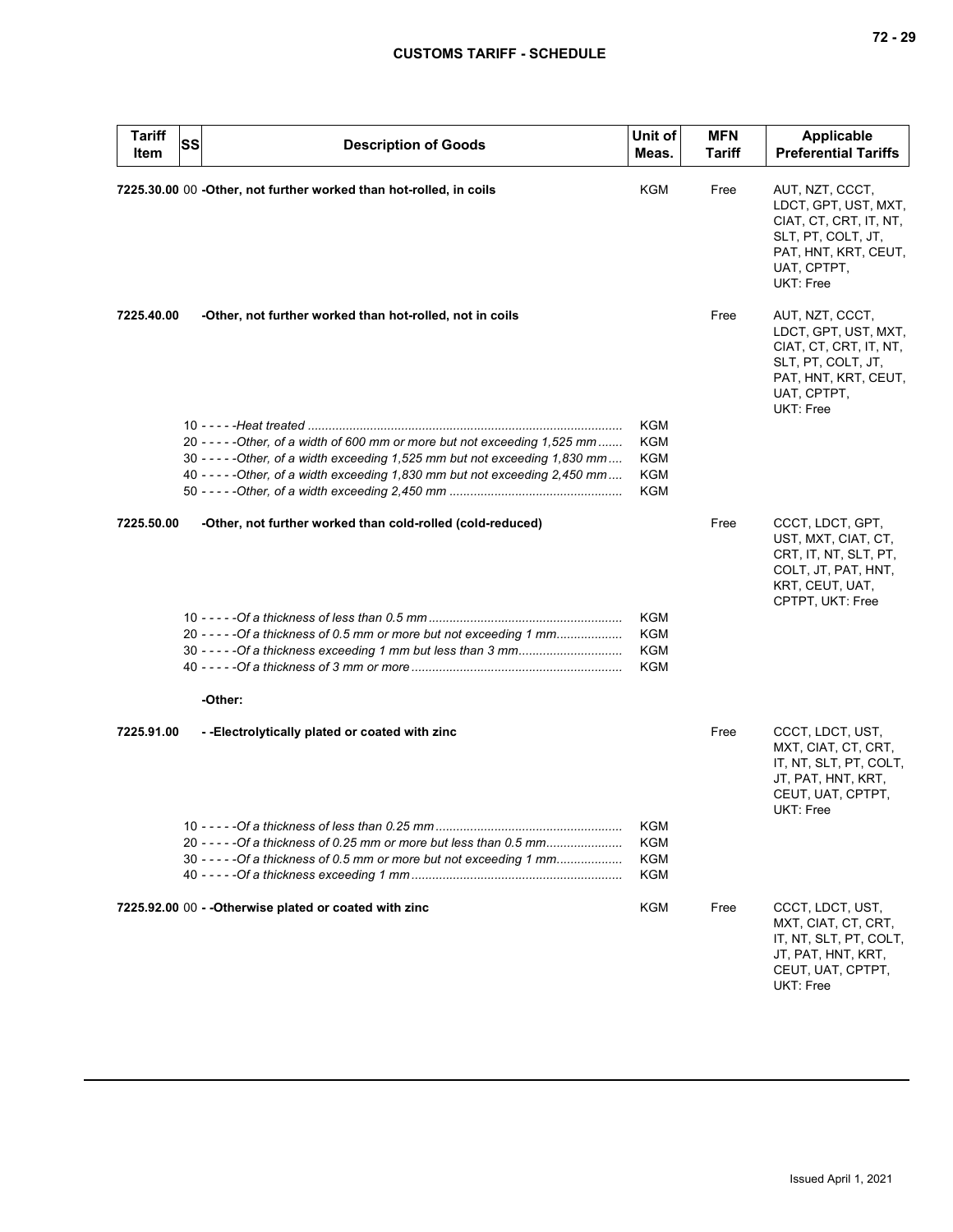| <b>Tariff</b><br><b>SS</b> | <b>Description of Goods</b>                                                                                            | Unit of           | <b>MFN</b><br><b>Tariff</b> | Applicable<br><b>Preferential Tariffs</b>                                                                                      |
|----------------------------|------------------------------------------------------------------------------------------------------------------------|-------------------|-----------------------------|--------------------------------------------------------------------------------------------------------------------------------|
| Item                       |                                                                                                                        | Meas.             |                             |                                                                                                                                |
| 7225.99.00<br>72.26        | --Other<br>Flat-rolled products of other alloy steel, of a width of less than 600 mm.<br>-Of silicon-electrical steel: | KGM<br><b>KGM</b> | Free                        | CCCT, LDCT, UST,<br>MXT, CIAT, CT, CRT,<br>IT, NT, SLT, PT, COLT,<br>JT, PAT, HNT, KRT,<br>CEUT, UAT, CPTPT,<br>UKT: Free      |
|                            |                                                                                                                        |                   |                             |                                                                                                                                |
|                            | 7226.11.00 00 - - Grain-oriented                                                                                       | KGM               | Free                        | CCCT, LDCT, GPT,<br>UST, MXT, CIAT, CT,<br>CRT, IT, NT, SLT, PT,<br>COLT, JT, PAT, HNT,<br>KRT, CEUT, UAT,<br>CPTPT, UKT: Free |
| 7226.19.00 00 - - Other    |                                                                                                                        | KGM               | Free                        | CCCT, LDCT, GPT,<br>UST, MXT, CIAT, CT,<br>CRT, IT, NT, SLT, PT,<br>COLT, JT, PAT, HNT,<br>KRT, CEUT, UAT,<br>CPTPT, UKT: Free |
|                            | 7226.20.00 00 - Of high speed steel                                                                                    | KGM               | Free                        | CCCT, LDCT, UST,<br>MXT, CIAT, CT, CRT,<br>IT, NT, SLT, PT, COLT,<br>JT, PAT, HNT, KRT,<br>CEUT, UAT, CPTPT,<br>UKT: Free      |
|                            | -Other:                                                                                                                |                   |                             |                                                                                                                                |
|                            | 7226.91.00 00 - - Not further worked than hot-rolled                                                                   | KGM               | Free                        | CCCT, LDCT, GPT,<br>UST, MXT, CIAT, CT,<br>CRT, IT, NT, SLT, PT,<br>COLT, JT, PAT, HNT,<br>KRT, CEUT, UAT,<br>CPTPT, UKT: Free |
|                            | 7226.92.00 00 - - Not further worked than cold-rolled (cold-reduced)                                                   | KGM               | Free                        | CCCT, LDCT, GPT,<br>UST, MXT, CIAT, CT,<br>CRT, IT, NT, SLT, PT,<br>COLT, JT, PAT, HNT,<br>KRT, CEUT, UAT,<br>CPTPT, UKT: Free |
| 7226.99.00                 | - -Other<br>-----Plated or coated with zinc:                                                                           |                   | Free                        | CCCT, LDCT, GPT,<br>UST, MXT, CIAT, CT,<br>CRT, IT, NT, SLT, PT,<br>COLT, JT, PAT, HNT,<br>KRT, CEUT, UAT,<br>CPTPT, UKT: Free |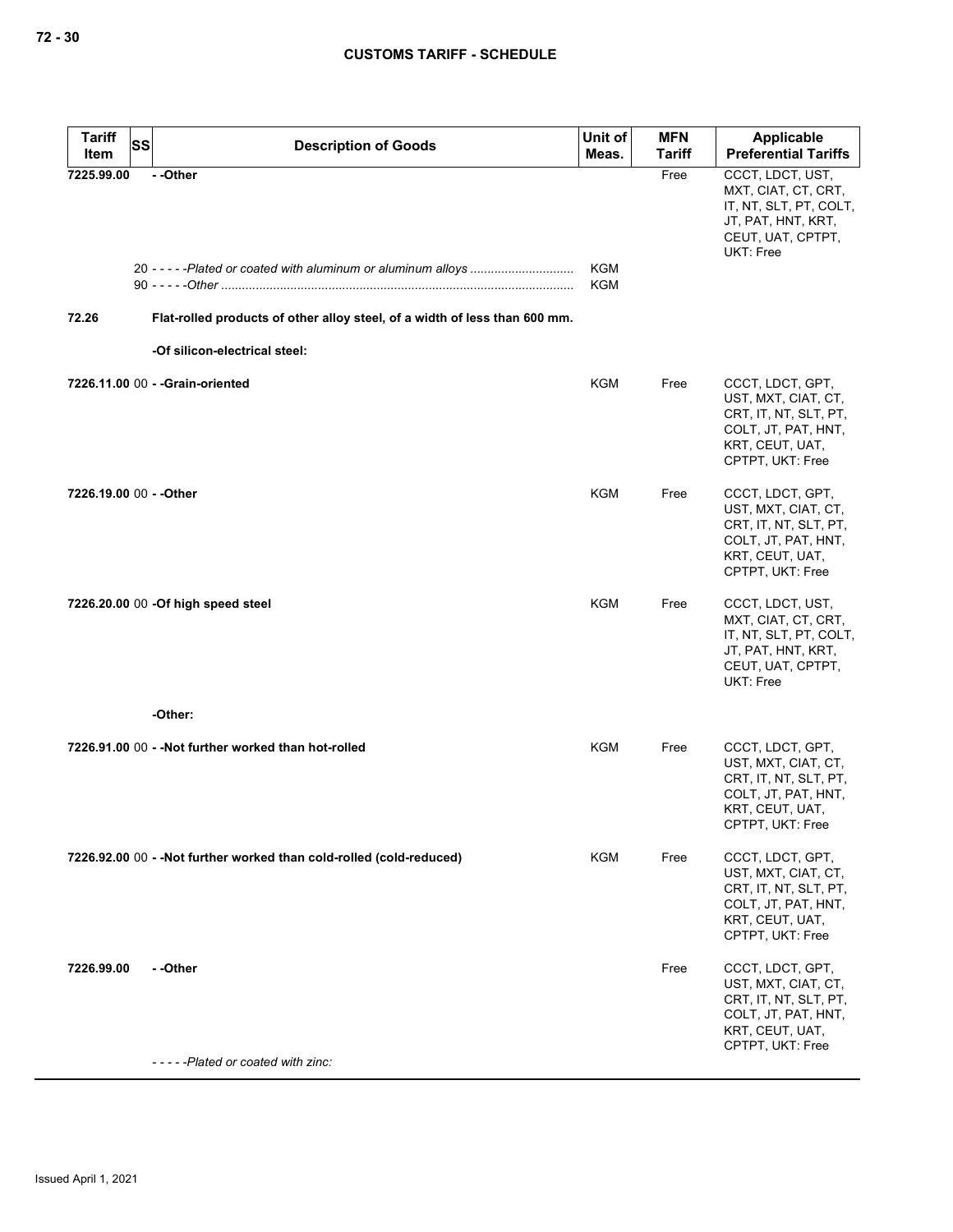| <b>Tariff</b><br>Item | SS | <b>Description of Goods</b>                                                                               | Unit of<br>Meas. | <b>MFN</b><br>Tariff | <b>Applicable</b><br><b>Preferential Tariffs</b>                                                                                    |
|-----------------------|----|-----------------------------------------------------------------------------------------------------------|------------------|----------------------|-------------------------------------------------------------------------------------------------------------------------------------|
|                       |    |                                                                                                           | KGM              |                      |                                                                                                                                     |
|                       |    | 12 - - - - - Of a thickness of 0.25 mm or more but less than 0.5 mm                                       | KGM              |                      |                                                                                                                                     |
|                       |    | 13 - - - - - Of a thickness of 0.5 mm or more but not exceeding 1 mm                                      | KGM              |                      |                                                                                                                                     |
|                       |    |                                                                                                           | KGM              |                      |                                                                                                                                     |
|                       |    | - - - - -Other:                                                                                           |                  |                      |                                                                                                                                     |
|                       |    |                                                                                                           | KGM              |                      |                                                                                                                                     |
|                       |    | 92 - - - - - - - Of a thickness of 0.25 mm or more but less than 0.5 mm                                   | KGM              |                      |                                                                                                                                     |
|                       |    | 93 - - - - - - - Of a thickness of 0.5 mm or more but not exceeding 1 mm                                  | <b>KGM</b>       |                      |                                                                                                                                     |
|                       |    |                                                                                                           | KGM              |                      |                                                                                                                                     |
| 72.27                 |    | Bars and rods, hot-rolled, in irregularly wound coils, of other alloy steel.                              |                  |                      |                                                                                                                                     |
|                       |    | 7227.10.00 00 - Of high speed steel                                                                       | KGM              | Free                 | AUT, NZT, CCCT,<br>LDCT, UST, MXT, CIAT,<br>CT, CRT, IT, NT, SLT,<br>PT, COLT, JT, PAT,<br>HNT, KRT, CEUT, UAT,<br>CPTPT, UKT: Free |
|                       |    | 7227.20.00 00 -Of silico-manganese steel                                                                  | <b>KGM</b>       | Free                 | AUT, NZT, CCCT,<br>LDCT, UST, MXT, CIAT,<br>CT, CRT, IT, NT, SLT,<br>PT, COLT, JT, PAT,<br>HNT, KRT, CEUT, UAT,<br>CPTPT, UKT: Free |
| 7227.90.00            |    | -Other                                                                                                    |                  | Free                 | AUT, NZT, CCCT,<br>LDCT, UST, MXT, CIAT,<br>CT, CRT, IT, NT, SLT,<br>PT, COLT, JT, PAT,<br>HNT, KRT, CEUT, UAT,<br>CPTPT, UKT: Free |
|                       |    | -----Of tool steel (other than high speed steel), not tempered or treated and<br>not partly manufactured: |                  |                      |                                                                                                                                     |
|                       |    |                                                                                                           | <b>KGM</b>       |                      |                                                                                                                                     |
|                       |    |                                                                                                           | <b>KGM</b>       |                      |                                                                                                                                     |
|                       |    | -----Of other tool steel (other than high-speed steel):                                                   |                  |                      |                                                                                                                                     |
|                       |    |                                                                                                           | KGM              |                      |                                                                                                                                     |
|                       |    |                                                                                                           | KGM              |                      |                                                                                                                                     |
|                       |    | 50 - - - - - Other, containing indentations, ribs, grooves or other deformations                          | KGM              |                      |                                                                                                                                     |
|                       |    | 60 - - - - - Other, of cold heading quality (CHQ) steel, as defined in Statistical Note                   | <b>KGM</b>       |                      |                                                                                                                                     |
|                       |    | 70 - - - - - Other, of welding quality wire rods, as defined in Statistical Note 4 to                     | KGM              |                      |                                                                                                                                     |
|                       |    | -----Other, of a circular cross-section:                                                                  |                  |                      |                                                                                                                                     |
|                       |    |                                                                                                           | KGM              |                      |                                                                                                                                     |
|                       |    | 82 - - - - - - - Of a diameter of 14 mm or more but not exceeding 19 mm                                   | KGM              |                      |                                                                                                                                     |
|                       |    |                                                                                                           | KGM              |                      |                                                                                                                                     |
|                       |    |                                                                                                           | <b>KGM</b>       |                      |                                                                                                                                     |
| 72.28                 |    | Other bars and rods of other alloy steel; angles, shapes and sections, of                                 |                  |                      |                                                                                                                                     |

**other alloy steel; hollow drill bars and rods, of alloy or non-alloy steel.**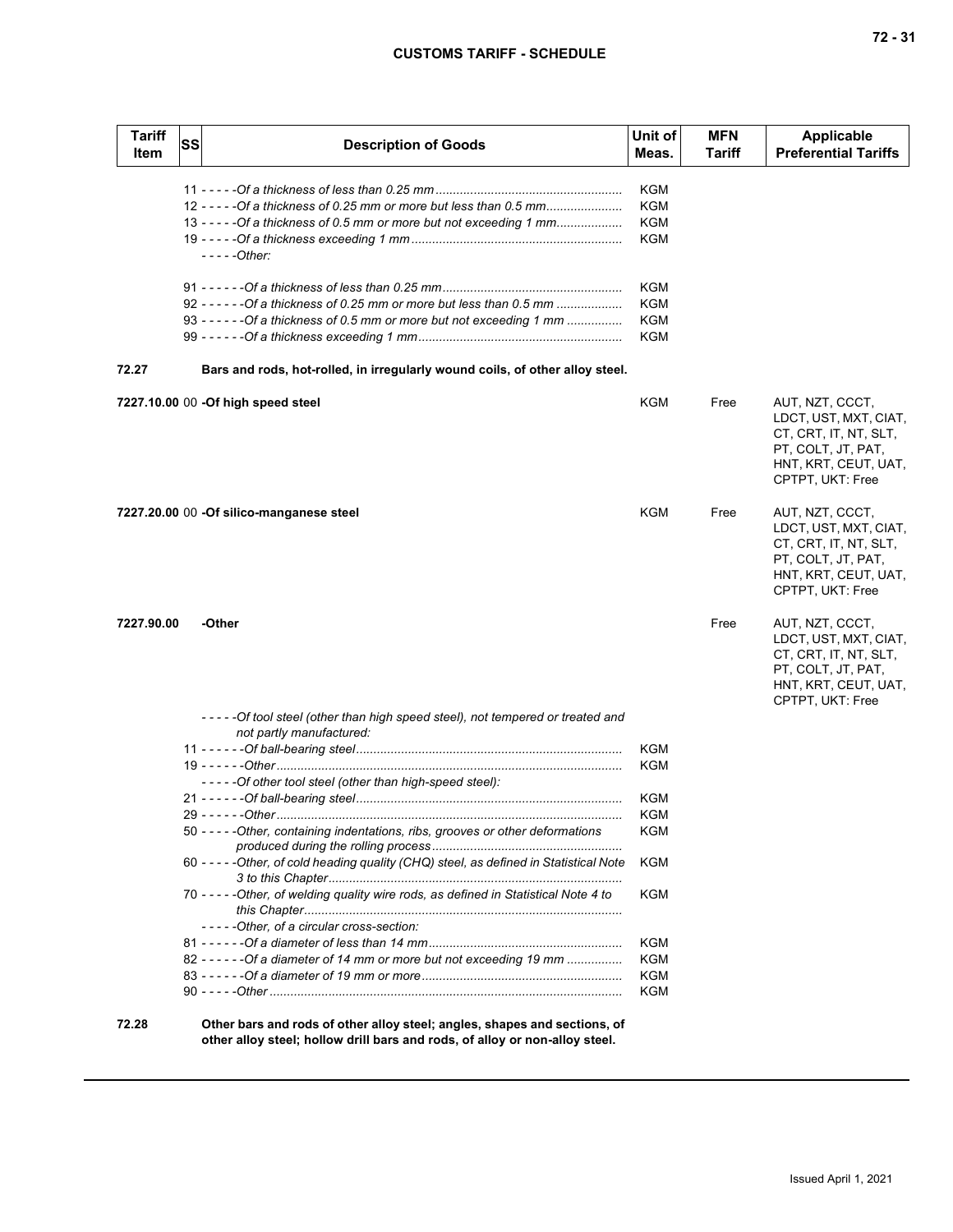| <b>Tariff</b> | <b>SS</b><br><b>Description of Goods</b>                                           | Unit of           | <b>MFN</b>    | Applicable                                                                                                                                  |
|---------------|------------------------------------------------------------------------------------|-------------------|---------------|---------------------------------------------------------------------------------------------------------------------------------------------|
| Item          |                                                                                    | Meas.             | <b>Tariff</b> | <b>Preferential Tariffs</b>                                                                                                                 |
| 7228.10.00    | -Bars and rods, of high speed steel                                                | KGM<br>KGM        | Free          | AUT, NZT, CCCT,<br>LDCT, GPT, UST, MXT,<br>CIAT, CT, CRT, IT, NT,<br>SLT, PT, COLT, JT,<br>PAT, HNT, KRT, CEUT,<br>UAT, CPTPT,<br>UKT: Free |
| 7228.20.00    | -Bars and rods, of silico-manganese steel                                          | KGM<br><b>KGM</b> | Free          | AUT, NZT, CCCT,<br>LDCT, UST, MXT, CIAT,<br>CT, CRT, IT, NT, SLT,<br>PT, COLT, JT, PAT,<br>HNT, KRT, CEUT, UAT,<br>CPTPT, UKT: Free         |
| 7228.30.00    | -Other bars and rods, not further worked than hot-rolled, hot-drawn or<br>extruded |                   | Free          | AUT, NZT, CCCT,<br>LDCT, GPT, UST, MXT,<br>CIAT, CT, CRT, IT, NT,<br>SLT, PT, COLT, JT,<br>PAT, HNT, KRT, CEUT,<br>UAT, CPTPT,<br>UKT: Free |
|               |                                                                                    | KGM               |               |                                                                                                                                             |
|               | $---Rounds$ :                                                                      |                   |               |                                                                                                                                             |
|               |                                                                                    | KGM               |               |                                                                                                                                             |
|               |                                                                                    | KGM<br>KGM        |               |                                                                                                                                             |
|               |                                                                                    | KGM               |               |                                                                                                                                             |
| 7228.40.00    | -Other bars and rods, not further worked than forged                               |                   | Free          | CCCT, LDCT, UST,<br>MXT, CIAT, CT, CRT,<br>IT, NT, SLT, PT, COLT,<br>JT, PAT, HNT, KRT,<br>CEUT, UAT, CPTPT,<br>UKT: Free                   |
|               |                                                                                    | KGM               |               |                                                                                                                                             |
|               |                                                                                    | KGM               |               |                                                                                                                                             |
|               |                                                                                    | <b>KGM</b>        |               |                                                                                                                                             |
| 7228.50.00    | -Other bars and rods, not further worked than cold-formed or cold-<br>finished     |                   | Free          | CCCT, LDCT, GPT,<br>UST, MXT, CIAT, CT,<br>CRT, IT, NT, SLT, PT,<br>COLT, JT, PAT, HNT,<br>KRT, CEUT, UAT,<br>CPTPT, UKT: Free              |
|               |                                                                                    | KGM               |               |                                                                                                                                             |
|               |                                                                                    | KGM<br>KGM        |               |                                                                                                                                             |
|               |                                                                                    |                   |               |                                                                                                                                             |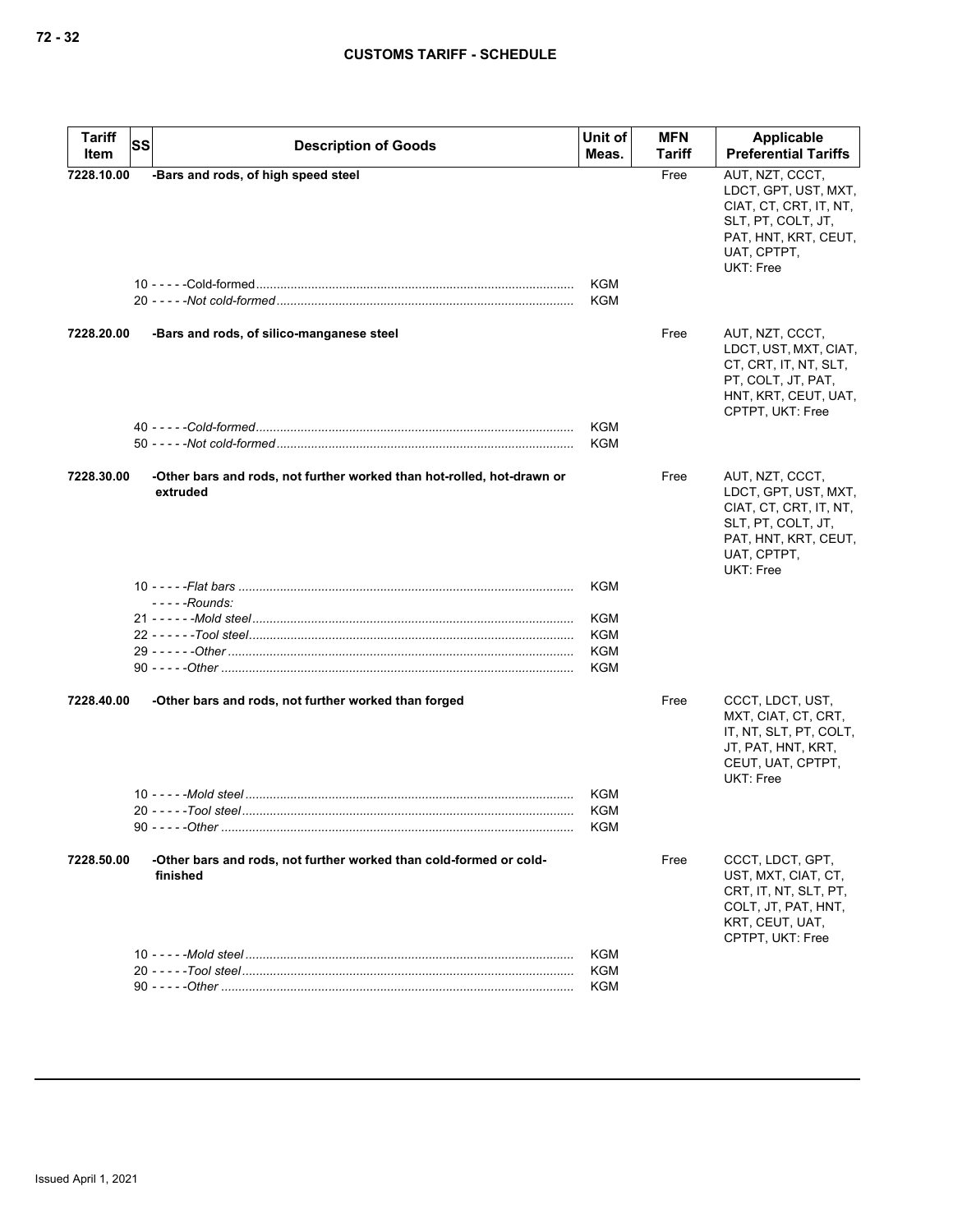| Tariff<br>Item | SS | <b>Description of Goods</b>                                                                            | Unit of<br>Meas. | <b>MFN</b><br><b>Tariff</b> | <b>Applicable</b><br><b>Preferential Tariffs</b>                                                                               |
|----------------|----|--------------------------------------------------------------------------------------------------------|------------------|-----------------------------|--------------------------------------------------------------------------------------------------------------------------------|
|                |    | 7228.60.00 00 - Other bars and rods                                                                    | <b>KGM</b>       | Free                        | CCCT, LDCT, UST,<br>MXT, CIAT, CT, CRT,<br>IT, NT, SLT, PT, COLT,<br>JT, PAT, HNT, KRT,<br>CEUT, UAT, CPTPT,<br>UKT: Free      |
| 7228.70.00     |    | -Angles, shapes and sections                                                                           |                  | Free                        | CCCT, LDCT, GPT,<br>UST, MXT, CIAT, CT,<br>CRT, IT, NT, SLT, PT,<br>COLT, JT, PAT, HNT,<br>KRT, CEUT, UAT,<br>CPTPT, UKT: Free |
|                |    | -----L sections, not further worked than hot-rolled, cold-rolled, drawn or<br>extruded:                |                  |                             |                                                                                                                                |
|                |    |                                                                                                        | KGM              |                             |                                                                                                                                |
|                |    |                                                                                                        | <b>KGM</b>       |                             |                                                                                                                                |
|                |    | -----Wide flange H sections, not further worked than hot-rolled, cold-rolled,<br>drawn or extruded:    |                  |                             |                                                                                                                                |
|                |    |                                                                                                        | <b>KGM</b>       |                             |                                                                                                                                |
|                |    | 30 - - - - - Other H sections, not further worked than hot-rolled, cold-rolled, drawn                  | <b>KGM</b>       |                             |                                                                                                                                |
|                |    | -----I sections, not further worked than hot-rolled, cold-rolled, drawn or                             | KGM              |                             |                                                                                                                                |
|                |    | extruded:                                                                                              |                  |                             |                                                                                                                                |
|                |    | 41 - - - - - - American standard, of a height not exceeding 150 mm                                     | <b>KGM</b>       |                             |                                                                                                                                |
|                |    |                                                                                                        | <b>KGM</b>       |                             |                                                                                                                                |
|                |    |                                                                                                        | <b>KGM</b>       |                             |                                                                                                                                |
|                |    | 50 - - - - - U sections, not further worked than hot-rolled, cold-rolled, drawn or                     | KGM              |                             |                                                                                                                                |
|                |    | 60 - - - - - T sections, not further worked than hot-rolled, cold-rolled, drawn or                     | KGM              |                             |                                                                                                                                |
|                |    | 70 - - - - - Z sections, not further worked than hot-rolled, cold-rolled, drawn or                     | <b>KGM</b>       |                             |                                                                                                                                |
|                |    | -----Other shapes or sections, not further worked than hot-rolled, cold-<br>rolled, drawn or extruded: |                  |                             |                                                                                                                                |
|                |    |                                                                                                        | <b>KGM</b>       |                             |                                                                                                                                |
|                |    |                                                                                                        | <b>KGM</b>       |                             |                                                                                                                                |
|                |    | 83 - - - - - - Track shoe profile bars of steel, of a width of 190 mm or more but not                  |                  |                             |                                                                                                                                |
|                |    | exceeding 350 mm and of a height not exceeding 150 mm, for use in                                      |                  |                             |                                                                                                                                |
|                |    | the manufacture of track shoes for track-laying machinery or vehicles<br>$---Other$                    | KGM<br>KGM       |                             |                                                                                                                                |
|                |    |                                                                                                        |                  |                             |                                                                                                                                |
|                |    |                                                                                                        | KGM              |                             |                                                                                                                                |
|                |    |                                                                                                        | KGM              |                             |                                                                                                                                |
|                |    |                                                                                                        | KGM              |                             |                                                                                                                                |
|                |    |                                                                                                        | KGM              |                             |                                                                                                                                |
| 7228.80.00     |    | -Hollow drill bars and rods                                                                            |                  | Free                        | CCCT, LDCT, UST,<br>MXT, CIAT, CT, CRT,<br>IT, NT, SLT, PT, COLT,<br>JT, PAT, HNT, KRT,<br>CEUT, UAT, CPTPT,<br>UKT: Free      |
|                |    | -----Not further worked than hot-rolled:                                                               |                  |                             |                                                                                                                                |
|                |    |                                                                                                        | KGM              |                             |                                                                                                                                |